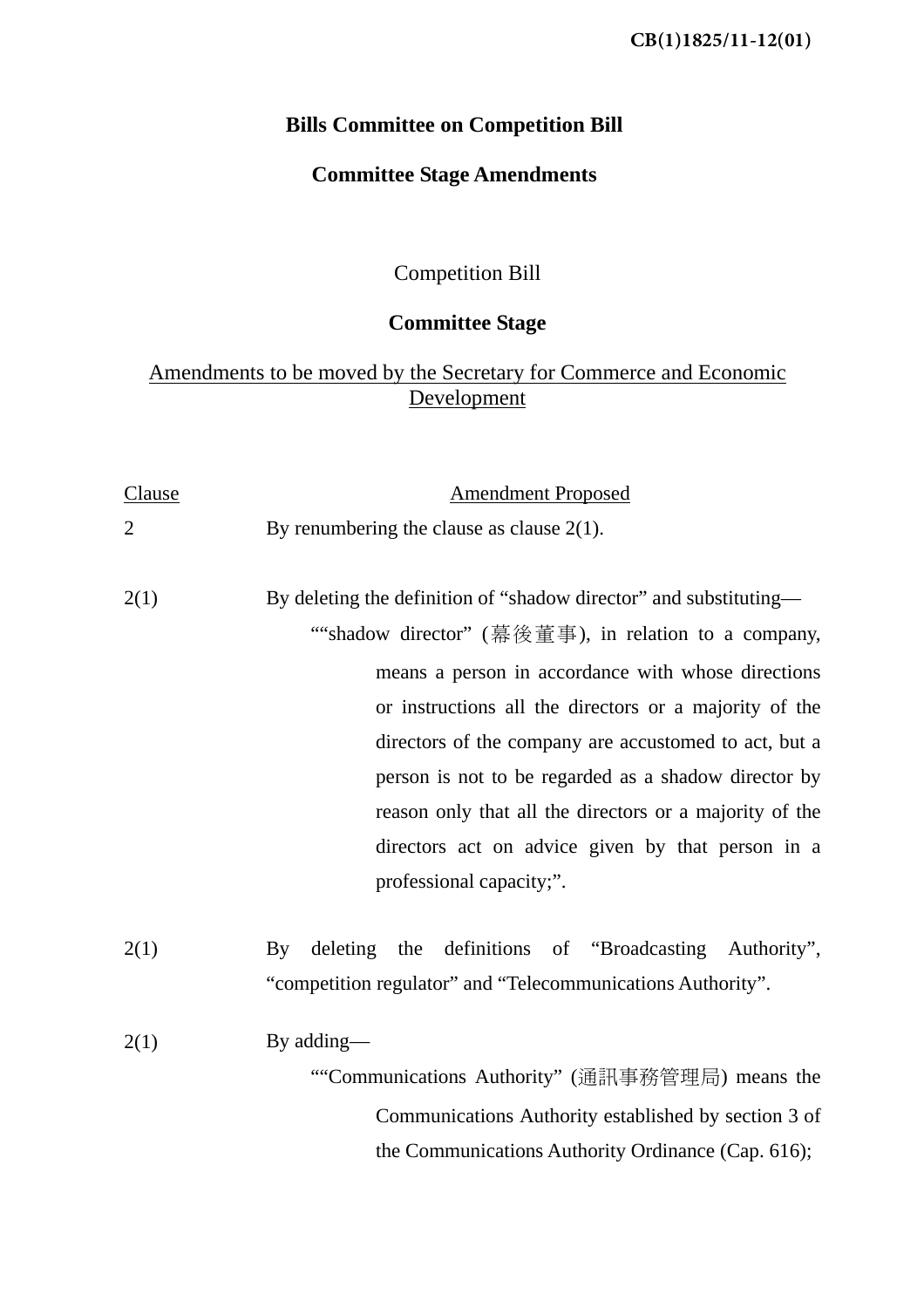"company secretary" (公司秘書) includes any person occupying the position of company secretary, by whatever name called;

"competition authority" (競爭事務當局) means—

- (*a*) the Commission; or
- (*b*) the Communications Authority;

"serious anti-competitive conduct" (嚴重反競爭行為) means any conduct that consists of any of the following or any combination of the following—

- (*a*) fixing, maintaining, increasing or controlling the price for the supply of goods or services;
- (*b*) allocating sales, territories, customers or markets for the production or supply of goods or services;
- (*c*) fixing, maintaining, controlling, preventing, limiting or eliminating the production or supply of goods or services;
- (*d*) bid-rigging;

#### **Note—**

See also subsection  $(2)$ .".

- 2(1) In the Chinese text, in the definition of "競委會資金", by deleting " $\Leftrightarrow$   $\cdot$  " and substituting " $\Leftrightarrow$  ; ".
- 2 By adding—

"(2) For the purposes of the definition of "serious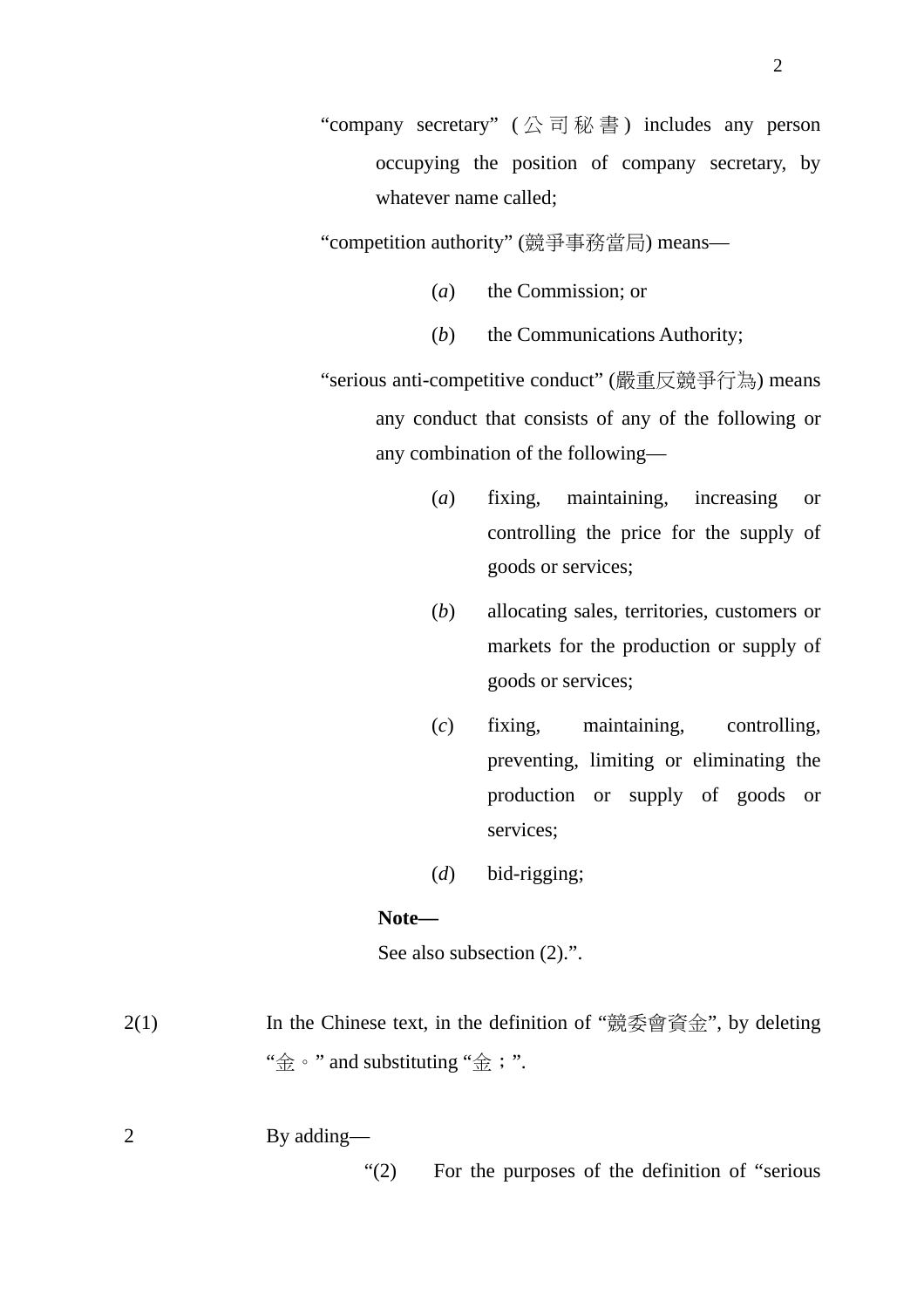anti-competitive conduct"—

"bid-rigging" (圍標) means—

(*a*) an agreement—

- (i) that is made between or among 2 or more undertakings whereby one or more of those undertakings agrees or undertakes not to submit a bid or tender in response to a call or request for bids or tenders, or agrees or undertakes to withdraw a bid or tender submitted in response to such a call or request; and
- (ii) that is not made known to the person calling for or requesting bids or tenders at or before the time when a bid or tender is submitted or withdrawn by a party to the agreement or by an entity controlled by any one or more of the parties to the agreement; or
- (*b*) a submission, in response to a call or request for bids or tenders, of bids or tenders that are arrived at by an agreement—
	- (i) that is made between or among 2 or more undertakings; and
	- (ii) that is not made known to the person calling for or requesting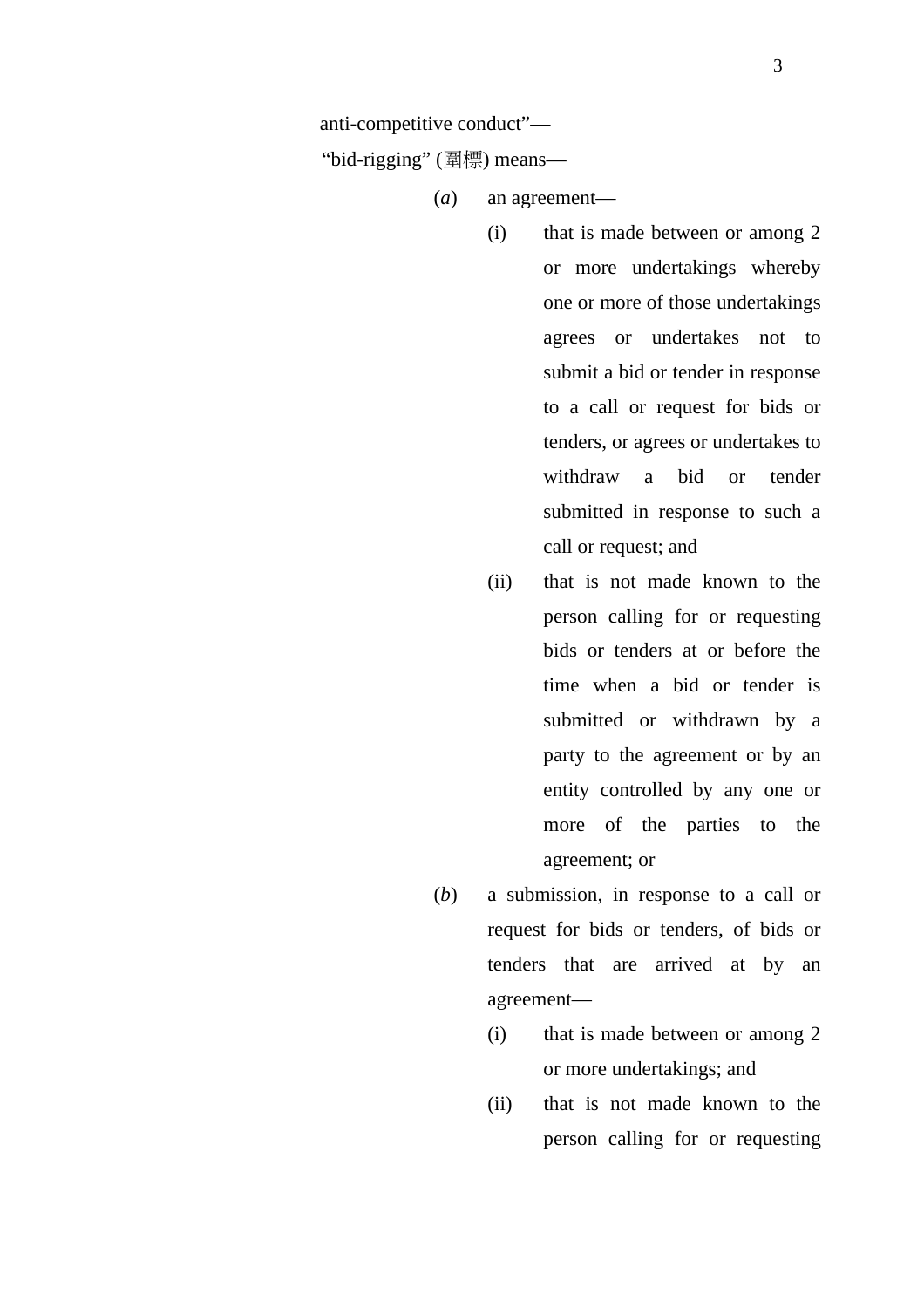bids or tenders at or before the time when a bid or tender is submitted or withdrawn by a party to the agreement or by an entity controlled by any one or more of the parties to the agreement;

"goods" (貨品) includes real property;

"price" (價格) includes any discount, rebate, allowance, price concession or other advantage in relation to the supply of goods or services;

"supply" (供應)—

- (*a*) in relation to goods, means sell, rent, lease or otherwise dispose of the goods, an interest in the goods or a right to the goods, or offer so to dispose of the goods or of such an interest or right; and
- (*b*) in relation to services, means sell, rent or otherwise provide the services or offer so to provide the services.

(3) A note located in the text of this Ordinance is provided for information only and has no legislative effect.".

| 6 | By deleting subclause (2).                                 |
|---|------------------------------------------------------------|
|   | In the heading, by adding "and "effect"" before "of".      |
|   | By adding—                                                 |
|   | If an agreement, concerted practice or decision<br>(3)     |
|   | has more than one effect, it has the effect of preventing, |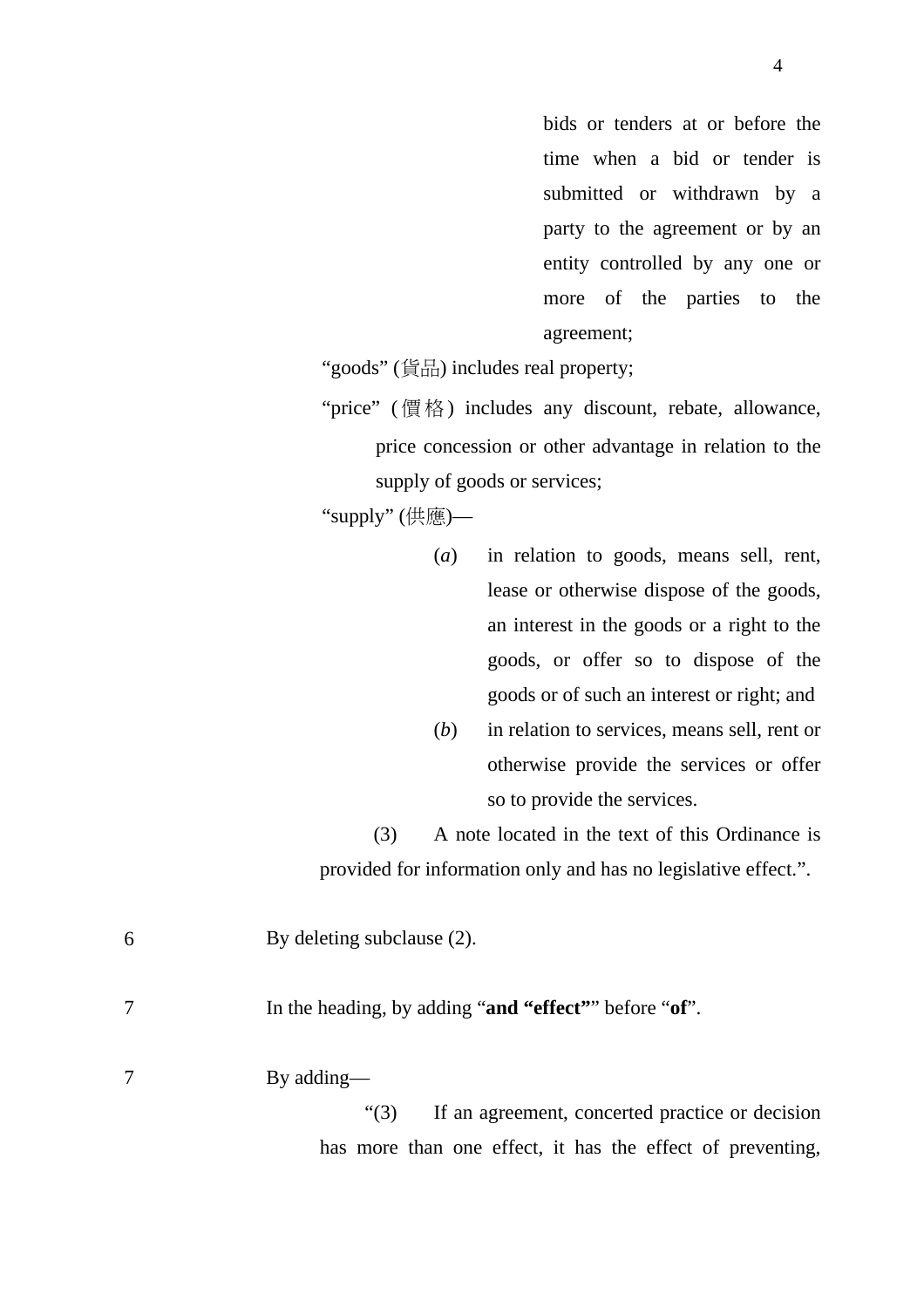restricting or distorting competition under this Ordinance if one of its effects is to prevent, restrict or distort competition.".

10 By deleting subclause (1) and substituting—

"(1) Before making a decision on an application made under section 9, the Commission must—

- (*a*) in order to bring the application to the attention of those the Commission considers likely to be affected by the decision, publish notice of the application—
	- (i) through the Internet or a similar electronic network; and
	- (ii) in any other manner the Commission considers appropriate; and
- (*b*) consider any representations about the application that are made to the Commission.".
- 12(2) By adding "to the extent of the first conduct rule or this Part, and" after "only".
- $14(2)(a)$  By deleting "give notice in writing in any manner it considers appropriate for bringing the proposed rescission to the attention of those undertakings it considers likely to be affected by the proposed rescission" and substituting "in order to bring the proposed rescission to the attention of those undertakings the Commission considers likely to be affected by it, publish notice of the proposed rescission".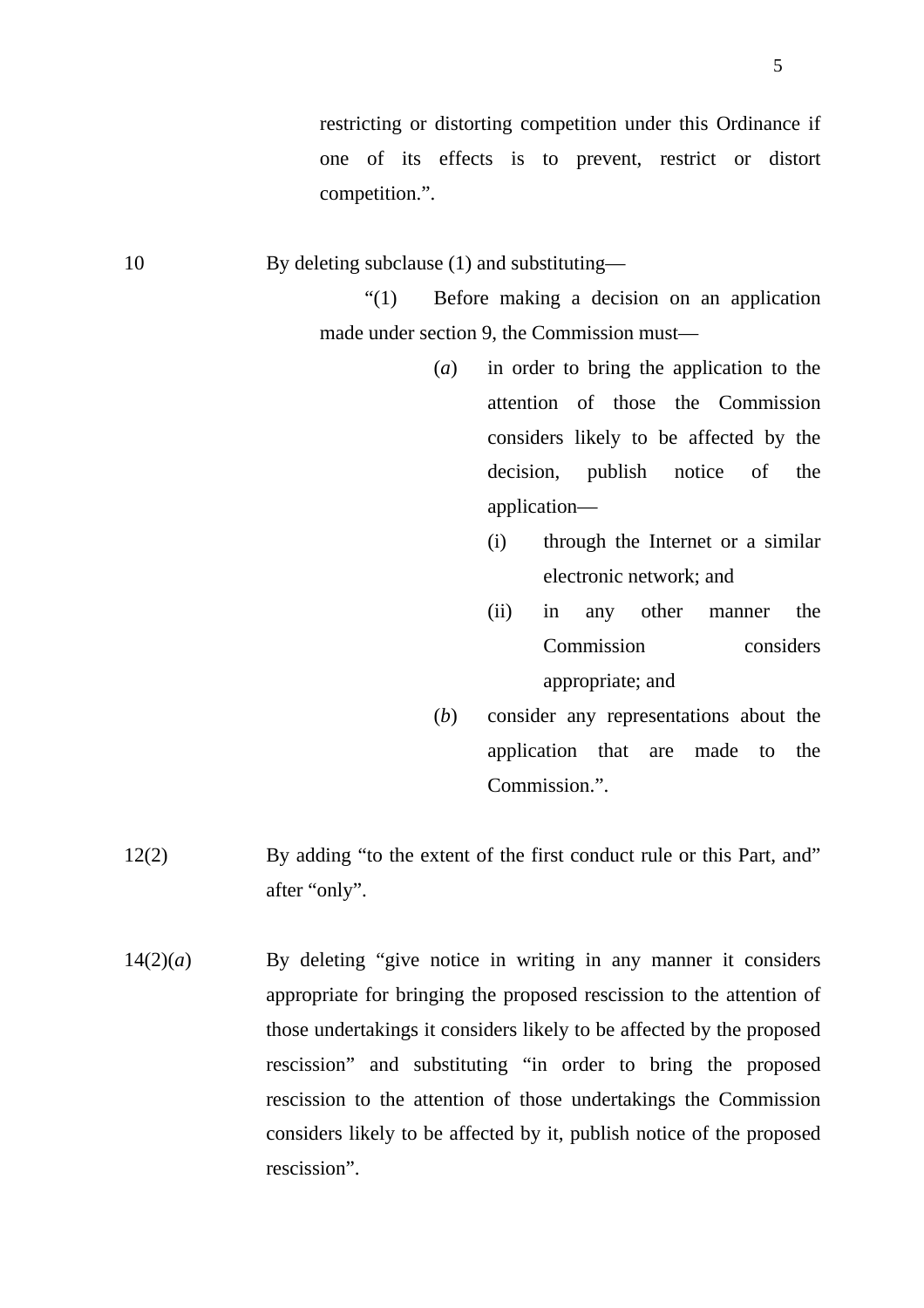14 By adding—

" $(2A)$  The notice referred to in subsection  $(2)$  must be published—

- (*a*) through the Internet or a similar electronic network; and
- (*b*) in any other manner the Commission considers appropriate.".
- 14(3) By deleting "a notice" and substituting "the notice published".
- 14(3) By deleting "given" and substituting "published".
- 14(4)(*a*) By deleting "given" and substituting "published".

16 By deleting subclause (1) and substituting—

"(1) Before issuing a block exemption order, the Commission must—

- (*a*) in order to bring the proposed block exemption order to the attention of those the Commission considers likely to be affected by it, publish notice of the proposed block exemption order—
	- (i) through the Internet or a similar electronic network; and
	- (ii) in any other manner the Commission considers appropriate; and
- (*b*) consider any representations about the proposed block exemption order that are made to the Commission.".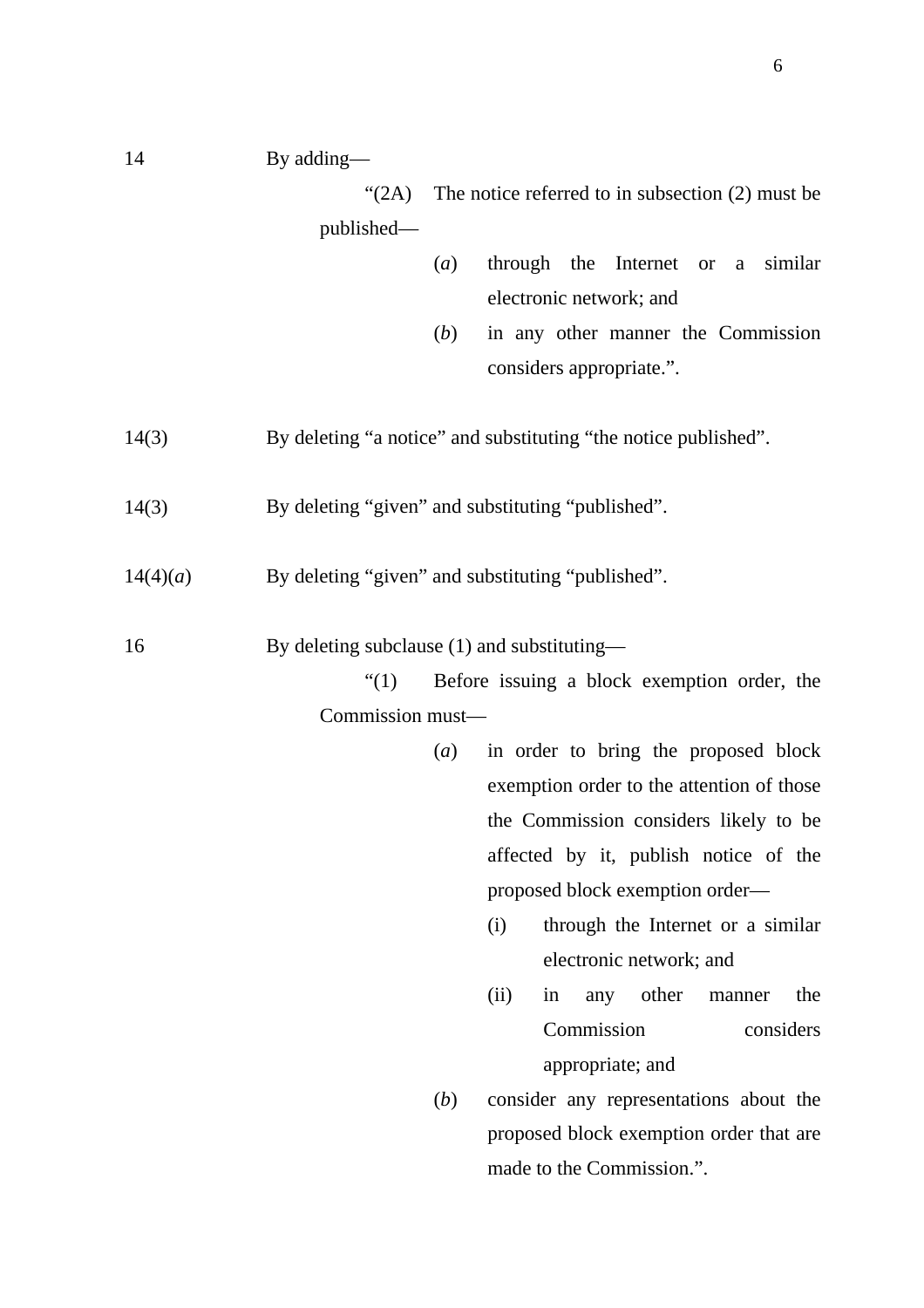"(2) Before varying or revoking a block exemption order, the Commission must—

- (*a*) in order to bring the proposed variation or revocation to the attention of those the Commission considers likely to be affected by it, publish notice of the proposed variation or revocation—
	- (i) through the Internet or a similar electronic network; and
	- (ii) in any other manner the Commission considers appropriate; and
- (*b*) consider any representations about the proposed variation or revocation that are made to the Commission".

#### 21 By adding—

"(2A) Without limiting the matters that may be taken into account in determining whether an undertaking has a substantial degree of market power in a market, the following matters may be taken into consideration in any such determination—

- (*a*) the market share of the undertaking;
- (*b*) the undertaking's power to make pricing and other decisions;
- (*c*) any barriers to entry to competitors into the relevant market; and
- (*d*) any other relevant matters specified in the guidelines issued under section 35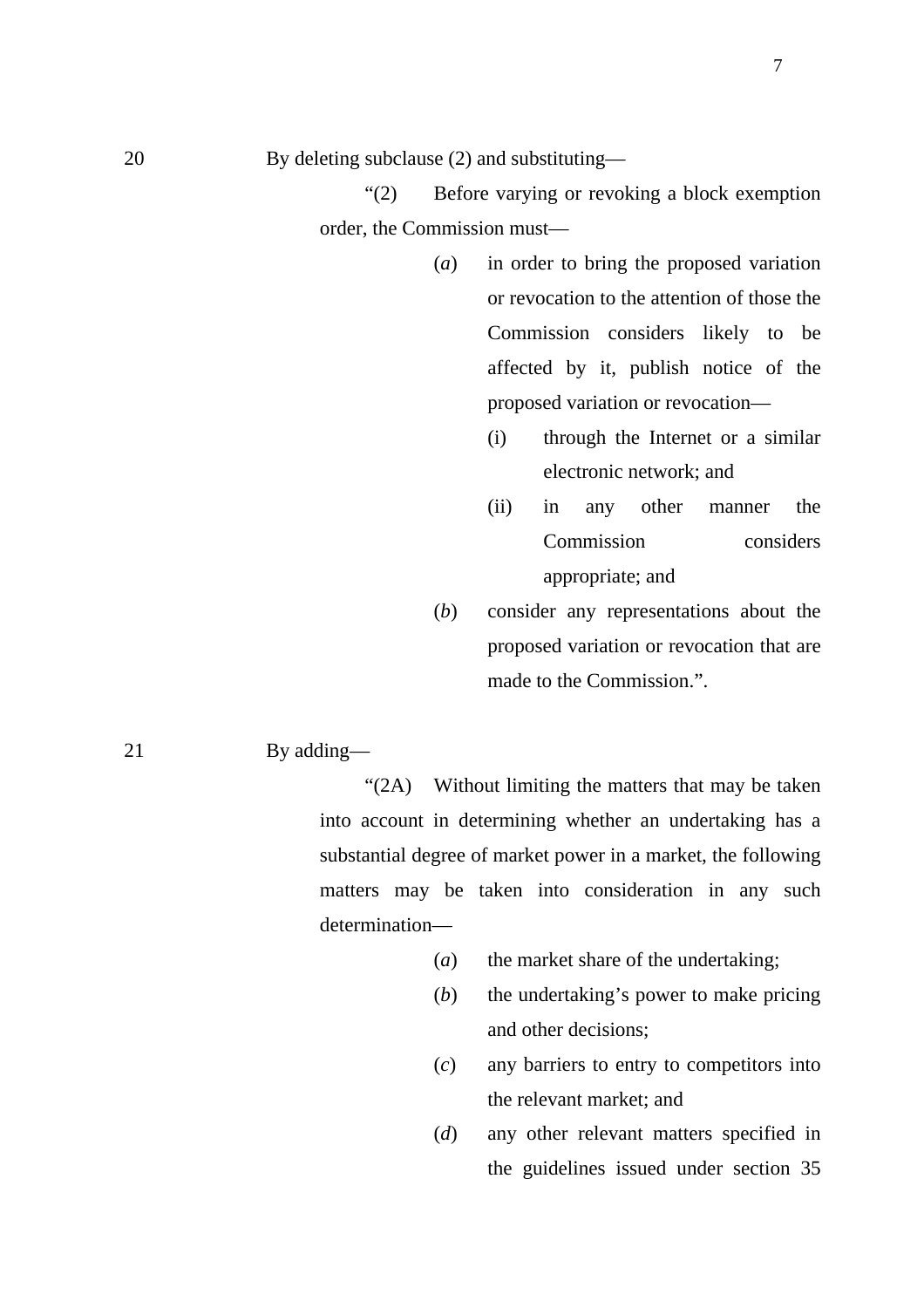| 22    | In the heading, by adding "and "effect" before "of".                                                                                                                                                                                       |
|-------|--------------------------------------------------------------------------------------------------------------------------------------------------------------------------------------------------------------------------------------------|
| 22    | By adding—<br>If conduct has more than one effect, it has the<br>" $(3)$<br>effect of preventing, restricting or distorting competition<br>under this Ordinance if one of its effects is to prevent, restrict<br>or distort competition.". |
| 25    | By deleting subclause (1) and substituting—                                                                                                                                                                                                |
|       | Before making a decision on an application<br>$\lq(1)$                                                                                                                                                                                     |
|       | made under section 24, the Commission must—                                                                                                                                                                                                |
|       | in order to bring the application to the<br>(a)                                                                                                                                                                                            |
|       | attention of those the Commission                                                                                                                                                                                                          |
|       | considers likely to be affected by the                                                                                                                                                                                                     |
|       | decision, publish<br>notice of<br>the                                                                                                                                                                                                      |
|       | application-                                                                                                                                                                                                                               |
|       | through the Internet or a similar<br>(i)                                                                                                                                                                                                   |
|       | electronic network; and                                                                                                                                                                                                                    |
|       | other<br>(ii)<br>the<br>in<br>any<br>manner                                                                                                                                                                                                |
|       | Commission<br>considers                                                                                                                                                                                                                    |
|       | appropriate; and                                                                                                                                                                                                                           |
|       | consider any representations about the<br>(b)                                                                                                                                                                                              |
|       |                                                                                                                                                                                                                                            |
|       | application that are<br>made<br>the<br>to                                                                                                                                                                                                  |
|       | Commission.".                                                                                                                                                                                                                              |
|       |                                                                                                                                                                                                                                            |
| 27(2) | By adding "to the extent of the second conduct rule or this Part,                                                                                                                                                                          |

and" after "only".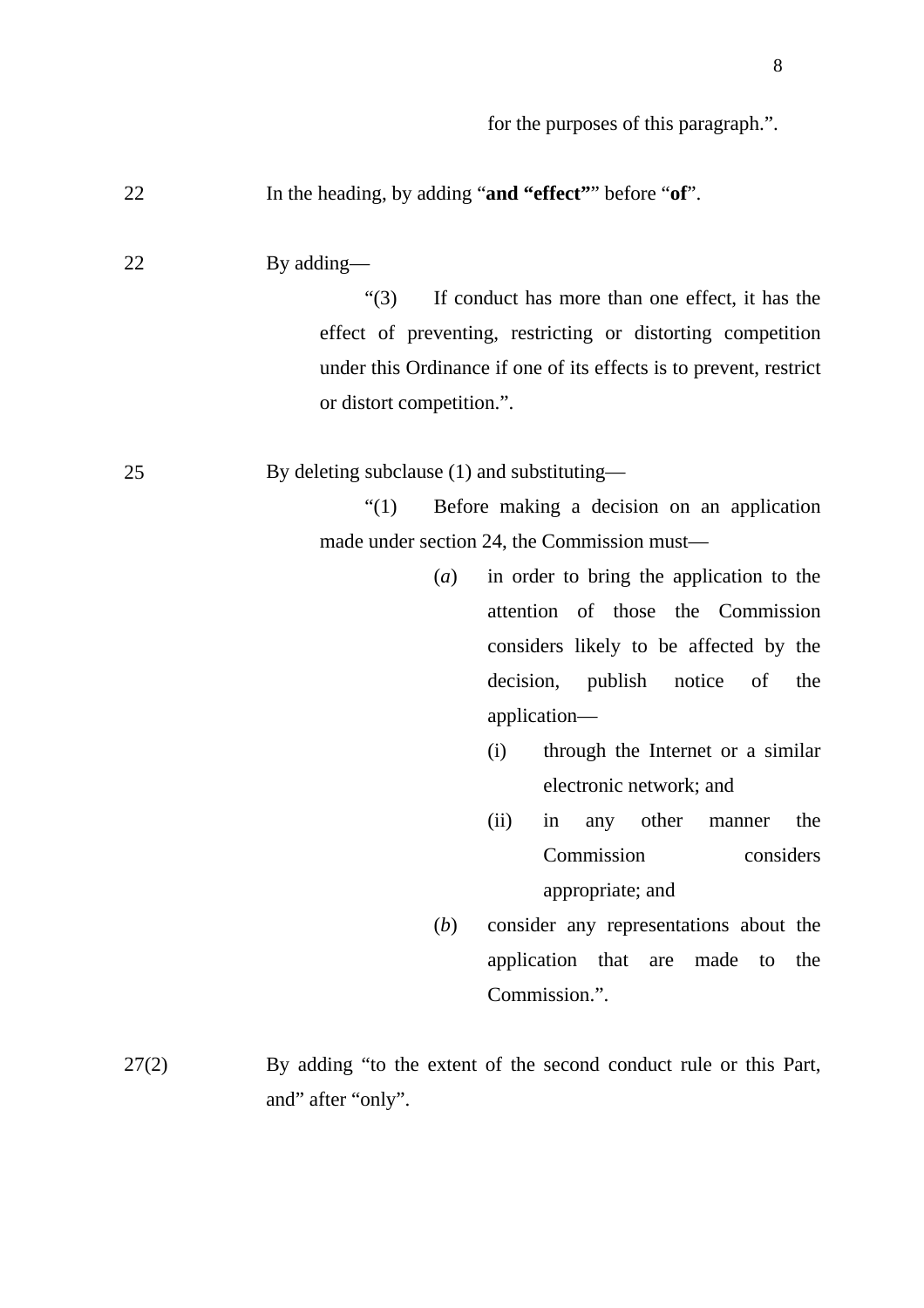- 27(2) In the Chinese text, by deleting " $\mathcal{F}_{\mathbf{u}}$ " and substituting " $\mathcal{F}_{\mathbf{u}}$ ".
- 29(2) In the Chinese text, by deleting "取消決定" and substituting "取消 任何決定".
- $29(2)(a)$  By deleting "give notice in writing in any manner it considers appropriate for bringing the proposed rescission to the attention of those undertakings it considers likely to be affected by the proposed rescission" and substituting "in order to bring the proposed rescission to the attention of those undertakings the Commission considers likely to be affected by it, publish notice of the proposed rescission".
- 29 By adding—

" $(2A)$  The notice referred to in subsection  $(2)$  must be published—

- (*a*) through the Internet or a similar electronic network; and
- (*b*) in any other manner the Commission considers appropriate.".
- 29(3) By deleting "a notice" and substituting "the notice published".
- 29(3) By deleting "given" and substituting "published".
- 29(4)(*a*) By deleting "given" and substituting "published".
- 29(7) In the Chinese text, by adding " $\sharp \uparrow$ " before " $\sharp \circ \sharp$ ".
- 33(2) In the Chinese text, by adding "藉決議通過" before "修訂該命令".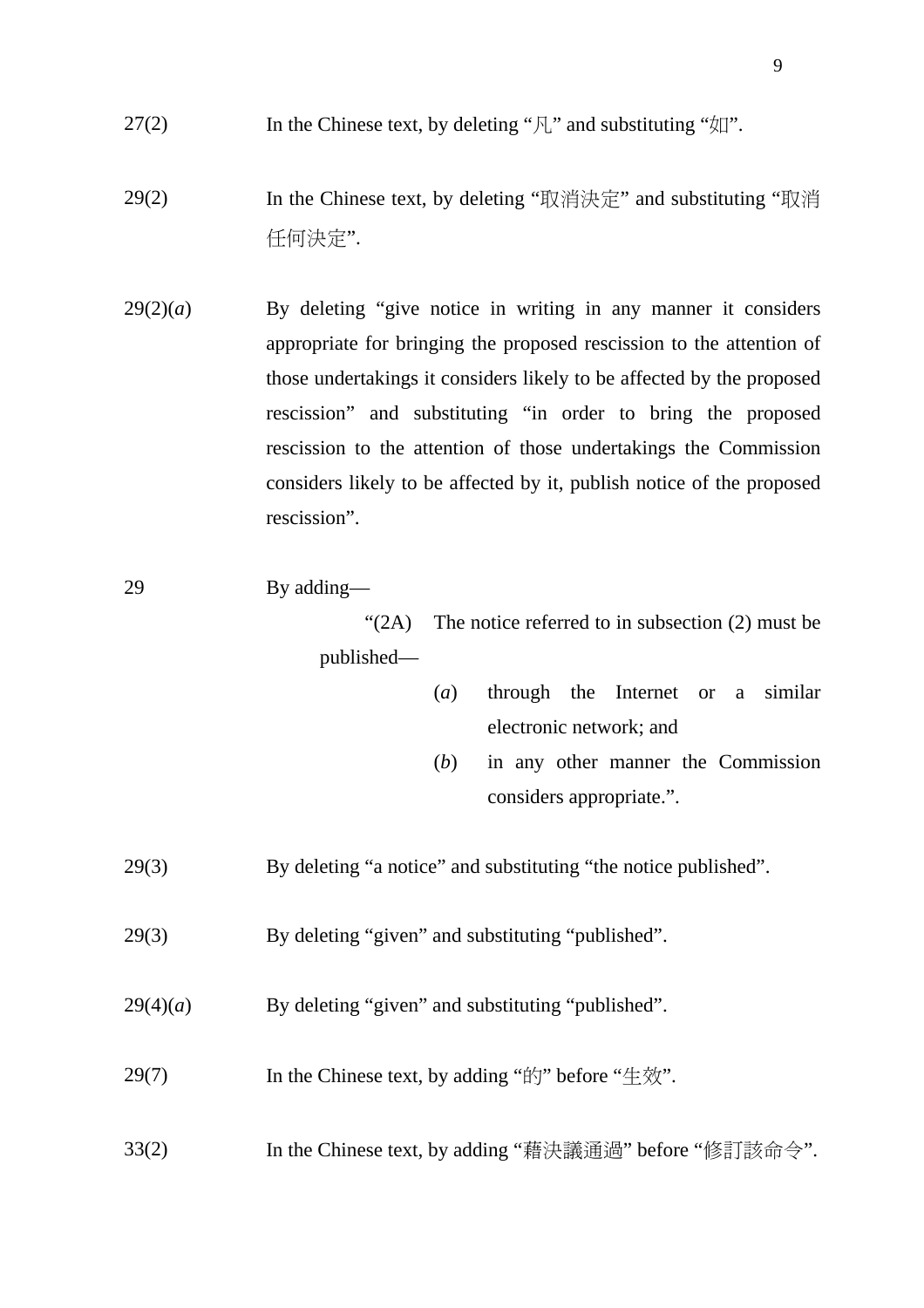| 33(3) | In the Chinese text, by deleting "屆會期" and substituting "會期". |  |
|-------|---------------------------------------------------------------|--|
| 33(5) | In the Chinese text, by deleting "屆會期" and substituting "會期". |  |
| 34    | By deleting subclause (3) and substituting—                   |  |
|       | The Commission must make the register<br>" $(3)$              |  |
|       | available for inspection by any person—                       |  |
|       | at the offices of the Commission during<br>(a)                |  |
|       | ordinary business hours;                                      |  |
|       | (b)<br>through the Internet or a similar                      |  |
|       | electronic network; and                                       |  |
|       | in any other manner the Commission<br>(c)                     |  |
|       | considers appropriate.".                                      |  |
| 35    | By deleting subclause (5) and substituting—                   |  |
|       | The Commission must make available copies<br>$\cdot (5)$      |  |
|       | of all guidelines issued under this section and of all        |  |
|       | amendments made to them—                                      |  |
|       | at the offices of the Commission during<br>(a)                |  |
|       | ordinary business hours;                                      |  |
|       | (b)<br>through the Internet or a similar                      |  |
|       | electronic network; and                                       |  |
|       | in any other manner the Commission<br>(c)                     |  |
|       | considers appropriate.                                        |  |
|       | (6)<br>A person does not incur any civil or criminal          |  |
|       | liability only because the person has contravened any         |  |
|       | guidelines issued under this section or any amendments made   |  |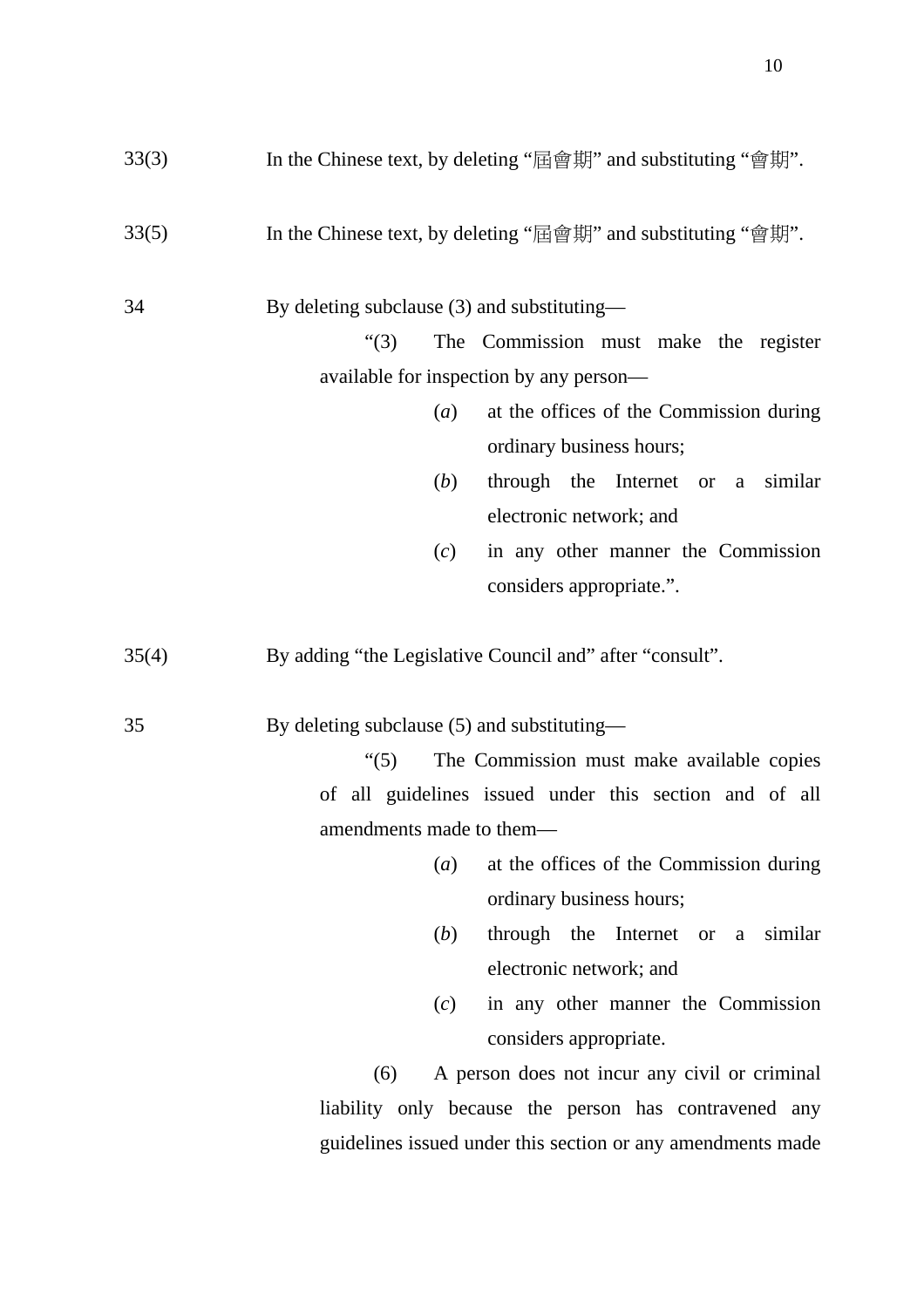to them.

(7) If, in any legal proceedings, the Tribunal or any other court is satisfied that a guideline is relevant to determining a matter that is in issue—

- (*a*) the guideline is admissible in evidence in the proceedings; and
- (*b*) proof that a person contravened or did not contravene the guideline may be relied on by any party to the proceedings as tending to establish or negate the matter.

(8) Guidelines issued under this section and all amendments made to them are not subsidiary legislation.".

- $39(1)(c)$  By adding "or the Tribunal" before "has".
- 41(2)(*a*) In the Chinese text, by deleting "複本" and substituting "副本".

45 By deleting subclause (2) and substituting—

- "(2) No statement made by a person—
	- (*a*) in giving any explanation or further particulars about a document; or
	- (*b*) in answering any question,

under this Division is admissible against that person in proceedings referred to in subsection (3) unless, in the proceedings, evidence relating to the statement is adduced, or a question relating to it is asked, by that person or on that person's behalf.".

48 By renumbering the clause as clause 48(1).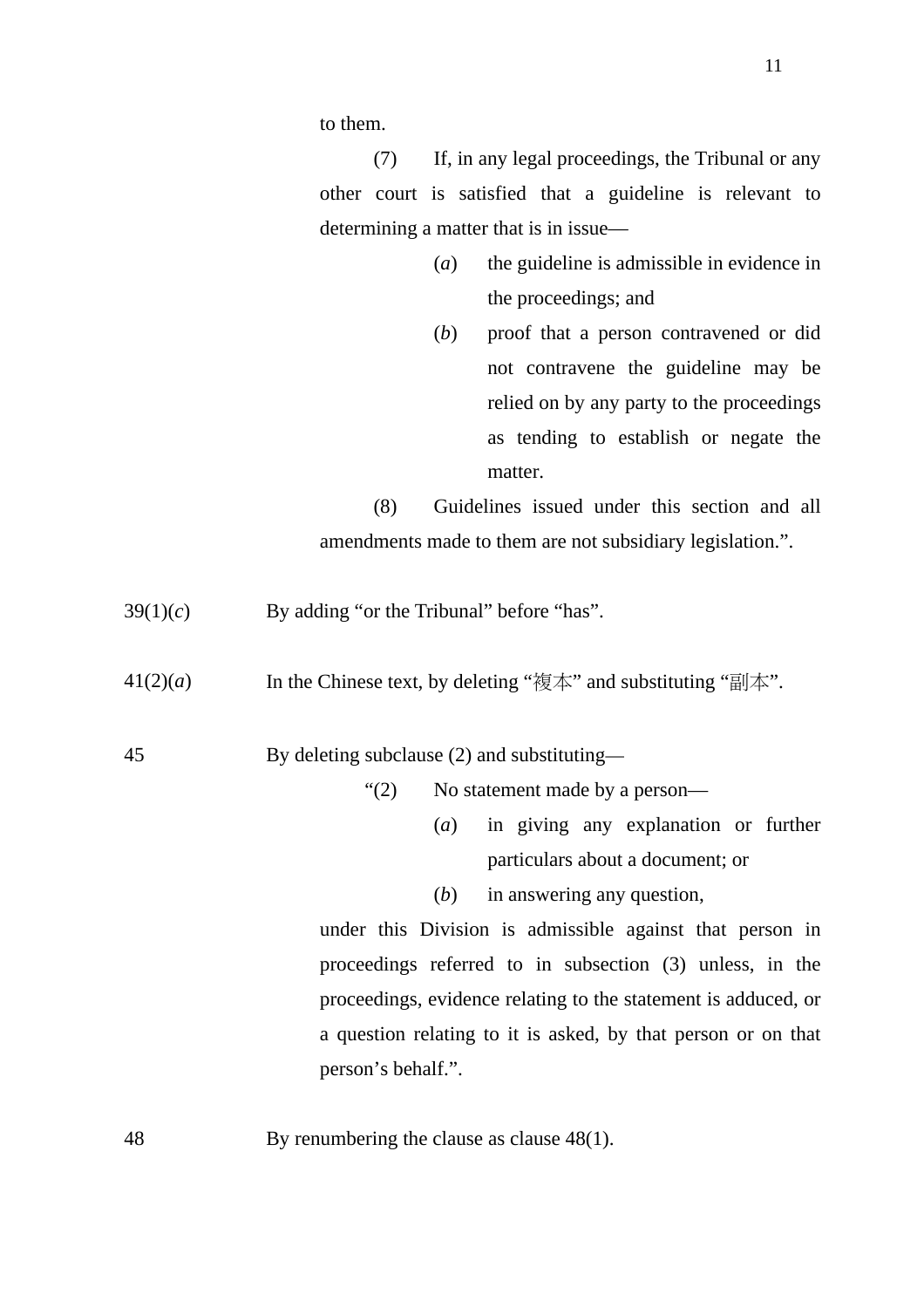| 48(1)      | By adding "authorizing a person specified in the warrant, and any<br>other persons who may be necessary to assist in the execution of the<br>warrant," after "warrant".                                                                                                |
|------------|------------------------------------------------------------------------------------------------------------------------------------------------------------------------------------------------------------------------------------------------------------------------|
| 48         | By adding—<br>A warrant under subsection (1) may be issued<br>(2)<br>subject to any conditions specified in it that apply to the<br>warrant itself or to any further authorization under it (whether<br>granted under its terms or any provision of this Ordinance).". |
| 50(1)      | By deleting "named" and substituting "specified".                                                                                                                                                                                                                      |
| 50         | By deleting subclauses (2) and (3).                                                                                                                                                                                                                                    |
| 53(1)(a)   | In the Chinese text, by deleting "後果" and substituting "實情".                                                                                                                                                                                                           |
| 56(2)      | In the Chinese text, by deleting "並非" and substituting "在其他情<br>況下".                                                                                                                                                                                                   |
| 56         | In the Chinese text, by deleting subclause (3) and substituting—<br>在競委會發給上述核證副本之前,該會須在<br>$\lq(3)$<br>該會認為適當的時間及地點,容許在其他情況下對該文<br>件享有管有權的人或該人所授權的人,查閱和複製該文<br>件,或摘錄其內容。".                                                                                             |
| 56(4)      | In the Chinese text, by deleting "法庭" and substituting "法院".                                                                                                                                                                                                           |
| <b>New</b> | By adding—<br>"57A. Legal professional privilege                                                                                                                                                                                                                       |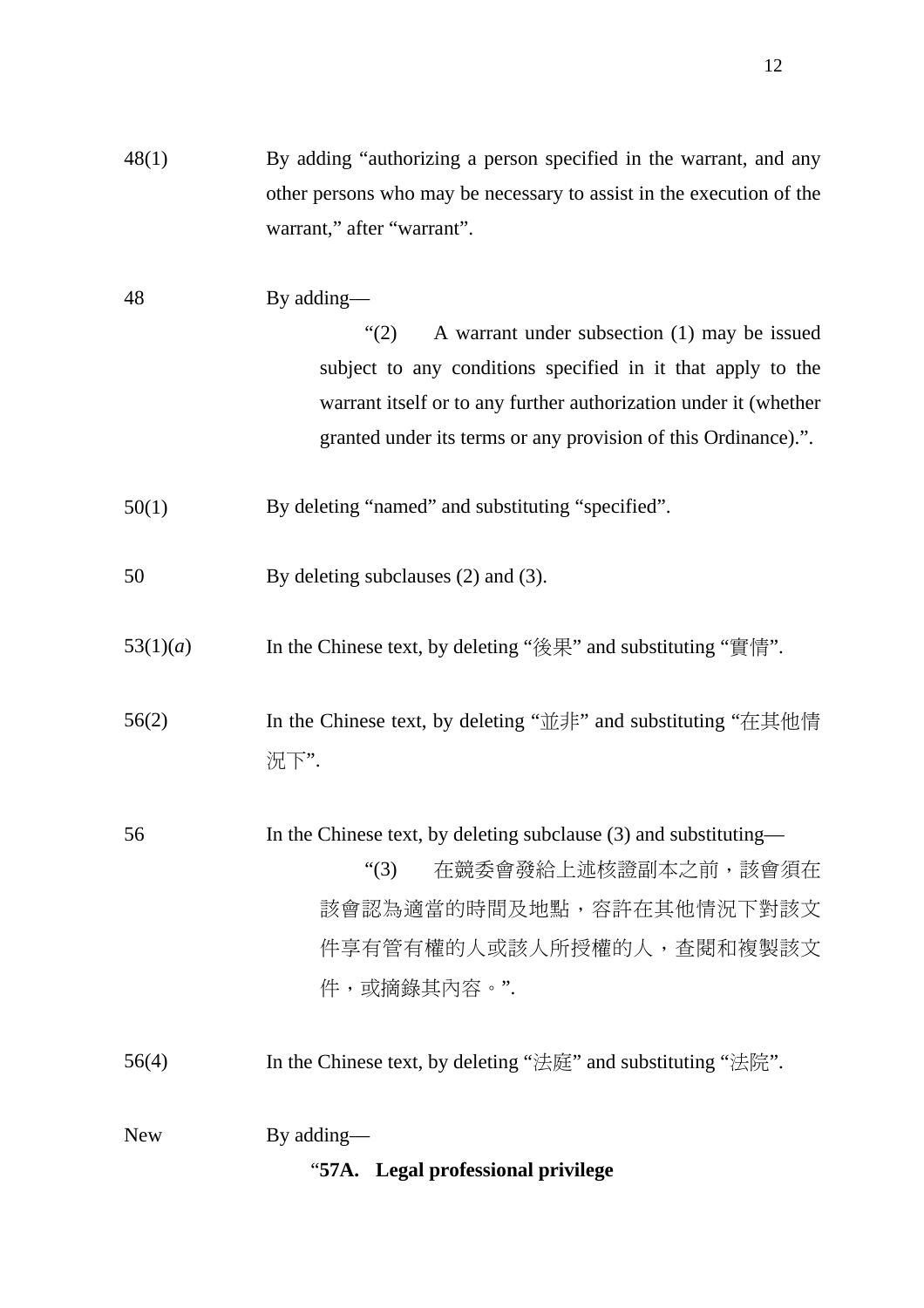(2) Subsection (1) does not affect any requirement under this Ordinance to disclose the name and address of a client of a counsel or solicitor.".

58(3) By adding "the Legislative Council and" after "consult".

58 By deleting subclause (4) and substituting—

"(4) The Commission must make available copies of all guidelines issued under this Part and of all amendments made to them—

- (*a*) at the offices of the Commission during ordinary business hours;
- (*b*) through the Internet or a similar electronic network; and
- (*c*) in any other manner the Commission considers appropriate.

(5) A person does not incur any civil or criminal liability only because the person has contravened any guidelines issued under this Part or any amendments made to them.

(6) If, in any legal proceedings, the Tribunal or any other court is satisfied that a guideline is relevant to determining a matter that is in issue—

- (*a*) the guideline is admissible in evidence in the proceedings; and
- (*b*) proof that a person contravened or did not contravene the guideline may be relied on by any party to the proceedings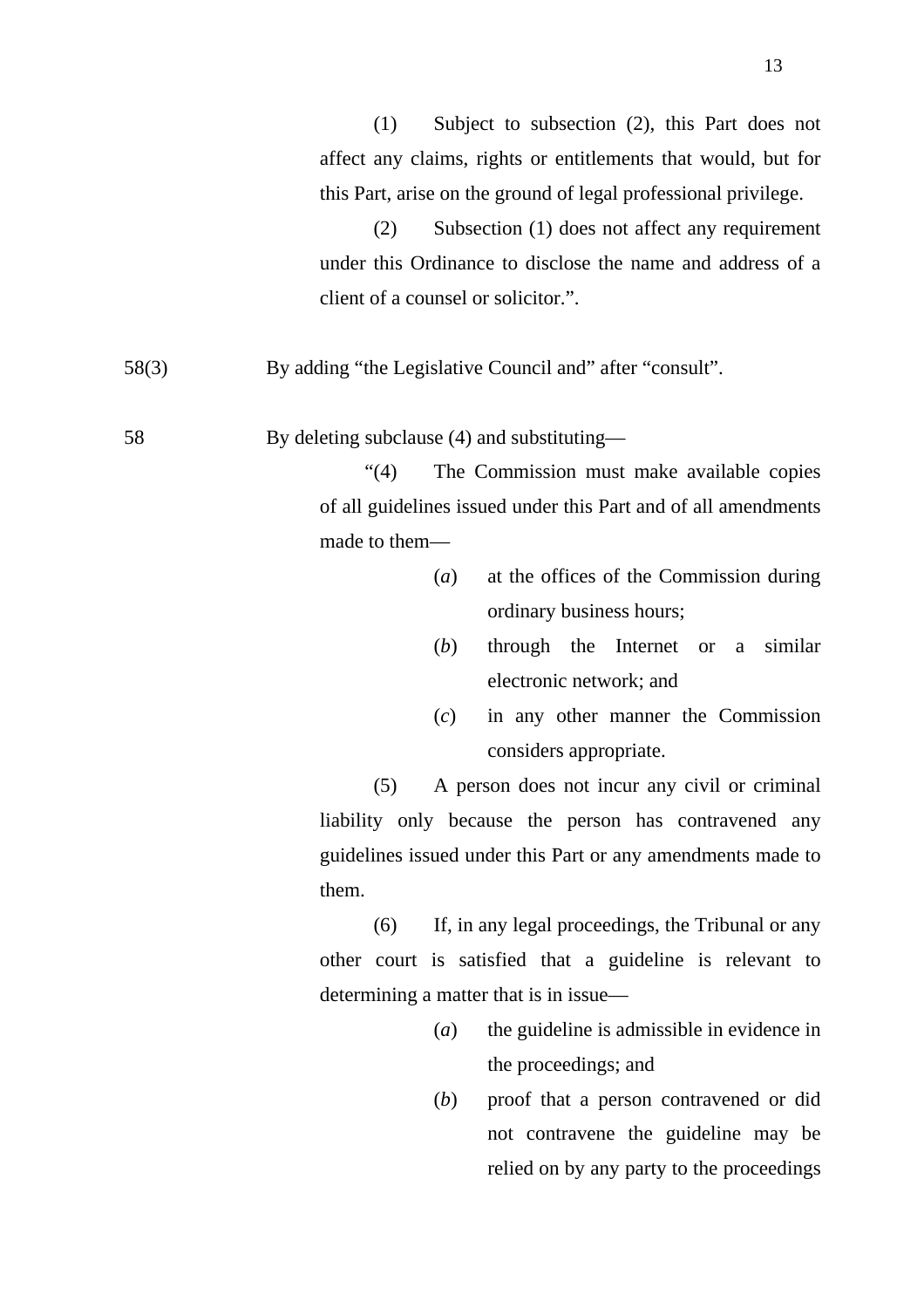|          |                                             |                  | as tending to establish or negate the                     |
|----------|---------------------------------------------|------------------|-----------------------------------------------------------|
|          |                                             |                  | matter.                                                   |
|          | (7)                                         |                  | Guidelines issued under this Part and all                 |
|          |                                             |                  | amendments made to them are not subsidiary legislation.". |
|          |                                             |                  |                                                           |
| 59       | By adding—                                  |                  |                                                           |
|          | (1A)                                        |                  | The action referred to in subsection $(1)(a)$ does        |
|          |                                             |                  | not include making a payment to the Government.".         |
| 61(1)(b) |                                             |                  | In the English text, by adding "new" before "commitment". |
| 63       | By deleting subclause (3) and substituting— |                  |                                                           |
|          | $\lq(3)$                                    |                  | The Commission must make the register                     |
|          |                                             |                  | available for inspection by any person—                   |
|          |                                             | (a)              | at the offices of the Commission during                   |
|          |                                             |                  | ordinary business hours;                                  |
|          |                                             | (b)              | through the Internet or a similar                         |
|          |                                             |                  | electronic network; and                                   |
|          |                                             | (c)              | in any other manner the Commission                        |
|          |                                             |                  | considers appropriate.".                                  |
| 66       | By deleting subclause (1) and substituting— |                  |                                                           |
|          | ``(1)                                       |                  | Subsection $(2)$ applies where—                           |
|          |                                             | $\left(a\right)$ | the Commission has reasonable cause to                    |
|          |                                             |                  | believe that-                                             |
|          |                                             |                  | contravention of the<br>first<br>(i)<br>a                 |
|          |                                             |                  | conduct rule has occurred and the                         |
|          |                                             |                  | involves<br>contravention<br>serious                      |
|          |                                             |                  | anti-competitive conduct; or                              |
|          |                                             |                  | a contravention of the second<br>(ii)                     |
|          |                                             |                  | conduct rule has occurred; and                            |
|          |                                             |                  |                                                           |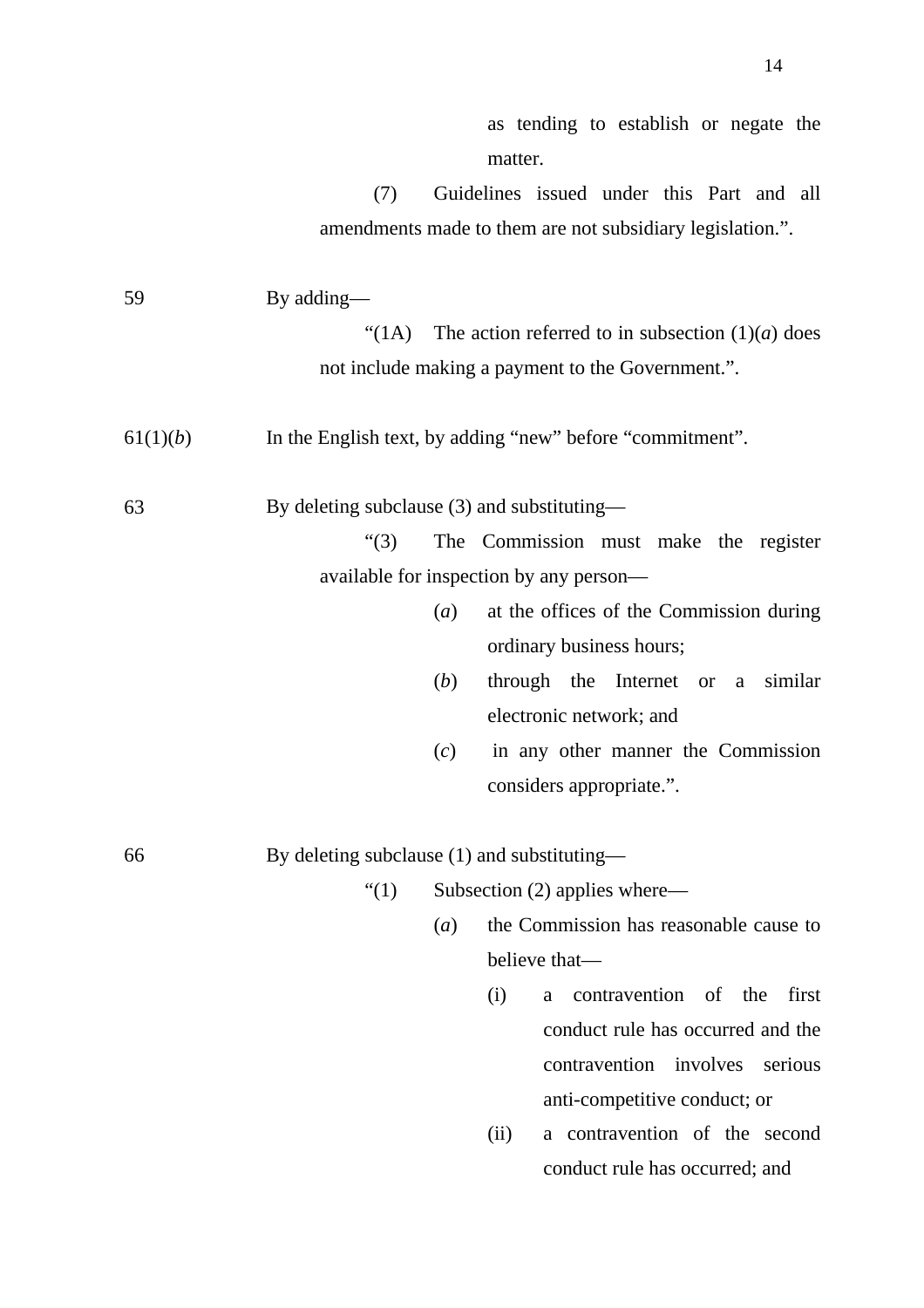- (*b*) the Commission has not yet brought proceedings in the Tribunal in respect of the contravention.".
- 66(3) By deleting paragraph (*a*).
- 66 By adding—

"(4) The action that may be specified by the Commission under subsection (3)(*b*) does not include making a payment to the Government.".

- 77 By deleting everything after "the infringement notice" and substituting—  $\frac{1}{\sqrt{1-\frac{1}{2}}}$ 
	- (*a*) through the Internet or a similar electronic network; and
	- (*b*) in any other manner the Commission considers appropriate.".
- 78 By deleting the definition of "Commission".
- 78 In the definition of "officer", in paragraph (*a*), by adding "company" before "secretary".
- 78 In the Chinese text, in the definition of "高級人員", in paragraph (*b*), by deleting "員; " and substituting "員。".
- 80 By deleting subclause (3) and substituting—

"(3) A notice under subsection (2) must specify the period within which representations may be made to the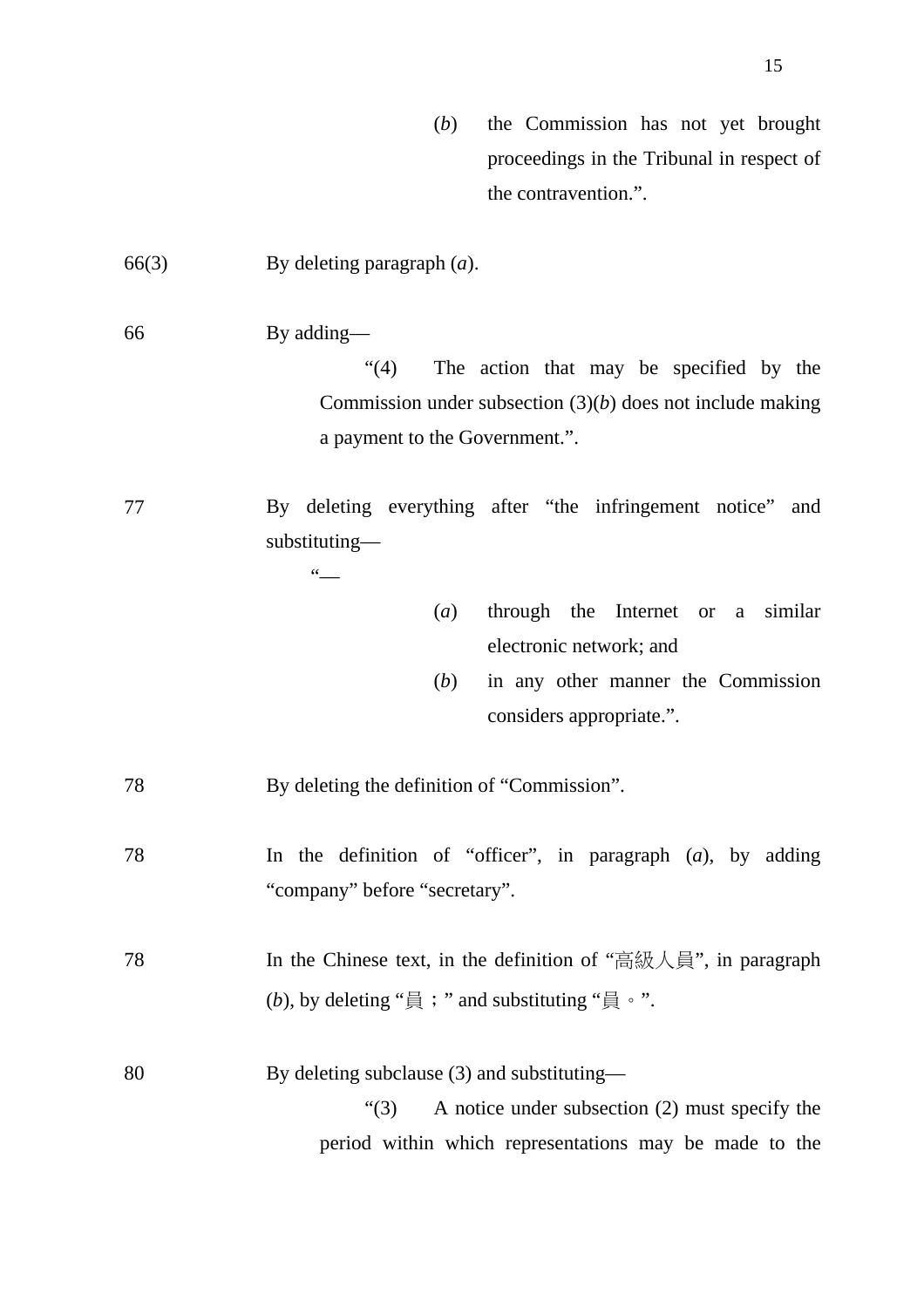Commission about the proposed termination.

(4) The period specified for the purpose of subsection (3) must be a period of at least 30 days beginning after the day on which the notice is given.

(5) Before terminating a leniency agreement, the Commission must consider any representations about the proposed termination that are made to it.".

New In Part 4, by adding—

#### "**Division 4—Warning Notices**

#### **80A. Warning notices**

(1) If the Commission has reasonable cause to believe that—

- (*a*) a contravention of the first conduct rule has occurred; and
- (*b*) the contravention does not involve serious anti-competitive conduct,

the Commission must, before bringing proceedings in the Tribunal against the undertaking whose conduct is alleged to constitute the contravention, issue a notice (a "warning notice") to the undertaking.

- (2) A warning notice must—
	- (*a*) describe the conduct (the "contravening conduct") that is alleged to constitute the contravention;
	- (*b*) identify the undertaking (the "contravening undertaking") that has engaged in the contravening conduct;
	- (*c*) identify the evidence or other materials that the Commission relies on in support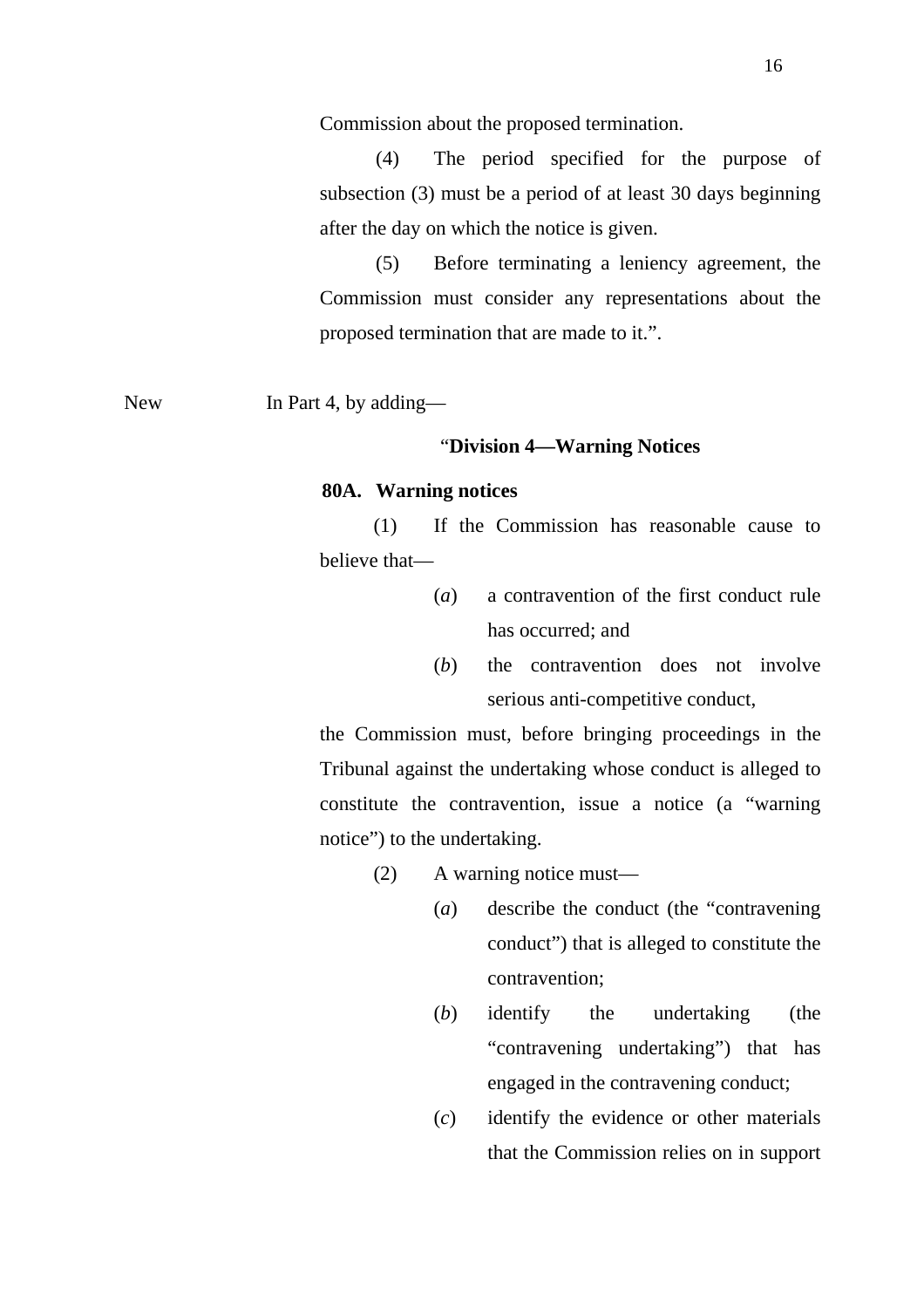of its allegations;

- (*d*) state—
	- (i) that the Commission requires the contravening undertaking to cease the contravening conduct within the period (the "warning period") specified in the notice, and not to repeat that conduct after the warning period;
	- (ii) that, if the contravening conduct continues after the expiry of the warning period, the Commission may bring proceedings in the Tribunal against the contravening undertaking in respect of the contravening conduct; and
	- (iii) that, if the contravening undertaking repeats the contravening conduct after the expiry of the warning period, the Commission may bring proceedings in the Tribunal against the contravening undertaking in respect of the contravening conduct and the repeated conduct; and
- (*e*) indicate the manner in which the contravening undertaking may cease the contravening conduct.

(3) In determining the warning period, the Commission must have regard to the amount of time which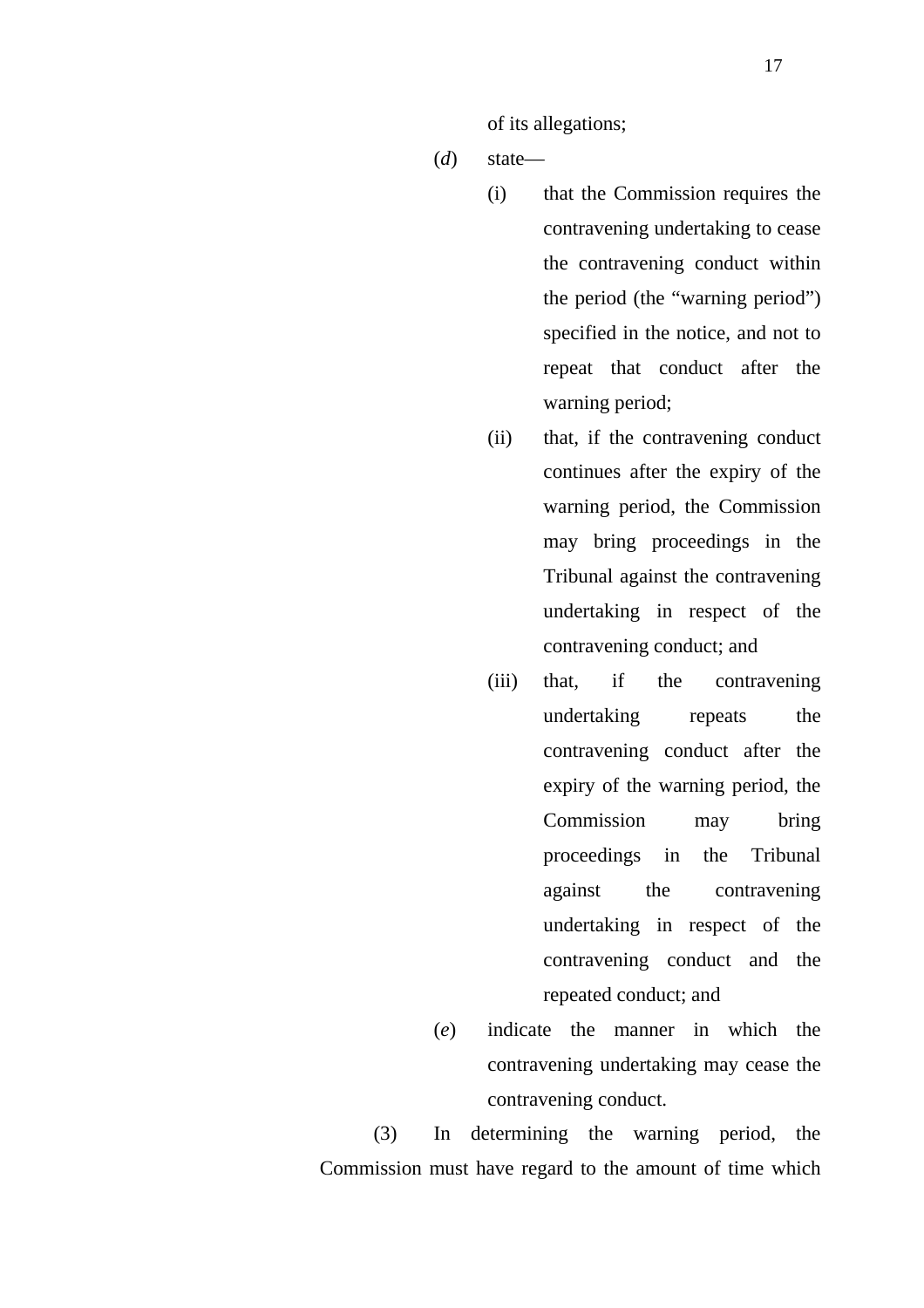the contravening undertaking is likely to require to cease the contravening conduct.

- (4) After the expiry of the warning period—
	- (*a*) if the Commission has reasonable cause to believe that the contravening conduct continues after the expiry, the Commission may bring proceedings in the Tribunal against the contravening undertaking in respect of the contravening conduct; and
	- (*b*) if the Commission has reasonable cause to believe that the contravening undertaking repeats the contravening conduct after the expiry, the Commission may bring proceedings in the Tribunal against the contravening undertaking in respect of the contravening conduct and the repeated conduct.

(5) To avoid doubt, proceedings under subsection (4) may not be brought in respect of any period that precedes the warning period.

(6) The Commission may, either of its own volition or on application made to it in writing, extend the warning period specified in a warning notice if it considers that there is a good reason for doing so.

(7) An application for an extension under subsection (6) must be made before the expiry of the period sought to be extended.".

81 In the definition of "reviewable determination", by adding—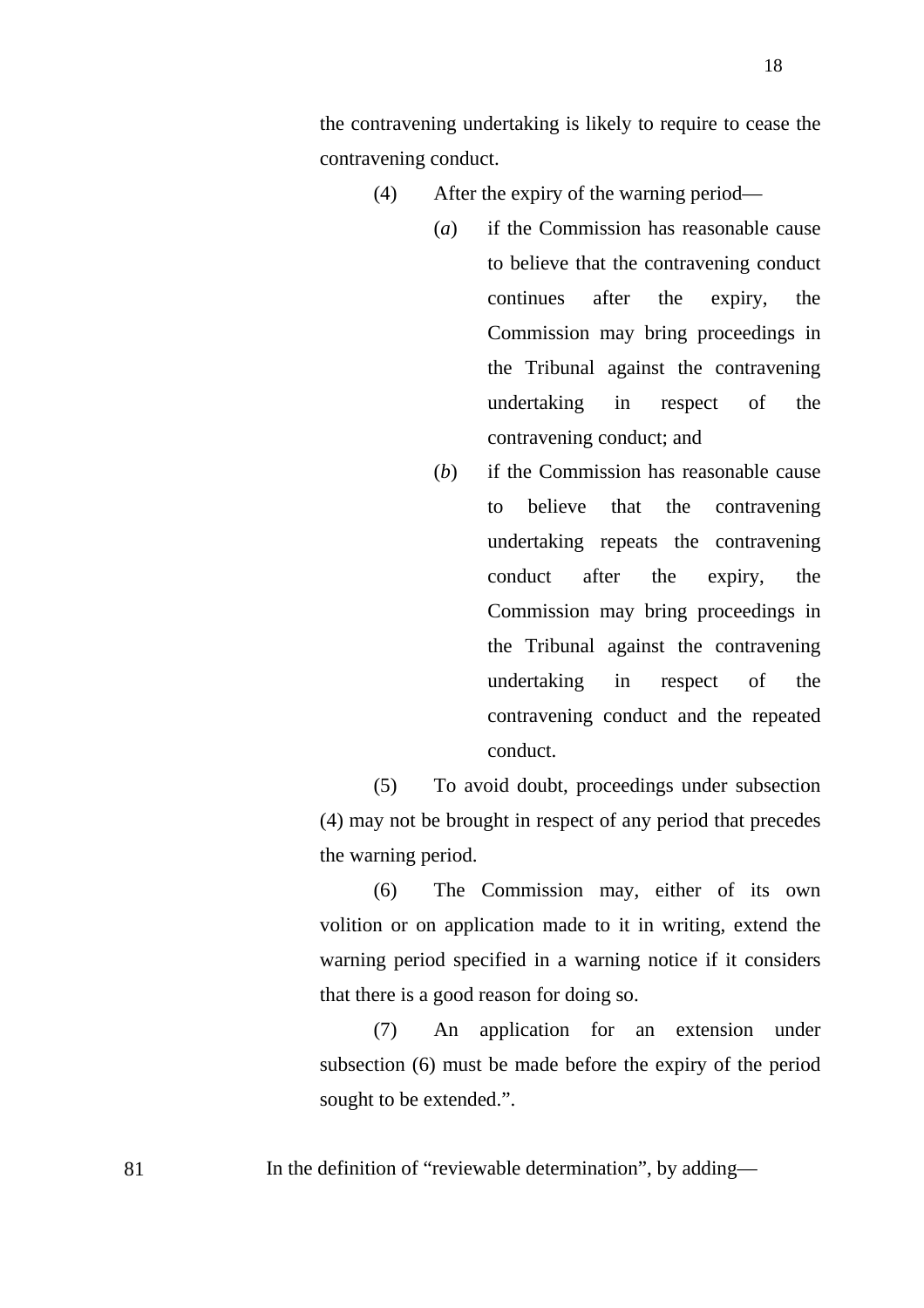- "(*ba*) a decision relating to the issue of a block exemption order, made by the Commission under section 15;
- (*bb*) a decision relating to the variation or revocation of a block exemption order, made by the Commission under section 20;".

84 By deleting subclause (3) and substituting—

"(3) On the hearing of the case, the Court of Appeal may—

- (*a*) determine the question stated;
- (*b*) amend the case or require the Tribunal to amend the case in any manner the Court specifies; or
- (*c*) remit the case to the Tribunal for reconsideration in the light of the decision of the Court.".

91 By deleting subclause (3) and substituting—

"(3) The amount of a pecuniary penalty imposed under subsection (1) in relation to conduct that constitutes a single contravention may not exceed in total—

- (*a*) subject to paragraph (*b*), 10% of the turnover of the undertaking concerned for each year in which the contravention occurred; or
- (*b*) if the contravention occurred in more than 3 years, 10% of the turnover of the undertaking concerned for the 3 years in which the contravention occurred that saw the highest, second highest and third highest turnover.".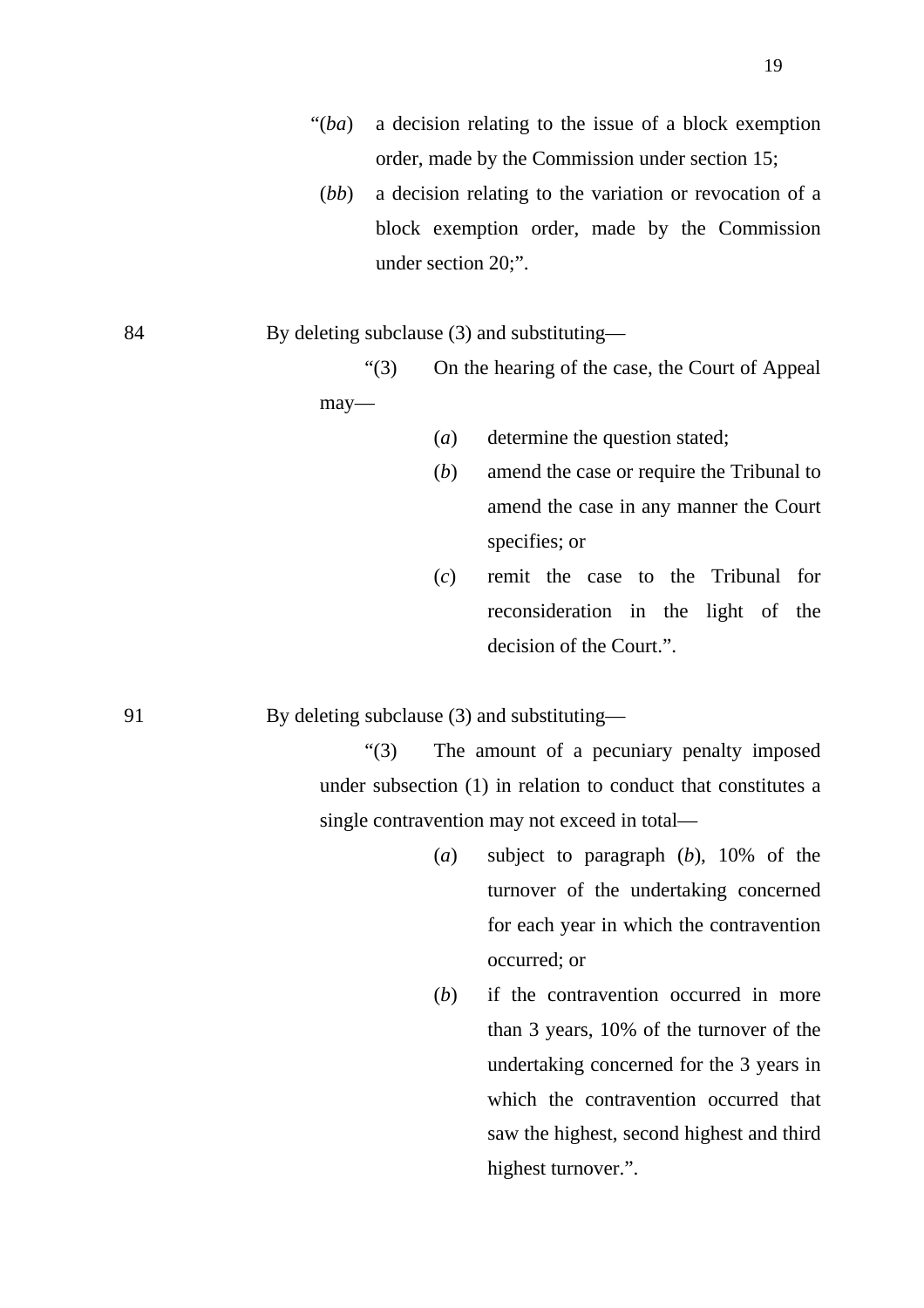| 91        | By deleting subclause (4) and substituting—                                                                 |
|-----------|-------------------------------------------------------------------------------------------------------------|
|           | (4)<br>In this section-                                                                                     |
|           | "turnover" (營業額) means the total gross revenues of an                                                       |
|           | undertaking obtained in Hong Kong;                                                                          |
|           | "year" (年度) means the financial year of an undertaking or,                                                  |
|           | if the undertaking does not have a financial year, a                                                        |
|           | calendar year.".                                                                                            |
|           |                                                                                                             |
| 92(3)     | In the Chinese text, by deleting "請。" and substituting "請, ".                                               |
|           |                                                                                                             |
| 94(1)     | In the Chinese text, by deleting "開支或" and substituting "開支                                                 |
|           | 及".                                                                                                         |
|           |                                                                                                             |
| 99(2)(b)  | By adding "or provisional liquidator" after "liquidator".                                                   |
|           |                                                                                                             |
| 101(2)(c) | In the Chinese text, by deleting " $\sharp \sharp \mathcal{N}$ " and substituting " $\sharp \mathcal{N}$ ". |
|           |                                                                                                             |
| 104       | In the definition of "follow-on action", by deleting " $108(1)$ ;" and                                      |
|           | substituting " $108(1)$ .".                                                                                 |
|           |                                                                                                             |
| 104       | By deleting the definition of "stand-alone action".                                                         |
| 106       |                                                                                                             |
|           | By deleting everything after "if" and substituting—<br>$66 -$                                               |
|           | the cause of action is the defendant's<br>(a)                                                               |
|           | contravention, or<br>involvement<br>in<br>a                                                                 |
|           | contravention, of a conduct rule; or                                                                        |
|           |                                                                                                             |

(*b*) the proceedings are founded on more than one cause of action and any of the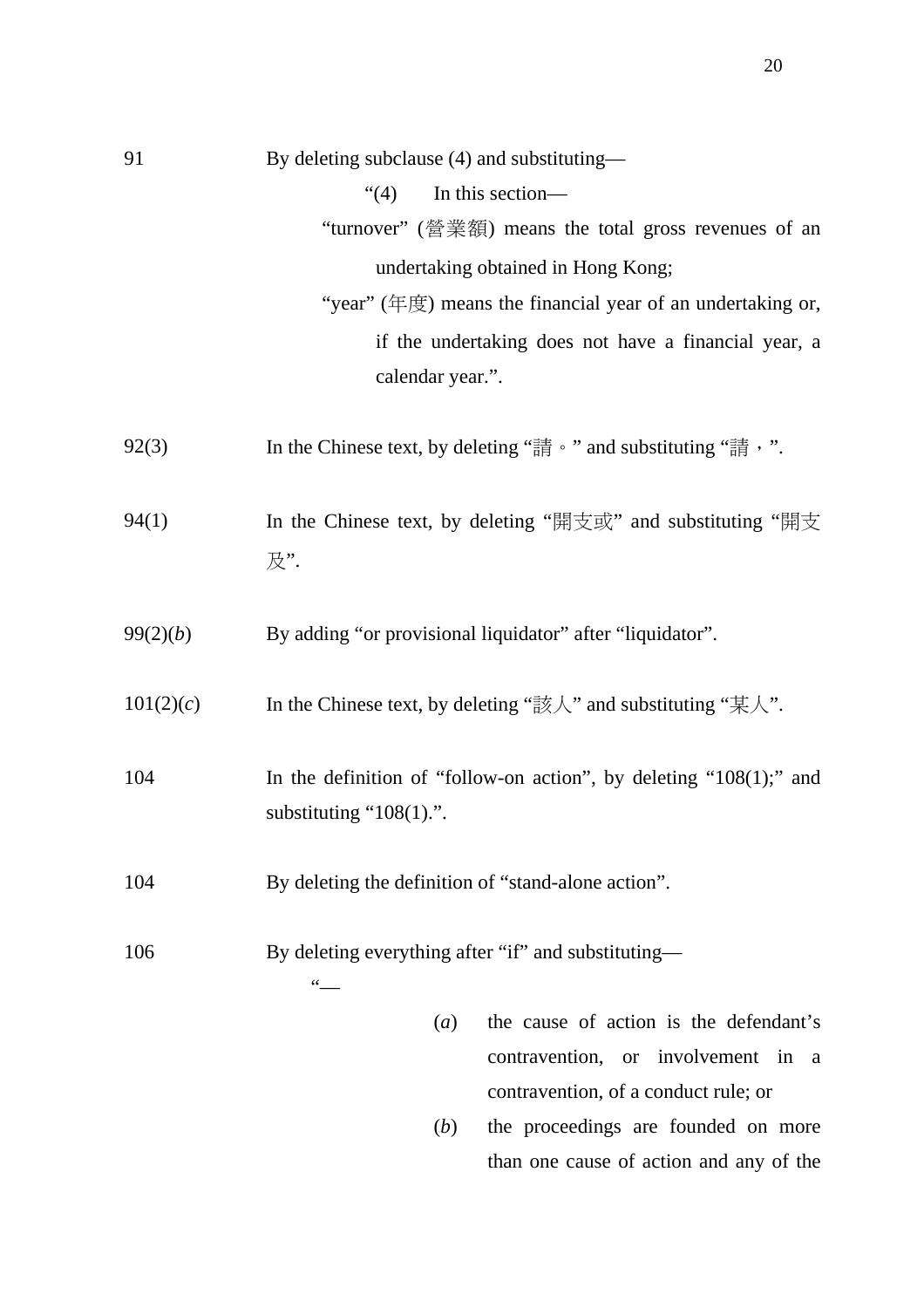causes of action is the defendant's contravention, or involvement in a contravention, of a conduct rule.".

108 By deleting subclauses (2) and (3) and substituting—

"(2) Subject to section 115, a claim to which this section applies may only be made in proceedings brought in the Tribunal, whether or not the cause of action is solely the defendant's contravention, or involvement in a contravention, of a conduct rule.".

## $108(4)$  By adding—

"(*ab*) the Court of First Instance has decided, in any proceedings transferred to it by the Tribunal under section 115A(3), that the act is a contravention of a conduct rule;".

108(4)(*b*) By adding "or the Court of First Instance" after "Tribunal".

 $108(4)(c)$  By deleting "and" and substituting "or".

109(1) By deleting paragraph (*a*) and substituting—

"(*a*) in the case of a decision of the Tribunal, the period during which an appeal may be made to the Court of Appeal under section 153;

(*ab*) in the case of a decision of the Court of First Instance, the period during which an appeal may be made to the Court of Appeal; and".

109(1) By adding ", (*ab*)" after "paragraph (*a*)".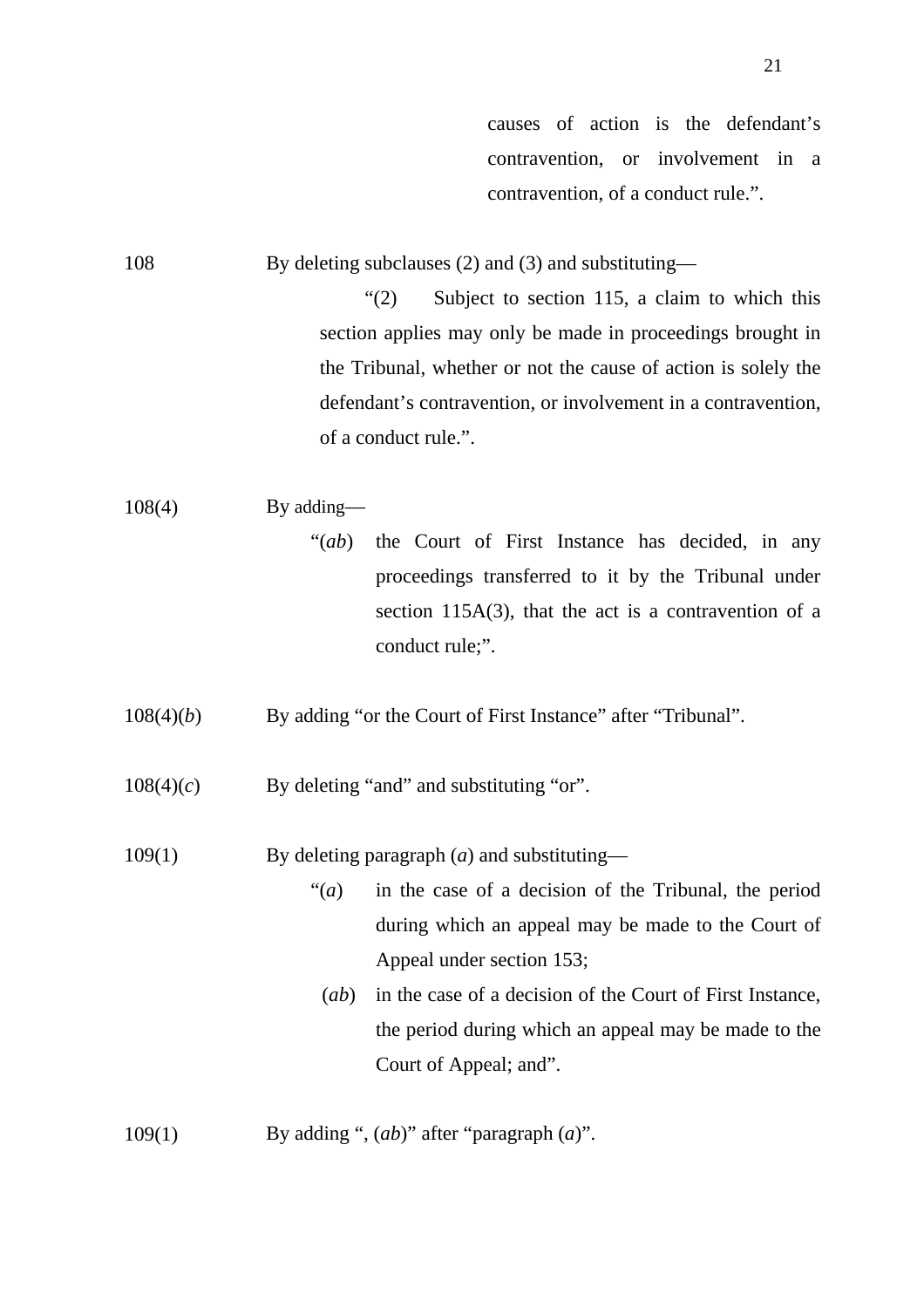| 109    | By deleting subclause (2) and substituting—                                                   |
|--------|-----------------------------------------------------------------------------------------------|
|        | Despite subsection (1), the Court of First<br>$\lq(2)$                                        |
|        | Instance or the Tribunal may, on the application of the party                                 |
|        | seeking to bring the proceedings, permit proceedings for a                                    |
|        | follow-on action to be brought within any period specified in                                 |
|        | subsection $(1)$ .".                                                                          |
|        |                                                                                               |
| Part 7 | By deleting Division 3.                                                                       |
| 114    | By deleting the clause.                                                                       |
| 115    | By deleting the clause and substituting—                                                      |
|        | "115.<br><b>Transfer of proceedings from</b><br><b>Court of First Instance</b><br>to Tribunal |
|        | Subject to subsection $(2)$ , the Court of First<br>(1)                                       |
|        | Instance must transfer to the Tribunal so much of the                                         |
|        | proceedings before the Court that are within the jurisdiction                                 |
|        | of the Tribunal.                                                                              |
|        | (2)<br>Subsection $(1)$ does<br>not apply<br>to<br>any                                        |
|        | proceedings that-                                                                             |
|        | within the jurisdiction of the<br>(a)<br>are                                                  |
|        | Tribunal under section $141(1)(f)$ ; and                                                      |
|        | the Court of First Instance considers<br>( <i>b</i> )                                         |
|        | should not, in the interests of justice, be                                                   |
|        | transferred to the Tribunal.                                                                  |
|        | (3)<br>Without limiting subsection (1) but subject to                                         |
|        | section $115B(2)$ , if, in any proceedings before the Court of                                |
|        | First Instance, a contravention, or involvement in a                                          |
|        | contravention, of a conduct rule is alleged as a defence, the                                 |
|        | Court must, in respect of the allegation, transfer to the                                     |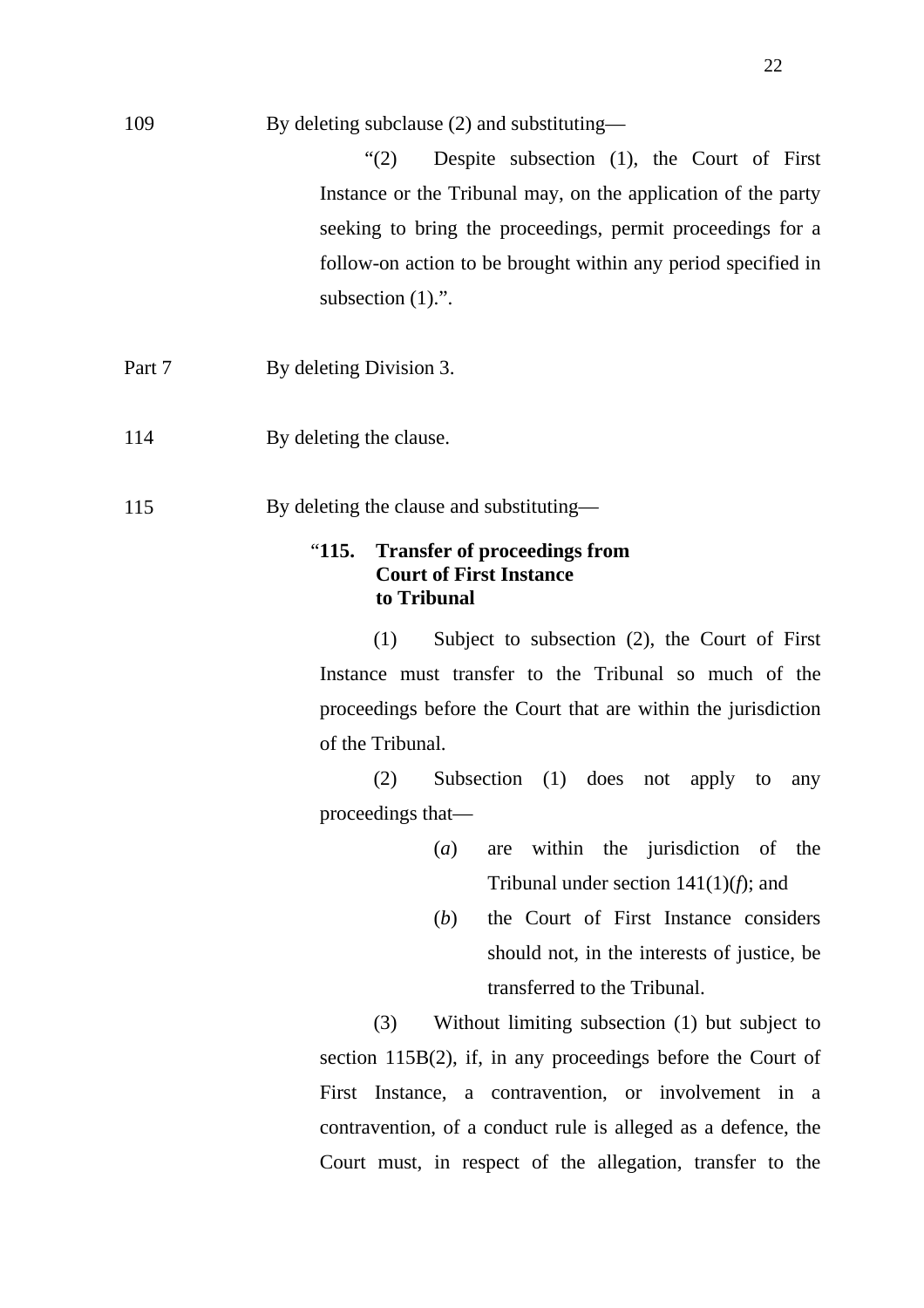Tribunal so much of those proceedings that are within the jurisdiction of the Tribunal.

(4) The practice and procedure of the Tribunal apply to the proceedings transferred by the Court of First Instance under subsection (1) or (3).

## **115A. Transfer of proceedings from Tribunal to Court of First Instance**

(1) The Tribunal must transfer to the Court of First Instance so much of the proceedings brought in the Tribunal that are within the jurisdiction of the Court but are not within the jurisdiction of the Tribunal.

(2) Subject to subsection (1), the Tribunal may transfer to the Court of First Instance any proceedings brought in the Tribunal but only if—

- (*a*) those proceedings are within the jurisdiction of the Tribunal under section 141(1)(*f*); and
- (*b*) the Tribunal considers that those proceedings should, in the interests of justice, be transferred to the Court.

(3) If the Court of First Instance transfers any proceedings to the Tribunal under section 115(3), the Tribunal may transfer back to the Court so much of those proceedings that the Tribunal considers should, in the interests of justice, be transferred back to the Court.

(4) The practice and procedure of the Court of First Instance apply to the proceedings transferred by the Tribunal under subsection  $(1)$ ,  $(2)$  or  $(3)$ .

## **115B. No further transfer of proceedings from Court of First Instance**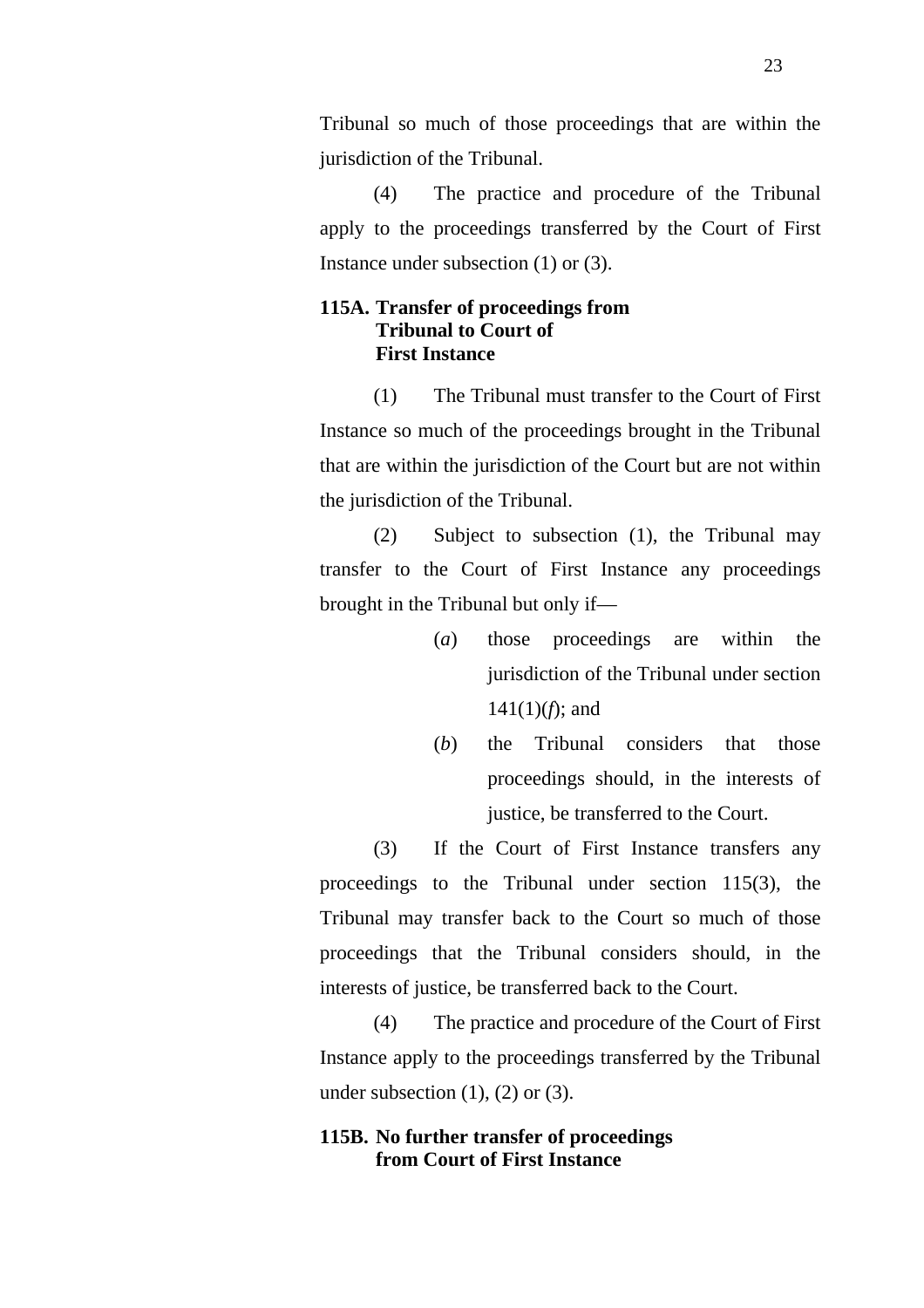#### **to Tribunal**

(1) If the Tribunal transfers any proceedings to the Court of First Instance under section 115A(2), the Court must not transfer back those proceedings to the Tribunal.

(2) If the Tribunal transfers any proceedings to the Court of First Instance under section 115A(3)—

- (*a*) section 115(3) does not apply to those proceedings; and
- (*b*) the Court must not transfer back those proceedings to the Tribunal.

## **115C. No further transfer of proceedings from Tribunal to Court of First Instance**

If the Court of First Instance transfers any proceedings to the Tribunal under section 115(1), the Tribunal must not transfer back those proceedings to the Court.".

116 By deleting subclauses (2), (3) and (4) and substituting—

"(2) If the Tribunal makes an order transferring proceedings to the Court of First Instance under section 115A, it may make an order for costs prior to the transfer and of the transfer.".

- 117 In the heading, by adding "**or Tribunal**" after "**Instance**".
- 117 By deleting subclause (1) and substituting—

"(1) In any proceedings before the Court of First Instance or the Tribunal in which a contravention, or involvement in a contravention, of a conduct rule is alleged, the Court or the Tribunal may, either of its own motion or on application by a party to the proceedings, refer the alleged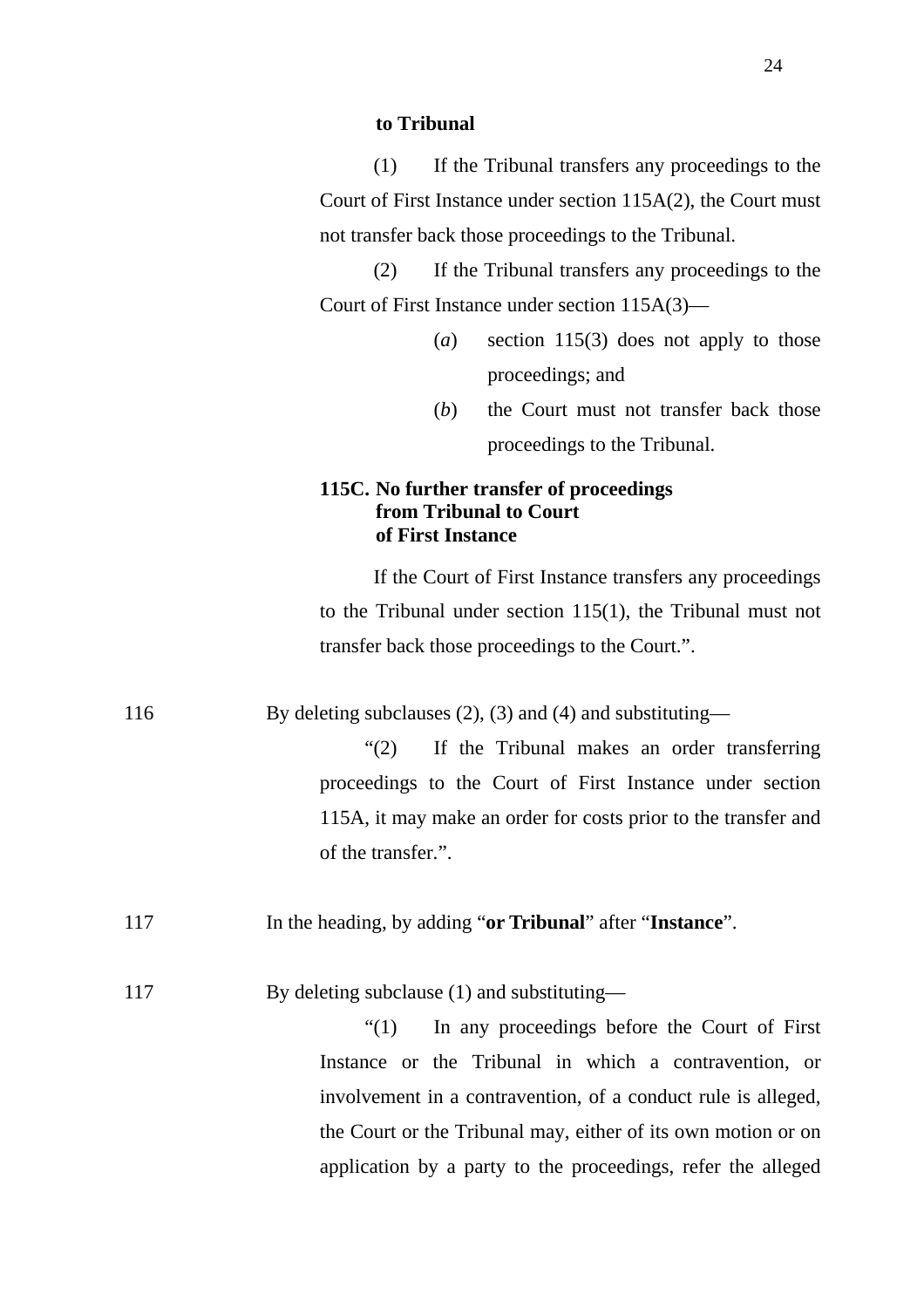contravention or alleged involvement to the Commission for investigation under this Ordinance.".

117(2) By adding ", or alleged involvement in a contravention," after "contravention".

118 By deleting subclauses (1) and (2) and substituting—

"(1) This section applies to proceedings under this Part before the Court of First Instance or the Tribunal in which a contravention, or involvement in a contravention, of a conduct rule is alleged in relation to a particular act.

(2) Subject to subsection (2A), in such proceedings the Court of First Instance or the Tribunal (as the case requires) is bound by an earlier decision of the Court or Tribunal that the act in question is a contravention, or involvement in a contravention, of the conduct rule.

(2A) Subsection (2) does not apply in relation to a decision of the Court of First Instance or the Tribunal until the period specified in subsection (3) has expired.".

- 118(3) By deleting "(2)" and substituting "(2A)".
- 118(3) By deleting "any such" and substituting "such an".

119 By deleting subclauses (1) and (2) and substituting—

"(1) This section applies to proceedings involving an alleged contravention, or alleged involvement in a contravention, of a conduct rule, before the specified Court or the Tribunal, that are brought by a person other than the Commission.

(2) The Commission may, with the leave of the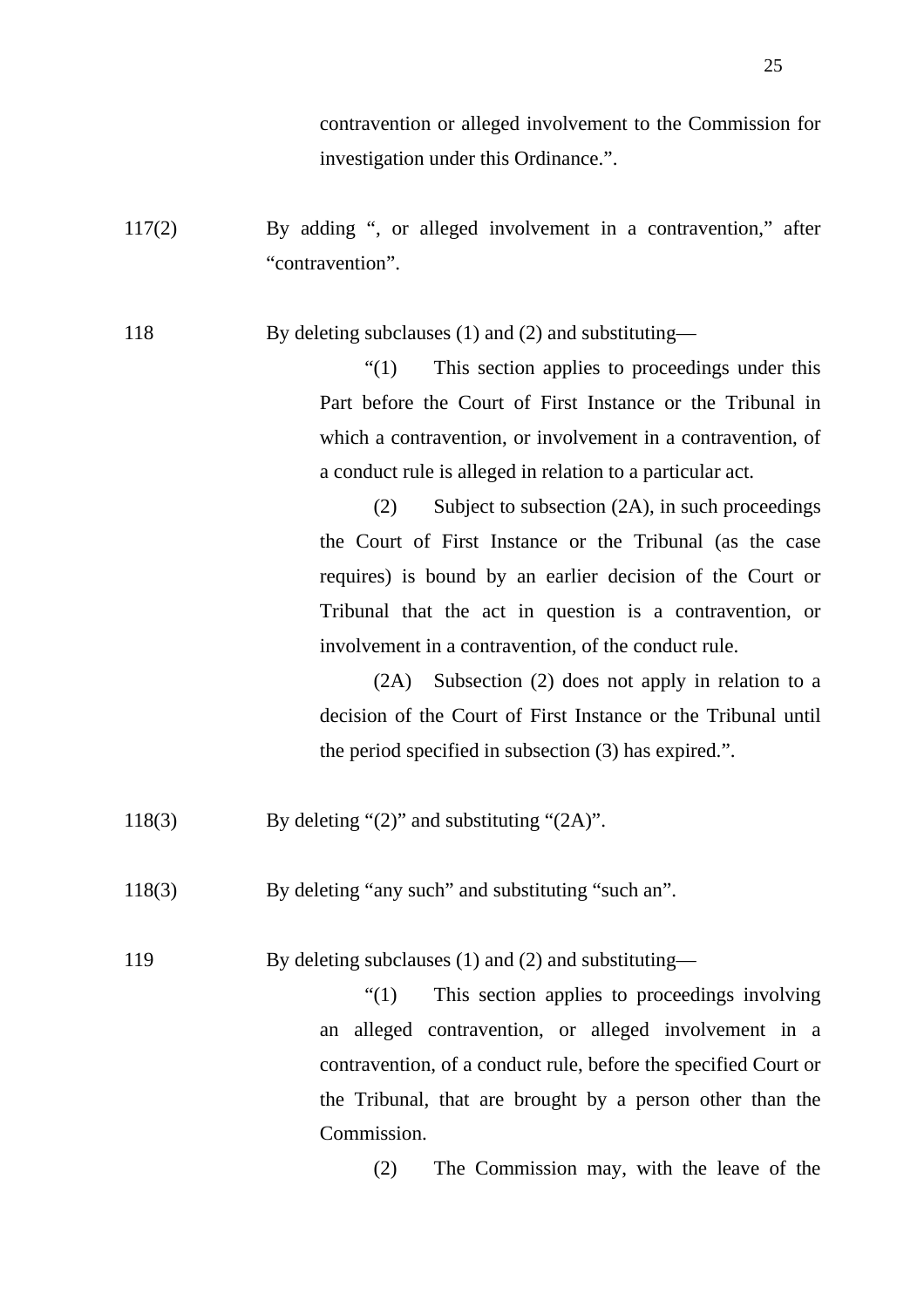specified Court or the Tribunal, and subject to any conditions imposed by the specified Court or the Tribunal, intervene in any such proceedings.".

- 119 By adding— "(5) In this section— "specified Court" (指明法院) means—
	- (*a*) the Court of Final Appeal;
	- (*b*) the Court of Appeal; or
	- (*c*) the Court of First Instance.".

120 By deleting the clause and substituting—

## "**120. Commission may participate in proceedings**

(1) The Commission may, with the leave of or at the invitation of the specified Court or the Tribunal (as the case requires), participate in proceedings before the specified Court or the Tribunal involving an alleged contravention, or alleged involvement in a contravention, of a conduct rule that have been brought by another person and, in particular may—

- (*a*) make written submissions to the specified Court or the Tribunal; or
- (*b*) apply for, or join an application for, the adjournment of the proceedings pending the completion of the Commission's investigation into the alleged contravention or involvement that is in issue in the proceedings.
- (2) In this section—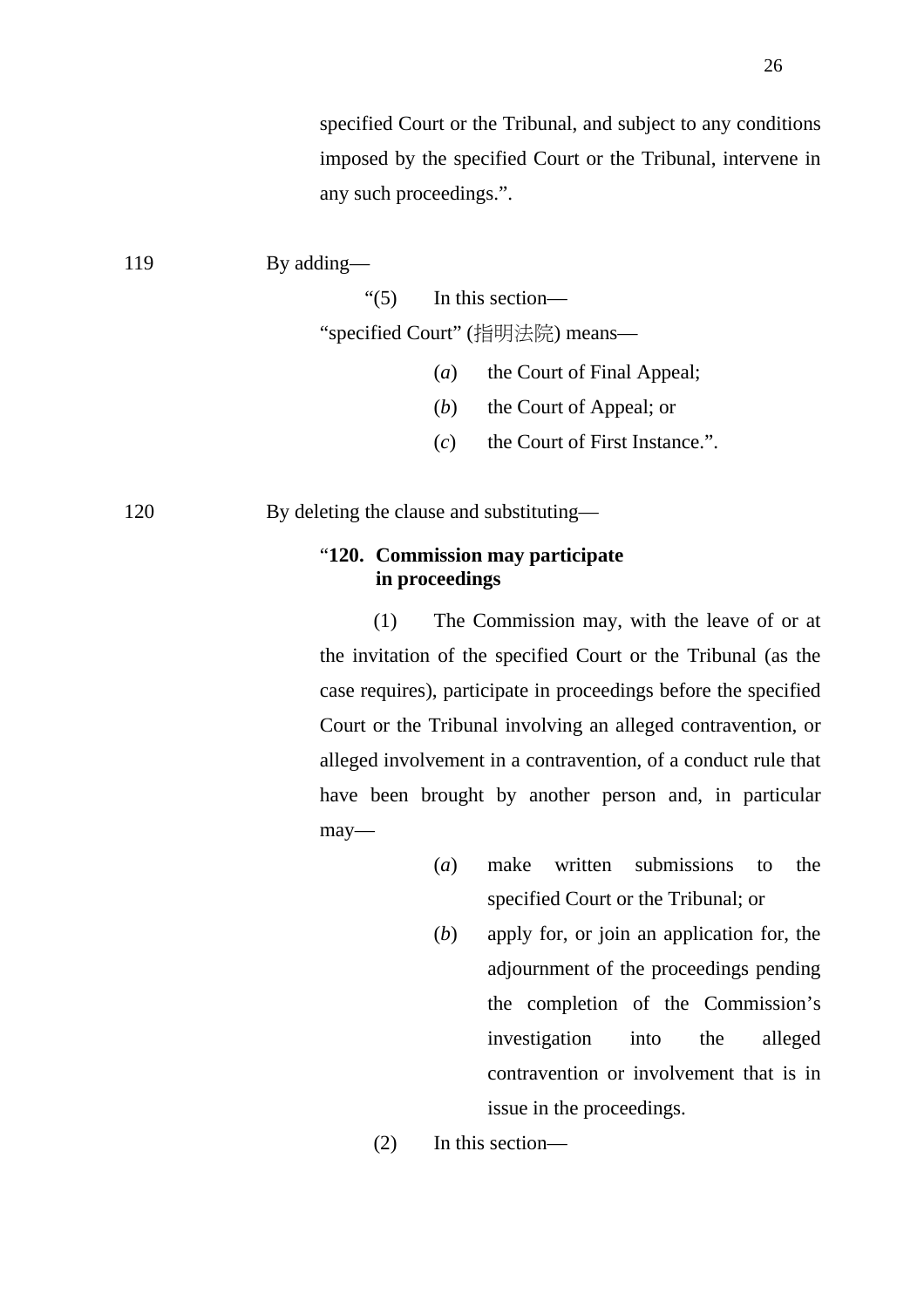"specified Court" (指明法院) means—

- (*a*) the Court of Final Appeal;
- (*b*) the Court of Appeal; or
- (*c*) the Court of First Instance.".

121 In the definition of "specified person", by deleting paragraphs (*d*),  $(e)$ ,  $(f)$ ,  $(g)$  and  $(h)$  and substituting—

- "(*d*) the Communications Authority;
	- (*e*) any person who is or was a member of the Communications Authority;
	- (*f*) any person who is or was a member of a committee of the Communications Authority, appointed under section 17 of the Communications Authority Ordinance (Cap. 616);
	- (*g*) any person who is or was a public officer serving in the Office of the Communications Authority;
	- (*h*) any person who is or was an employee or agent of the Office of the Communications Authority; or".
- 123(1) By deleting ", the Telecommunications Authority and the Broadcasting Authority" and substituting "and the Communications Authority".
- 125(1)(*h*) By deleting "regulator" and substituting "authority".

 $125(2)(c)(i)$  By adding "company" before "secretary".

139(2) By deleting "may" and substituting "is to".

141(1) In paragraph (*a*), by adding ", or alleged involvements in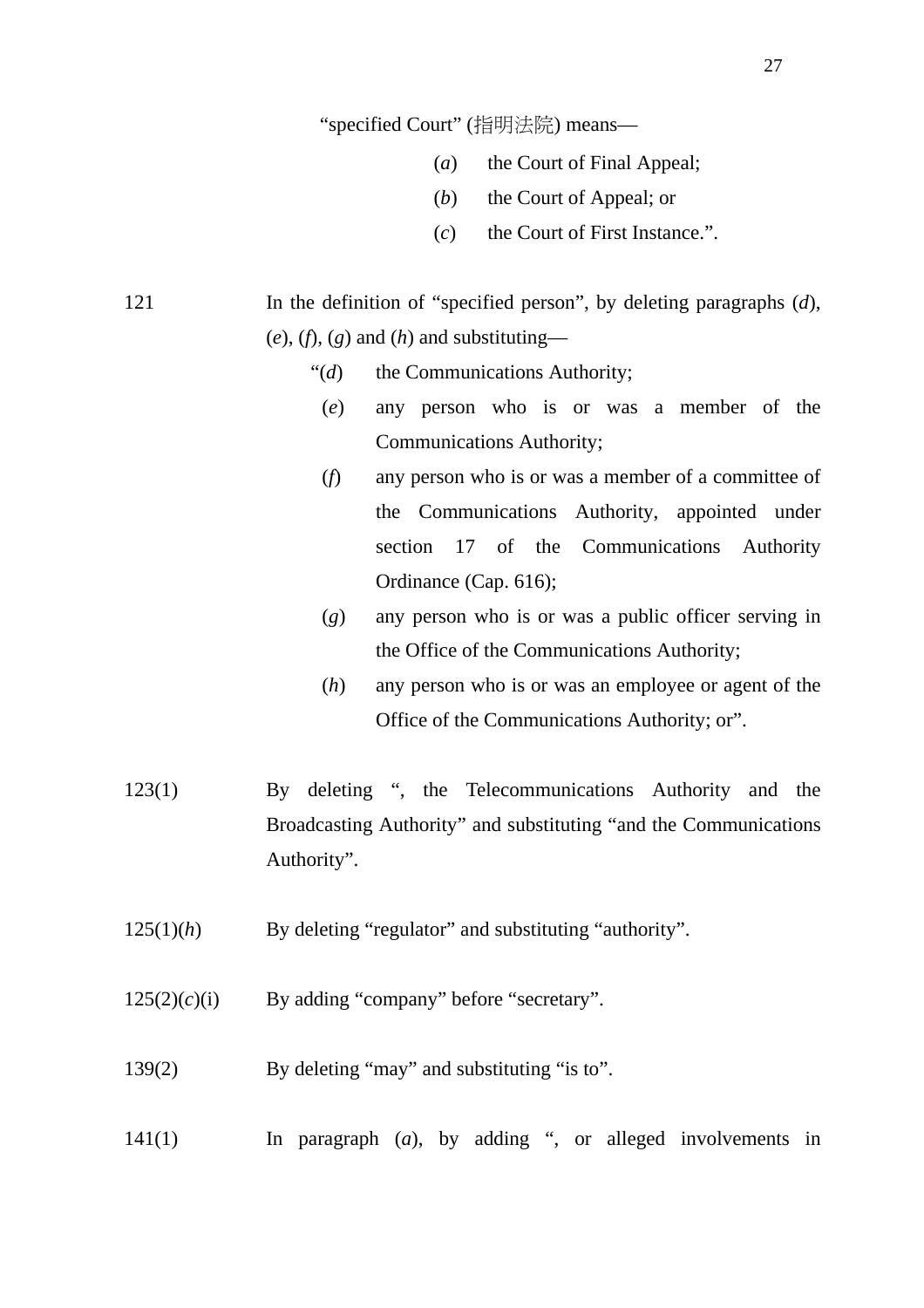contraventions," after "contraventions".

- 141(1) In paragraph (*c*), by adding ", or involvements in contraventions," after "contraventions".
- $141(1)$  By adding—
	- "(*ca*) allegations of contraventions, or involvements in contraventions, of the conduct rules raised as a defence;".
- 141(1) By deleting paragraph (*f*) and substituting—
	- "(*f*) any matter related to a matter referred to in paragraph  $(a)$ ,  $(b)$ ,  $(c)$ ,  $(ca)$ ,  $(d)$  or  $(e)$  if the matters arise out of the same or substantially the same facts.".
- $142(2)(a)$  By deleting "in civil or criminal proceedings".

149(1) By deleting everything before paragraph (*a*) and substituting—

"(1) A finding of any fact by the Court of First Instance in any proceedings transferred to it by the Tribunal under section 115A(3), which is relevant to an issue arising in any other proceedings, either in the Court or in the Tribunal, relating to a contravention, or involvement in a contravention, of a conduct rule, is evidence of that fact in those other proceedings if—".

| 153 | By deleting subclauses $(1)$ , $(2)$ and $(3)$ and substituting— |  |
|-----|------------------------------------------------------------------|--|
|     |                                                                  |  |

"(1) Subject to subsection (2) and section 153A, an appeal lies as of right to the Court of Appeal against any decision (including a decision as to the amount of any compensatory sanction or pecuniary penalty), determination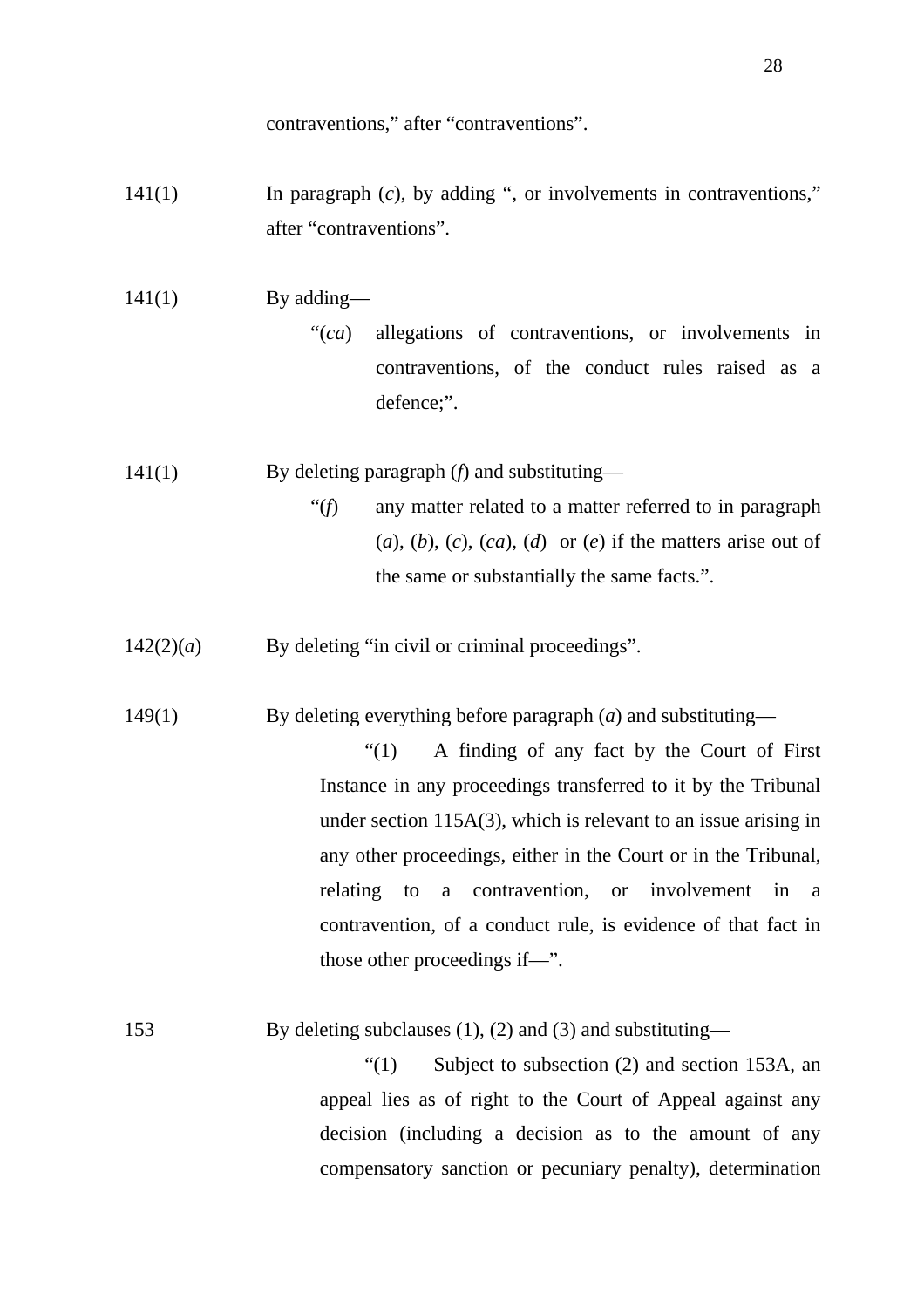or order of the Tribunal made under this Ordinance.

- (2) An appeal does not lie—
	- (*a*) against an order of the Tribunal allowing an extension of time for appealing against a decision, determination or order of the Tribunal;
	- (*b*) against a decision, determination or order of the Tribunal if it is provided by any Ordinance or by the rules of the Tribunal made under section 156 that the decision, determination or order is final; or
	- (*c*) without the leave of the Court of Appeal or the Tribunal, against an order of the Tribunal made with the consent of the parties or relating only to costs that are left to the discretion of the Tribunal.

(3) Rules of the Tribunal made under section 156 may provide for decisions, determinations or orders of any prescribed description to be treated for any prescribed purpose connected with appeals to the Court of Appeal as final or interlocutory.

(3A) An appeal does not lie against a decision of the Court of Appeal as to whether a decision, determination or order of the Tribunal is, for any purpose connected with an appeal to the Court, final or interlocutory.".

New In Part 10, in Division 3, by adding—

### "**153A. Leave to appeal required for interlocutory appeals**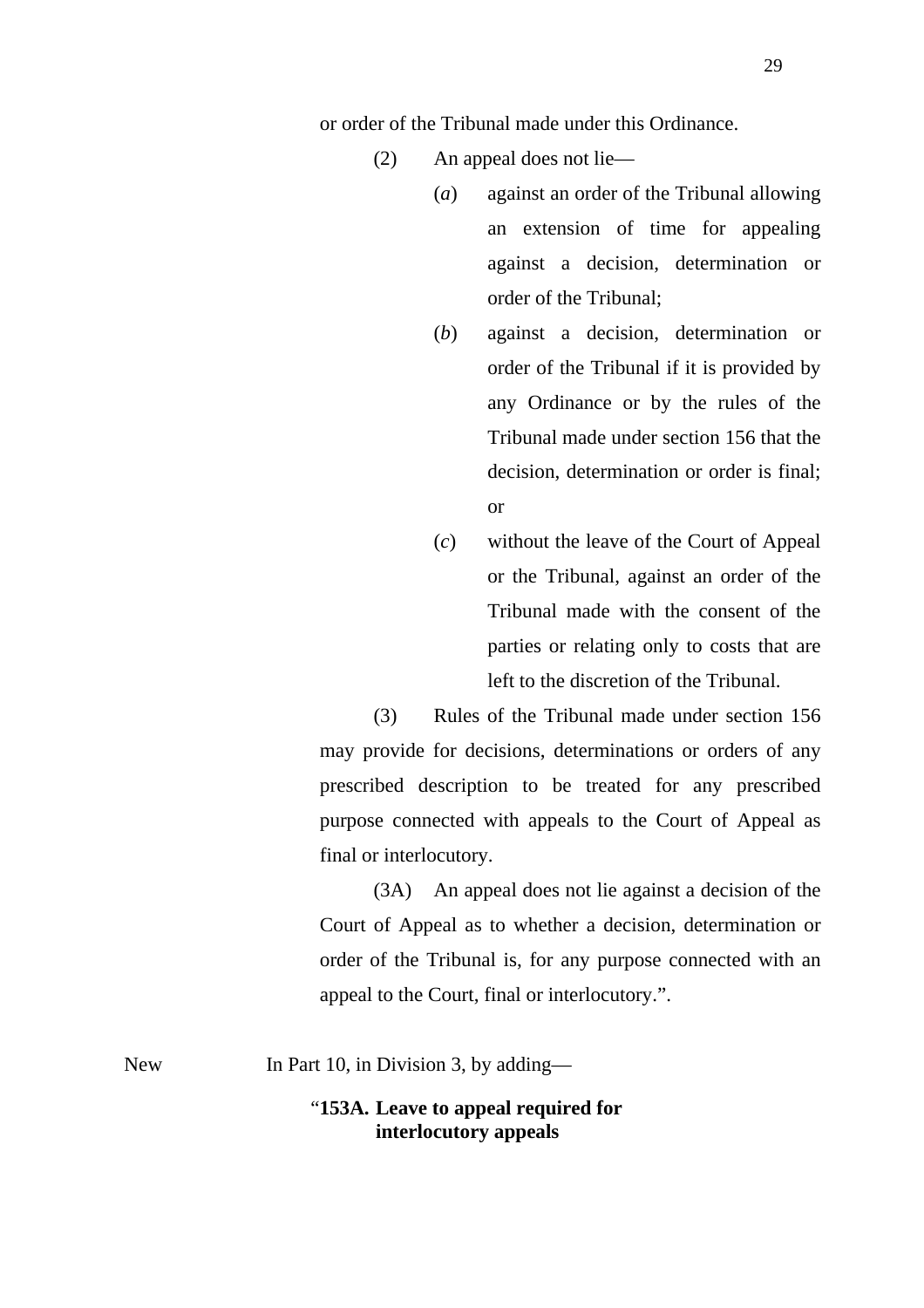(1) Except as provided by the rules of the Tribunal made under section 156, an appeal does not lie to the Court of Appeal against any interlocutory decision, determination or order of the Tribunal unless leave to appeal has been granted by the Court of Appeal or the Tribunal.

(2) Rules of the Tribunal made under section 156 may specify an interlocutory decision, determination or order of any prescribed description as being an interlocutory decision, determination or order to which subsection (1) does not apply and accordingly an appeal lies as of right against the decision, determination or order.

(3) Leave to appeal for the purpose of subsection (1) may be granted—

- (*a*) in respect of a particular issue arising out of the interlocutory decision, determination or order; and
- (*b*) subject to any conditions that the Court of Appeal or the Tribunal considers necessary in order to secure the just, expeditious and economical disposal of the appeal.

(4) Leave to appeal may only be granted under subsection (1) if the Court of Appeal or the Tribunal is satisfied that—

- (*a*) the appeal has a reasonable prospect of success; or
- (*b*) there is some other reason in the interests of justice why the appeal should be heard."

155(3) By deleting "in any criminal or civil proceedings".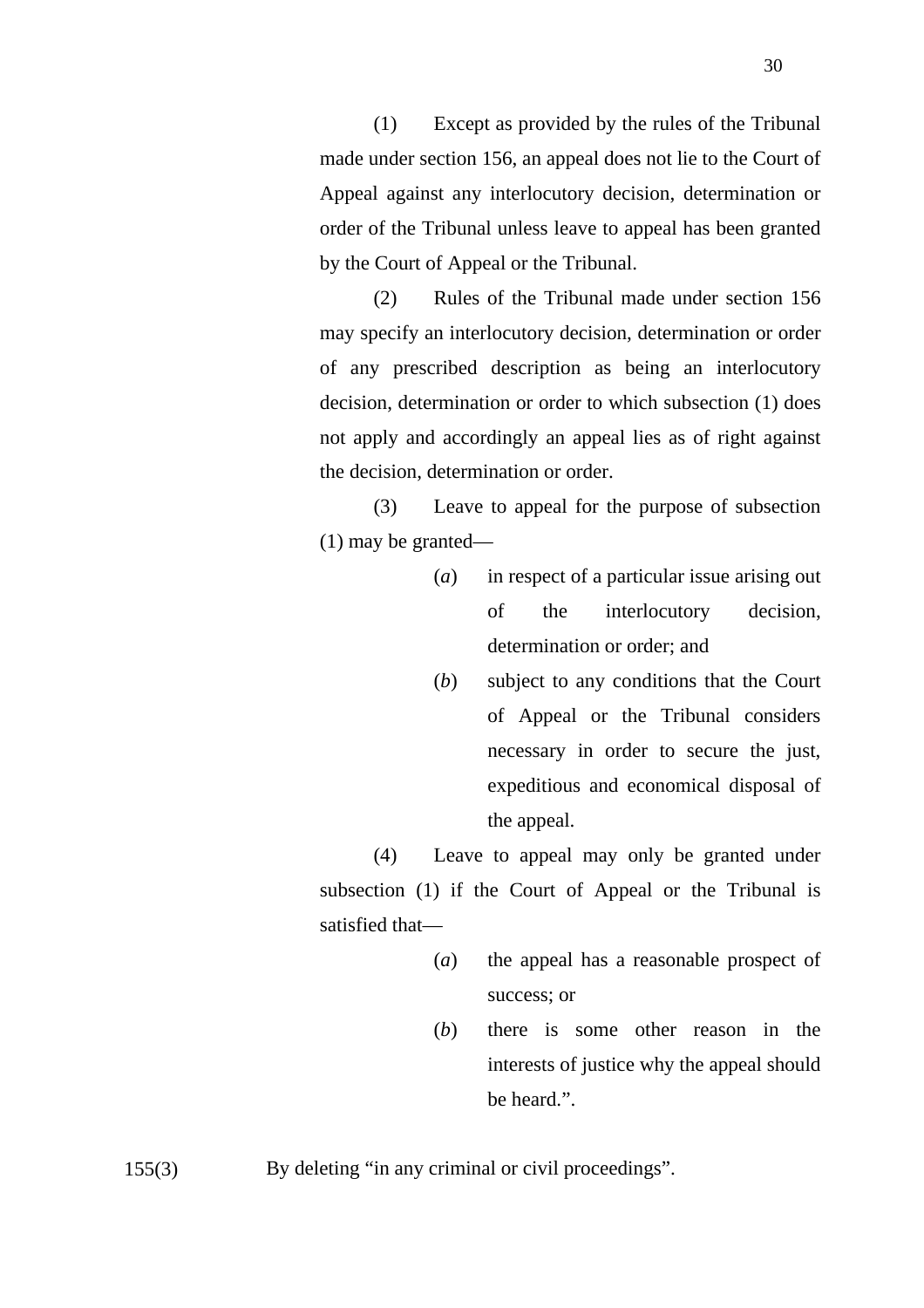# 158 In the heading, by deleting "**Telecommunications**" and substituting "**Communications**".

158(1) By deleting "Telecommunications Authority" and substituting "Communications Authority".

## 158(1) By deleting paragraphs (*a*) and (*b*) and substituting—

- "(*a*) licensees under the Telecommunications Ordinance (Cap. 106) or the Broadcasting Ordinance (Cap. 562);
	- (*b*) persons who, although not such licensees, are persons whose activities require them to be licensed under the Telecommunications Ordinance (Cap. 106) or the Broadcasting Ordinance (Cap. 562); or".
- 158(2) By deleting "Telecommunications" and substituting "Communications".
- 159 By deleting the clause.
- 160 By deleting the clause and substituting—

## "**160. Transfer of competition matter between competition authorities**

(1) Where one competition authority is performing a function in relation to a competition matter and another competition authority also has jurisdiction to perform functions in relation to that matter, the 2 competition authorities may agree that the matter be transferred to and be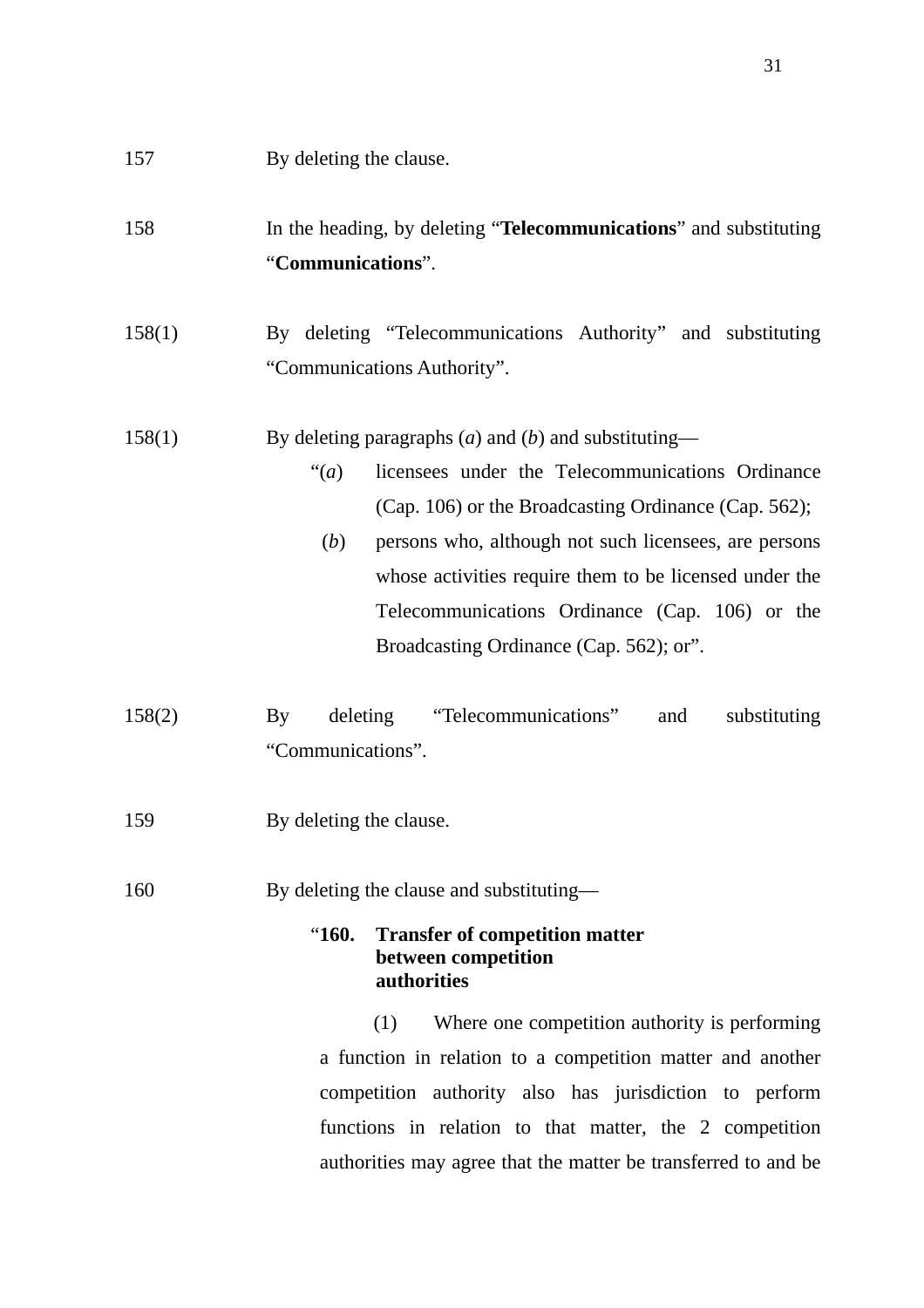dealt with by one of them.

(2) Where more than one competition authority has jurisdiction to perform functions in relation to a competition matter, if one of them is performing or has performed a function in relation to that matter, then, unless there is an agreement of a kind mentioned in subsection (1), the other competition authority must not perform any function in relation to that matter.".

- 161(1) By deleting ", the Telecommunications Authority and the Broadcasting Authority" and substituting "and the Communications Authority".
- 161(2) By deleting "may" and substituting "must".
- 161(3) By deleting ", the Telecommunications Authority and the Broadcasting Authority" and substituting "and the Communications Authority".
- 161 By adding—

"(3A) Before signing any Memorandum of Understanding, or any amendment to it, under this section, the Commission and the Communications Authority must consult the Legislative Council.".

161 By deleting the subclause (4) and substituting—

"(4) The Commission and the Communications Authority must, within 6 weeks after the Memorandum of Understanding, or any amendment to it, is signed by them, publish it in any manner they consider appropriate.

(5) The Commission and the Communications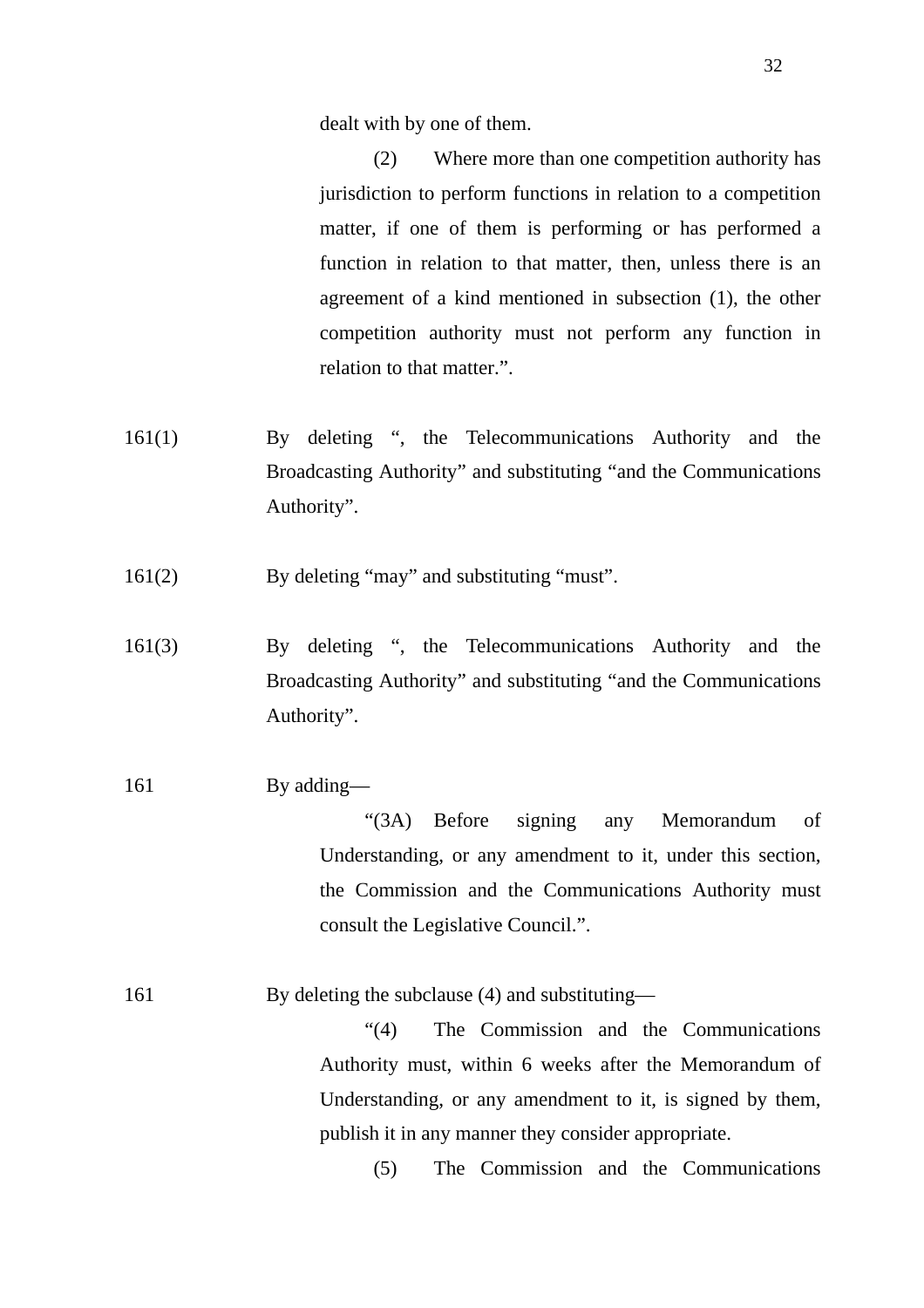Authority must make available copies of any Memorandum of Understanding prepared and signed under this section and of all amendments made to it—

- (*a*) at their offices during ordinary business hours;
- (*b*) through the Internet or a similar electronic network; and
- (*c*) in any other manner they consider appropriate.

(6) A Memorandum of Understanding prepared and signed under this section and all amendments made to it are not subsidiary legislation.".

### New By adding—

## "**162A. Determination of turnover of undertaking**

(1) For the purposes of this Ordinance, the turnover of an undertaking is to be determined in accordance with the regulations made by the Secretary for Commerce and Economic Development under subsection (2).

(2) The Secretary for Commerce and Economic Development may, by regulations published in the Gazette, provide for the determination of the turnover of an undertaking.

(3) Without limiting subsection (2), the regulations made under that subsection may—

> (*a*) specify a period as the turnover period of an undertaking for the purpose of section 5(4) or 6(3) of Schedule 1;

> (*b*) provide for different ways for the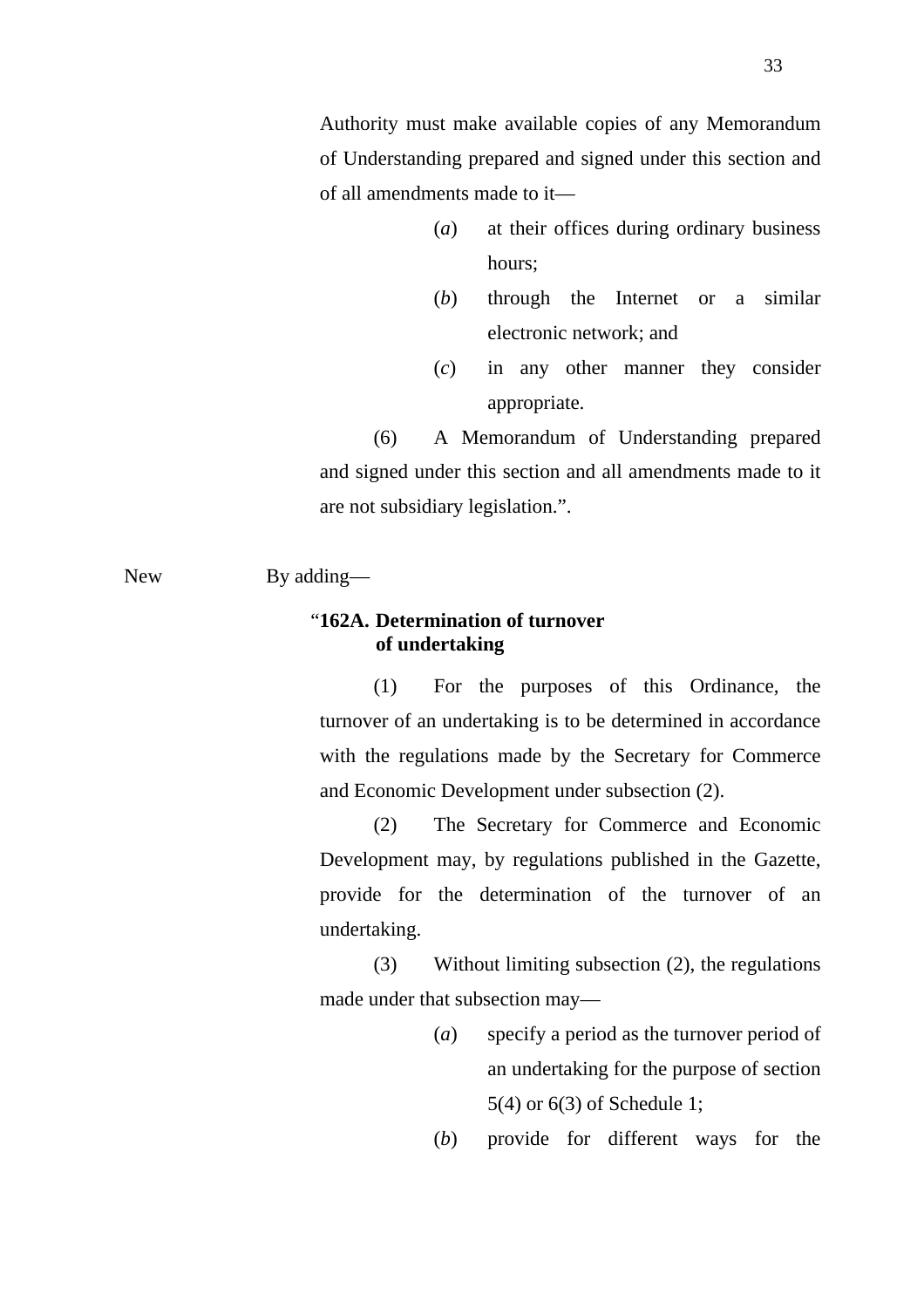determination of the turnover of an undertaking obtained in Hong Kong or outside Hong Kong; and

- (*c*) provide for different ways for the determination of the turnover of an undertaking in respect of different periods, including—
	- (i) a calendar year;
	- (ii) a financial year; and
	- (iii) a period specified as the turnover period of the undertaking under paragraph (*a*).".

166(1)(*d*) By deleting subparagraph (ii) and substituting—

- "(ii) by sending it by post in a letter addressed to the undertaking at any place in Hong Kong at which the undertaking carries on business or, if the undertaking's address is unknown, addressed to the undertaking's last known place of business;".
- $167(1)(b)(ii)$  By adding "this Part or" after "under".
- $167(1)(b)(iii)$  By deleting "required" and substituting "ordered".
- 167(3) In the definition of "officer", in paragraph (*a*), by adding "company" before "secretary".
- 172(3) In the Chinese text, by deleting " $\vec{\mathbb{E}}$ " and substituting " $\vec{\mathbb{E}}$ ".
- 174(1) By adding "company" before "secretary" (wherever appearing).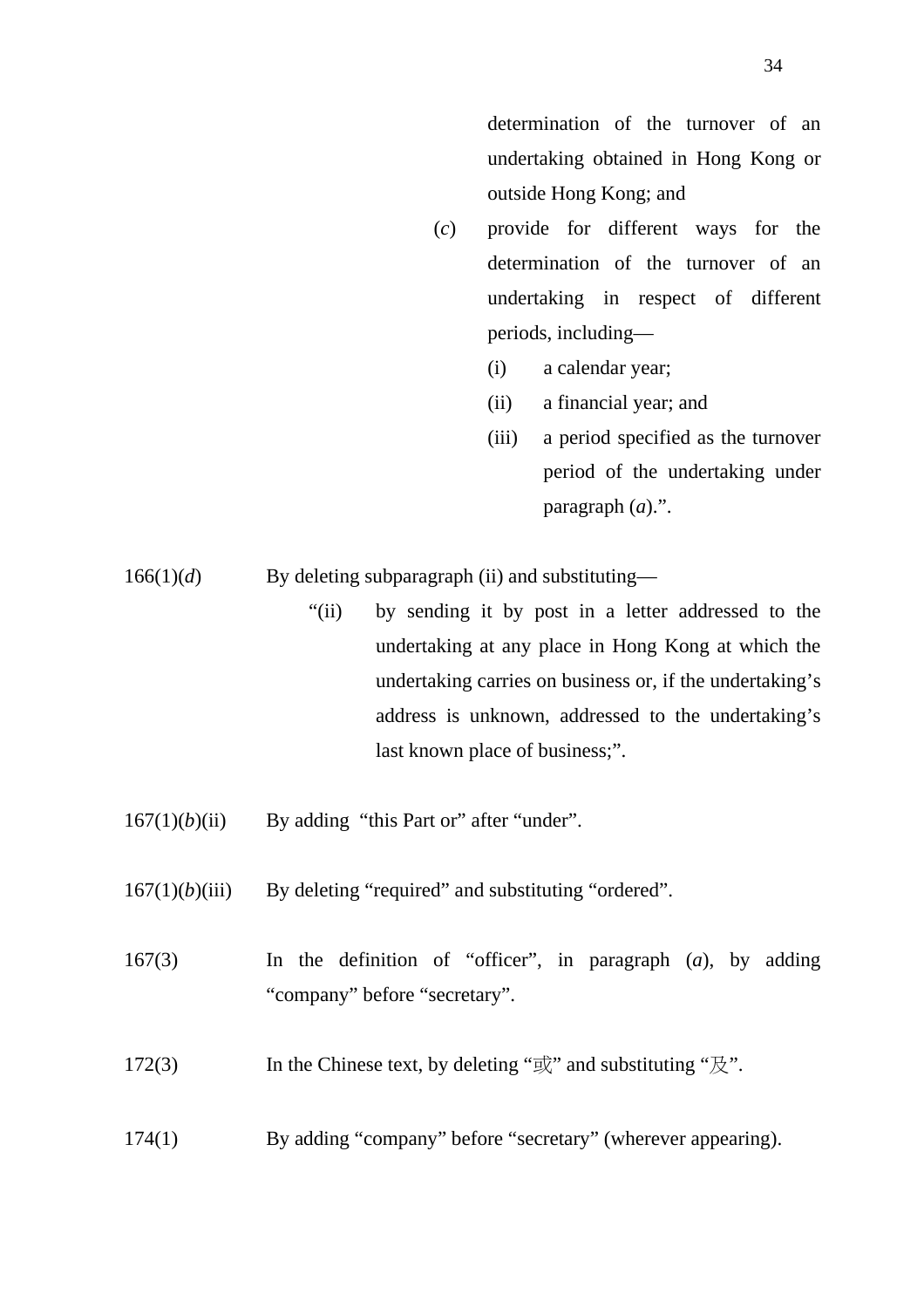- 176(1) By deleting "Authority" and substituting "(Miscellaneous Provisions)".
- 176(2) By deleting "Authority" and substituting "(Miscellaneous Provisions)".
- 176(2) In the Chinese text, by deleting "或保留" and substituting "及保 留".
- 176(3)(*b*) By deleting "Authority" and substituting "(Miscellaneous Provisions)".
- 176(5)(*b*) By deleting "that date" and substituting "the date on which the regulations are published in the Gazette".
- Schedule 1 By deleting "& 36]" and substituting ", 36 & 162A]".
- Schedule 1, By deleting paragraph (*a*) and substituting section 1  $\cdot \cdot \cdot (a)$  contributes to-(i) improving production or distribution; or
	- (ii) promoting technical or economic progress, while allowing consumers a fair share of the resulting benefit;".

# Schedule 1 By adding— "4. **Mergers**

(1) To the extent to which an agreement (either on its own or when taken together with another agreement) results in, or if carried out would result in, a merger, the first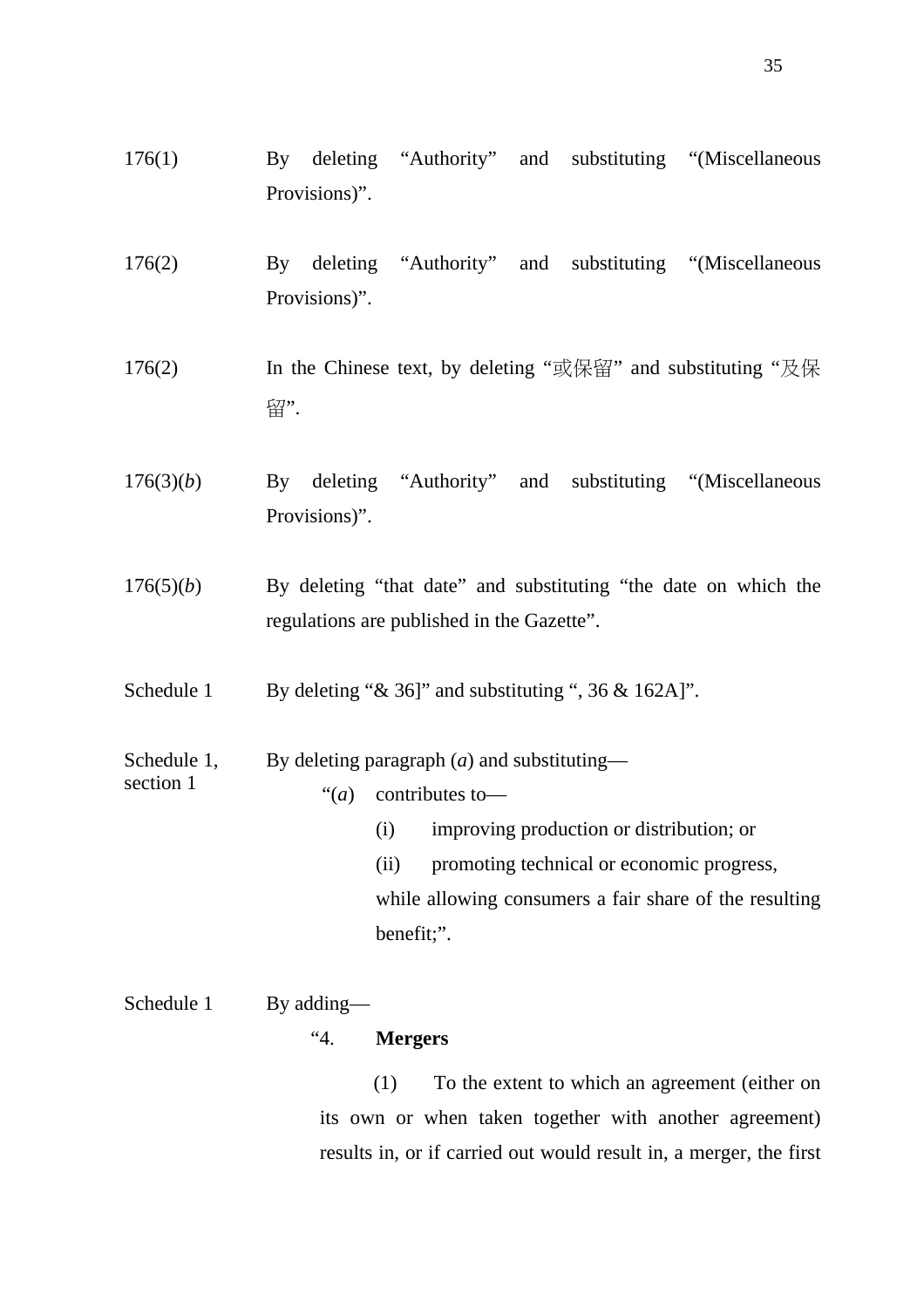conduct rule does not apply to the agreement.

(2) To the extent to which conduct (either on its own or when taken together with other conduct) results in, or if engaged in would result in, a merger, the second conduct rule does not apply to the conduct.

## 5. **Agreements of lesser significance**

- (1) The first conduct rule does not apply to—
	- (*a*) an agreement between undertakings in any calendar year if the combined turnover of the undertakings for the turnover period does not exceed \$200,000,000;
	- (*b*) a concerted practice engaged in by undertakings in any calendar year if the combined turnover of the undertakings for the turnover period does not exceed \$200,000,000; or
	- (*c*) a decision of an association of undertakings in any calendar year if the turnover of the association for the turnover period does not exceed \$200,000,000.

(2) Subsection (1) does not apply to an agreement, a concerted practice, or a decision of an association of undertakings, that involves serious anti-competitive conduct.

(3) Subject to subsection (4), the turnover period of an undertaking is—

> (*a*) if the undertaking has a financial year, the financial year of the undertaking that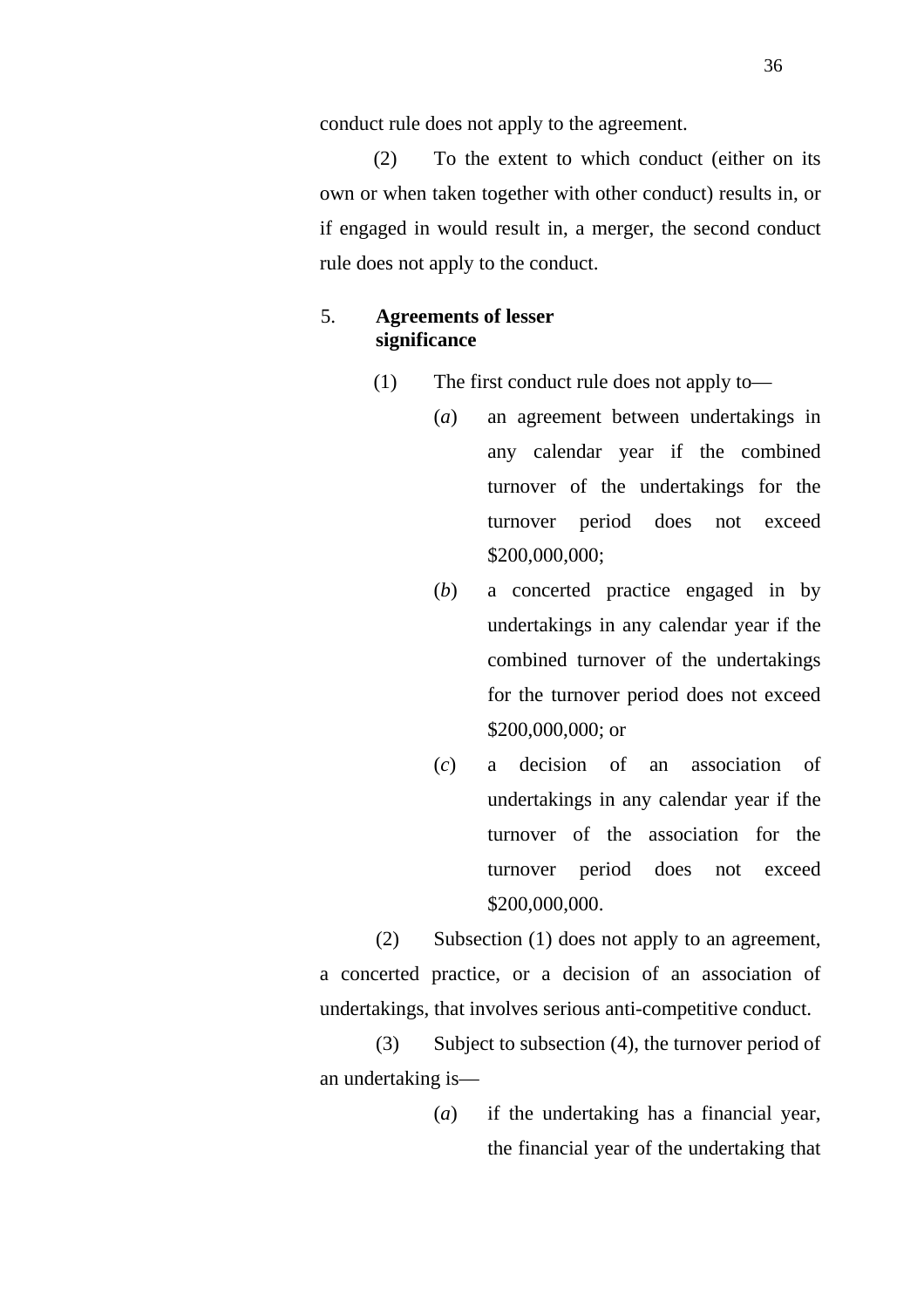ends in the preceding calendar year; or

(*b*) if the undertaking does not have a financial year, the preceding calendar year.

(4) The turnover period of an undertaking is the period specified as such for the purpose of this subsection in the regulations made under section  $162A(2)$  if—

- (*a*) for an undertaking that has a financial year—
	- (i) the undertaking does not have a financial year that ends in the preceding calendar year; or
	- (ii) the financial year of the undertaking that ends in the preceding calendar year is less than 12 months; or
- (*b*) for an undertaking that does not have a financial year—
	- (i) the undertaking is not engaged in economic activity in the preceding calendar year; or
	- (ii) the period in which the undertaking is engaged in economic activity in the preceding calendar year is less than 12 months.

(5) In this section—

"preceding calendar year" (對上公曆年) means the calendar year preceding the calendar year mentioned in subsection  $(1)(a)$ ,  $(b)$  or  $(c)$ ;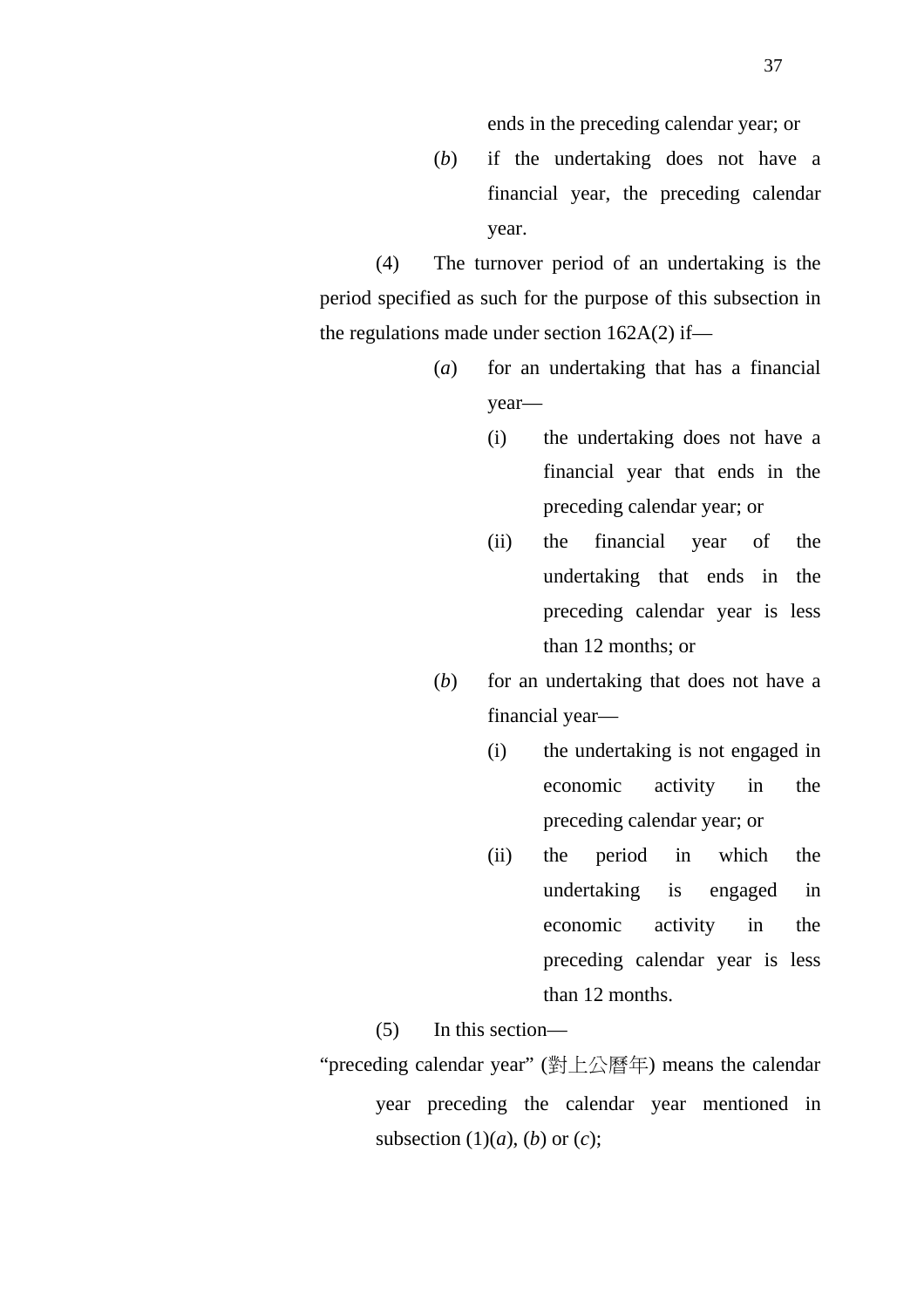"turnover" (營業額)—

- (*a*) in relation to an undertaking that is not an association of undertakings, means the total gross revenues of the undertaking whether obtained in Hong Kong or outside Hong Kong; and
- (*b*) in relation to an association of undertakings, means the total gross revenues of all the members of the association whether obtained in Hong Kong or outside Hong Kong.

#### 6. **Conduct of lesser significance**

(1) The second conduct rule does not apply to conduct engaged in by an undertaking the turnover of which does not exceed \$40,000,000 for the turnover period.

(2) Subject to subsection (3), the turnover period of an undertaking is—

- (*a*) if the undertaking has a financial year, the financial year of the undertaking that ends in the preceding calendar year; or
- (*b*) if the undertaking does not have a financial year, the preceding calendar year.

(3) The turnover period of an undertaking is the period specified as such for the purpose of this subsection in the regulations made under section  $162A(2)$  if—

- (*a*) for an undertaking that has a financial year—
	- (i) the undertaking does not have a financial year that ends in the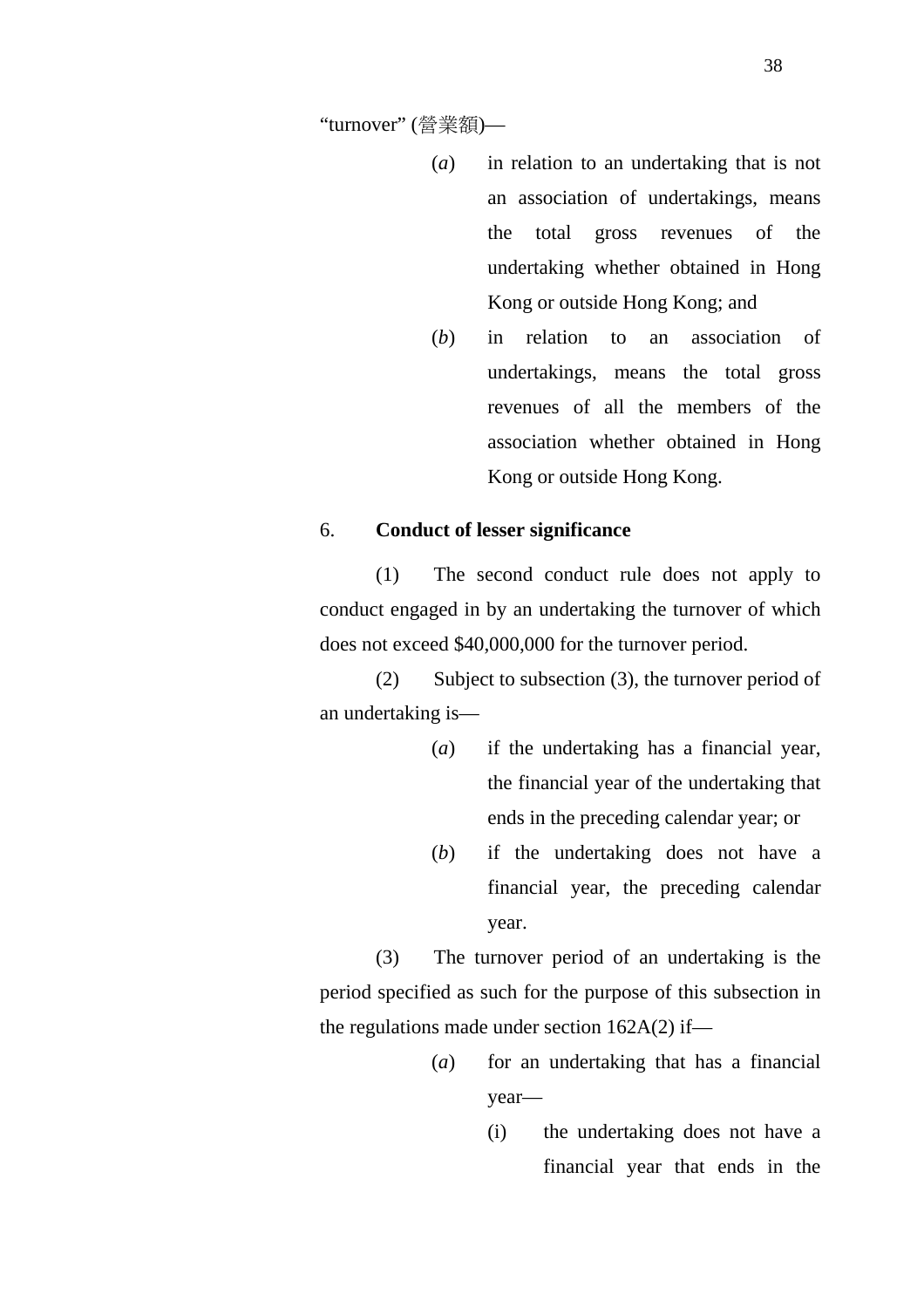preceding calendar year; or

- (ii) the financial year of the undertaking that ends in the preceding calendar year is less than 12 months; or
- (*b*) for an undertaking that does not have a financial year—
	- (i) the undertaking is not engaged in economic activity in the preceding calendar year; or
	- (ii) the period in which the undertaking is engaged in economic activity in the preceding calendar year is less than 12 months.
- (4) In this section—
- "preceding calendar year" (對上公曆年) means the calendar year preceding the calendar year in which the conduct mentioned in subsection (1) is engaged in;
- "turnover" (營業額) means the total gross revenues of an undertaking whether obtained in Hong Kong or outside Hong Kong.".

Schedule 2, By deleting "or".

section 1(*a*)

Schedule 2, By deleting "61." and substituting "61; or".

section 1(*b*)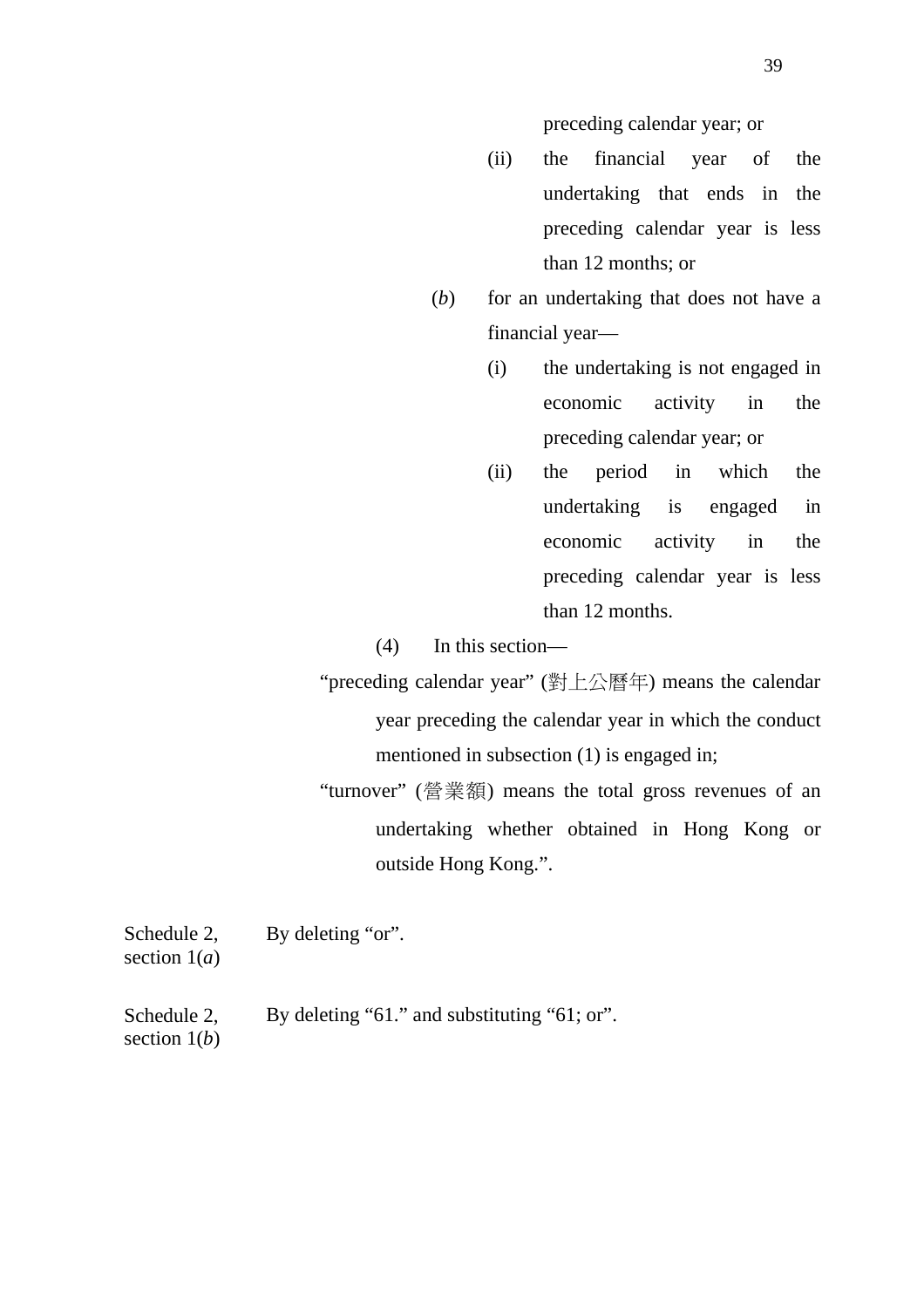| Schedule 2,<br>section 1<br>Schedule 2,<br>section 4 | By adding—<br>accept a new commitment in substitution for such a<br>" $(c)$<br>commitment under section 61.".<br>By deleting everything after "or variation" and substituting—<br>$\epsilon$ $\epsilon$<br>through the Internet or a similar<br>(a)<br>electronic network; and<br>in any other manner the Commission<br>(b)                                                                  |
|------------------------------------------------------|----------------------------------------------------------------------------------------------------------------------------------------------------------------------------------------------------------------------------------------------------------------------------------------------------------------------------------------------------------------------------------------------|
|                                                      | considers appropriate.".                                                                                                                                                                                                                                                                                                                                                                     |
| Schedule 2,<br>section 5                             | By deleting paragraph $(b)$ and substituting—<br>publishing the notice—<br>"(b)<br>through the Internet or a similar electronic<br>(i)<br>network; and<br>in any other manner the Commission considers<br>(ii)<br>appropriate,<br>for the purpose of bringing the matter to which the<br>notice relates to the attention of those the Commission<br>considers likely to be affected by it.". |
| Schedule 2,<br>section 9                             | By deleting everything after "withdrawal" and substituting-<br>$\frac{1}{\sqrt{2}}$<br>Internet or a similar<br>through the<br>(a)<br>electronic network; and                                                                                                                                                                                                                                |
|                                                      | in any other manner the Commission<br>(b)<br>considers appropriate.".                                                                                                                                                                                                                                                                                                                        |
| Schedule 2,<br>section 10                            | By deleting paragraph $(b)$ and substituting—<br>publishing the notice—<br>$\lq(b)$                                                                                                                                                                                                                                                                                                          |

(i) through the Internet or a similar electronic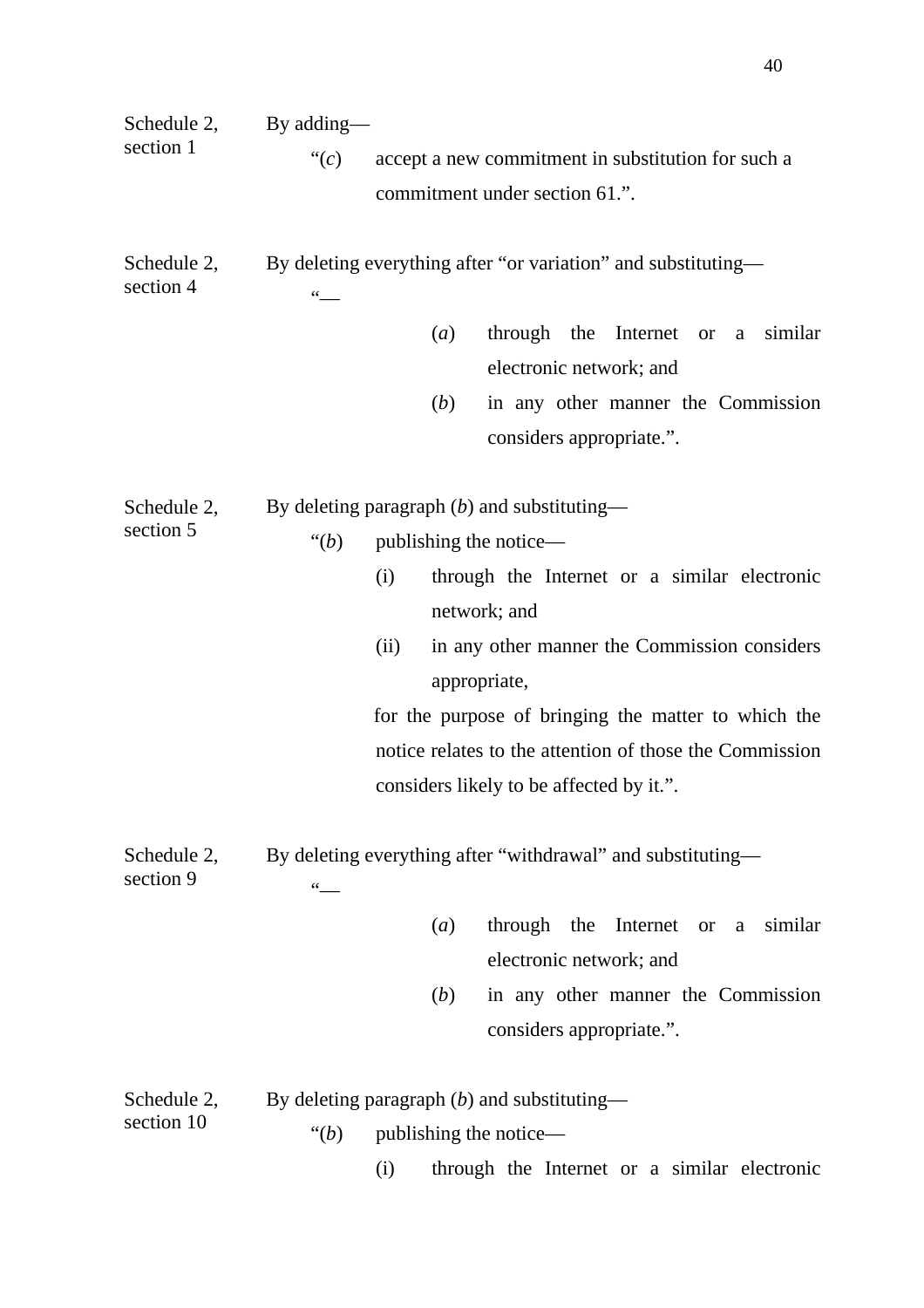|                                | network; and<br>(ii)<br>in any other manner the Commission considers<br>appropriate,<br>for the purpose of bringing the matter to which the<br>notice relates to the attention of those the Commission<br>considers likely to be affected by it.". |
|--------------------------------|----------------------------------------------------------------------------------------------------------------------------------------------------------------------------------------------------------------------------------------------------|
| section<br>12(2)(b)            | Schedule 2, By deleting "and".                                                                                                                                                                                                                     |
| Schedule 2,<br>section $12(2)$ | By adding—<br>any other facts that the Commission considers to be<br>" $(ba)$<br>relevant to the proposed release; and".                                                                                                                           |
| Schedule 2,<br>section 14      | By deleting paragraph $(a)$ and substituting—<br>publish the release-<br>" $(a)$ "<br>(i)<br>through the Internet or a similar electronic<br>network; and<br>in any other manner the Commission considers<br>(ii)<br>appropriate; and".            |
| Schedule 2,<br>section $14(b)$ | In the English text, by deleting "the person who made the<br>commitment" and substituting "that person".                                                                                                                                           |
| Schedule 2,<br>section 15      | In the English text, by deleting "is" and substituting "must be".                                                                                                                                                                                  |
| Schedule 2,<br>section 15      | By deleting paragraph $(b)$ and substituting—<br>"(b)<br>publishing the notice—<br>(i)<br>through the Internet or a similar electronic<br>network; and                                                                                             |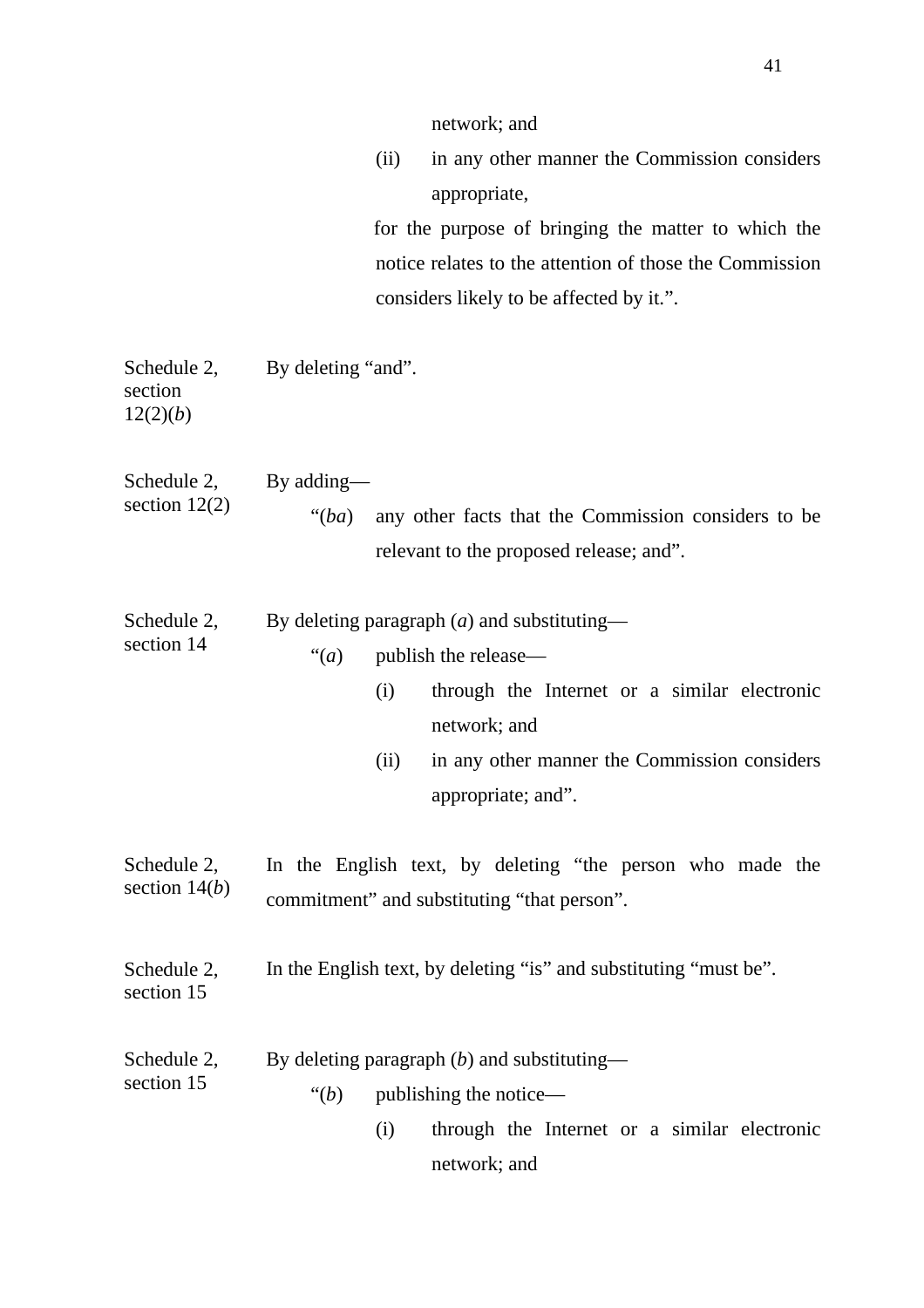|                                   | in any other manner the Commission considers<br>(ii)                                    |  |  |
|-----------------------------------|-----------------------------------------------------------------------------------------|--|--|
|                                   | appropriate,                                                                            |  |  |
|                                   | for the purpose of bringing the matter to which the                                     |  |  |
|                                   | notice relates to the attention of those the Commission                                 |  |  |
|                                   | considers likely to be affected by it.".                                                |  |  |
|                                   |                                                                                         |  |  |
| Schedule 3                        | By deleting ", $110 \& 113$ ]" and substituting " $& 110$ ]".                           |  |  |
|                                   |                                                                                         |  |  |
| Schedule 3,                       | In the Chinese text, by deleting " $\mathcal{F}$ " and substituting " $\overline{q}$ ". |  |  |
| section $2(b)$                    |                                                                                         |  |  |
| Schedule 5,                       | By adding "and not more than 16" after "5".                                             |  |  |
| section $2(1)$                    |                                                                                         |  |  |
|                                   |                                                                                         |  |  |
| Schedule 5,                       | In the Chinese text, by deleting "或管理" and substituting "及管                             |  |  |
| section $5(1)(d)$                 | 理".                                                                                     |  |  |
|                                   |                                                                                         |  |  |
| Schedule 5,<br>section $5(3)$     | In the definition of "officer", in paragraph $(a)$ , by adding                          |  |  |
|                                   | "company" before "secretary".                                                           |  |  |
|                                   |                                                                                         |  |  |
| Schedule 5,<br>section $7(2)$     | By adding "the remainder of" after "beyond".                                            |  |  |
|                                   |                                                                                         |  |  |
| Schedule 5,<br>section $13(2)$    | By deleting "For the purpose of determining the quorum, a" and                          |  |  |
|                                   | substituting "A".                                                                       |  |  |
|                                   |                                                                                         |  |  |
| Schedule 5,<br>section $18(d)$    | By deleting "the merit of".                                                             |  |  |
|                                   |                                                                                         |  |  |
| Schedule 5,<br>section $27(2)(c)$ |                                                                                         |  |  |
|                                   | In the Chinese text, by deleting "及文件" and substituting "或文                             |  |  |
|                                   | 件".                                                                                     |  |  |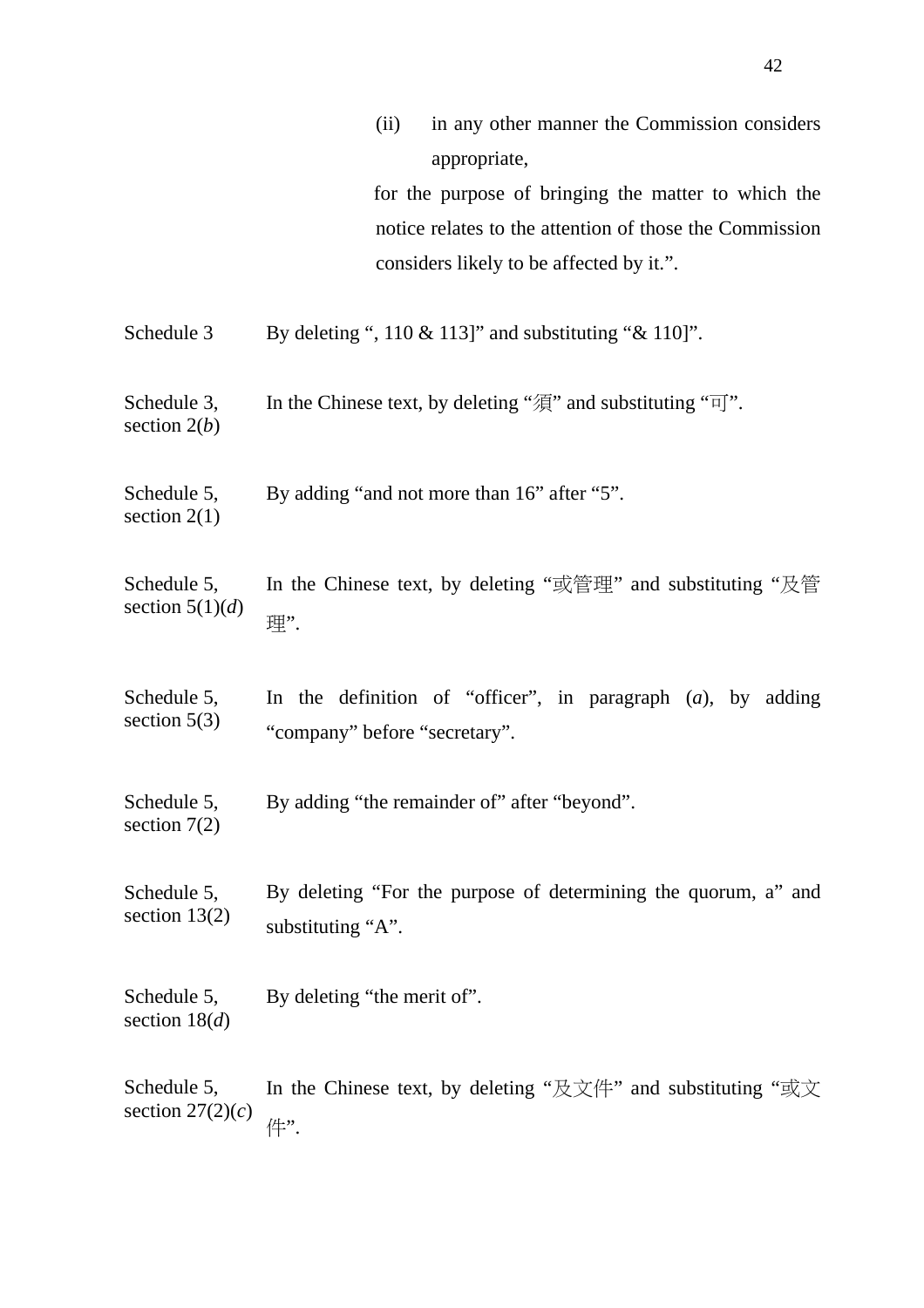section 27 "(4) Subsection (1) does not operate to entitle the Director of Audit to question the merits of the policy objectives of the Commission.".

Schedule 5, section 28(3) By deleting "one" and substituting "a member of the Commission who is also a".

Schedule 5 By adding—

#### "PART 7A

#### REGISTER AND DISCLOSURE OF INTERESTS

#### 28A. **Register of interest**

(1) A member of the Commission, or a member of a committee established by the Commission, must disclose to the Commission any interest that the member has which is of a class or description determined by the Commission under subsection (2)—

- (*a*) in the case of a member of the Commission, on the member's first appointment to the Commission;
- (*b*) in the case of a member of the committee who is not also a member of the Commission, on the member's first appointment to the committee;
- (*c*) at the beginning of each calendar year after the member's appointment;
- (*d*) on becoming aware of the existence of an interest not previously disclosed under this subsection; and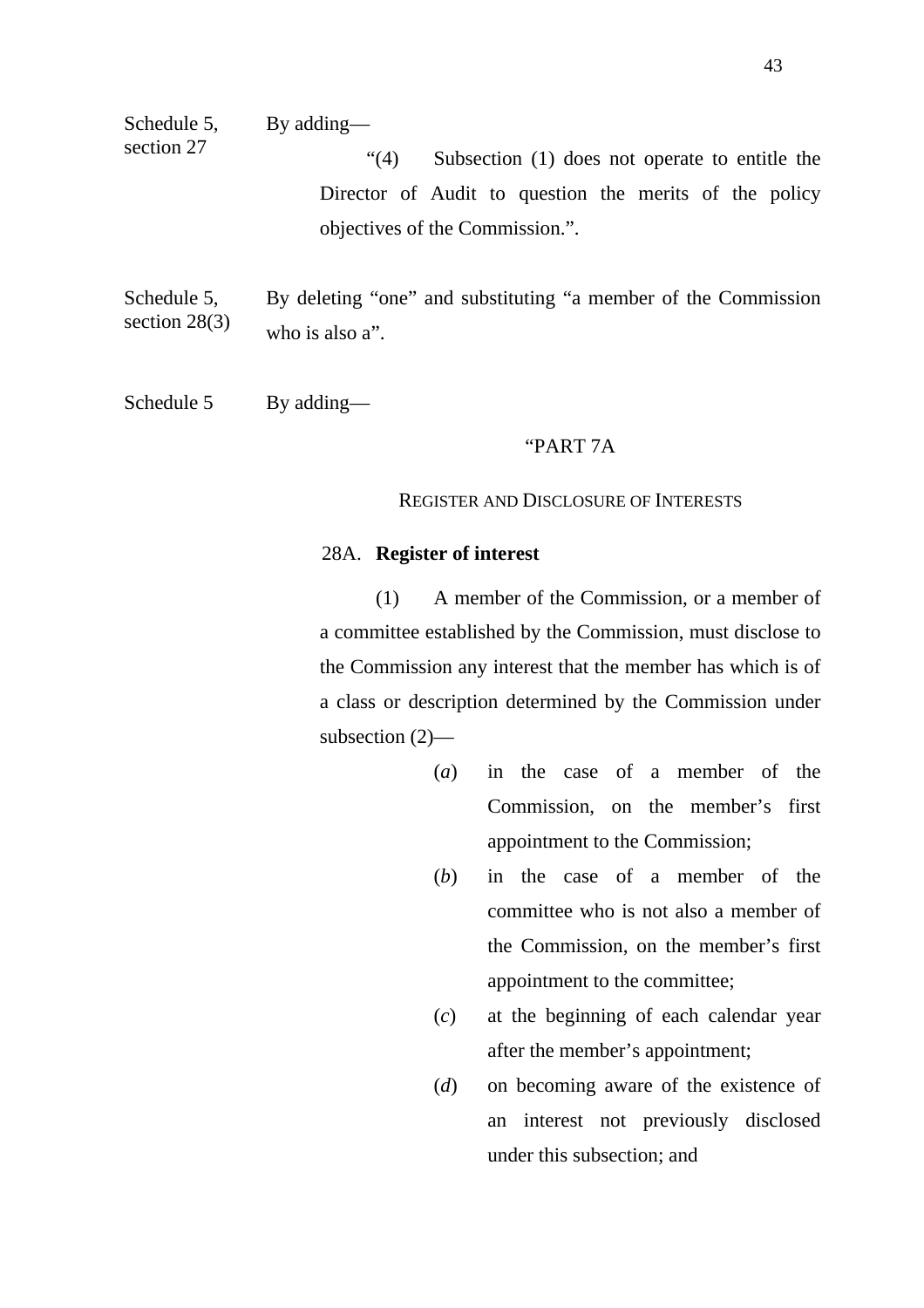- (*e*) after the occurrence of any change to an interest previously disclosed under this subsection.
- (2) The Commission may, for the purposes of this

section—

- (*a*) determine the class or description of the interest required to be disclosed;
- (*b*) determine the details of the interest required to be disclosed and the manner in which such interest is to be disclosed; and
- (*c*) from time to time change any matter determined under paragraph (*a*) or (*b*).

(3) The Commission is to establish and maintain a register relating to any disclosure required to be made under subsection (1) (the "register").

(4) If a person makes a disclosure as required by subsection (1), the Commission must cause the person's name and the particulars of the disclosure to be recorded in the register, and if a further disclosure is made, the Commission must cause the particulars of the further disclosure to be recorded in the register.

(5) The Commission must make the register available for inspection by any person—

- (*a*) at the offices of the Commission during ordinary business hours;
- (*b*) through the Internet or a similar electronic network; and
- (*c*) in any other manner the Commission considers appropriate.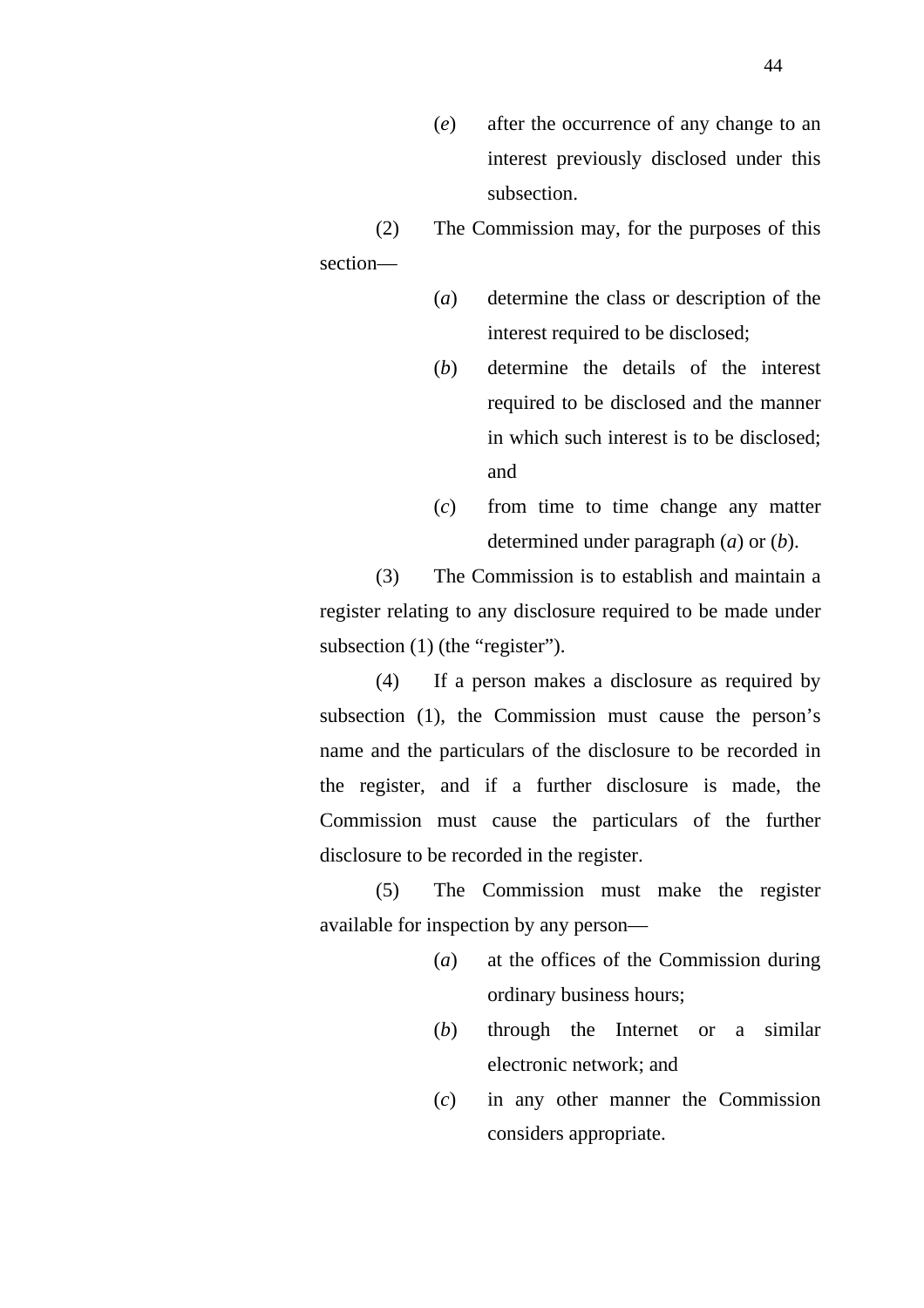- (1) If a member of the Commission has—
	- (*a*) a pecuniary interest, whether direct or indirect; or
	- (*b*) a personal interest greater than that which the member has as a member of the general public,

in any matter under discussion at a meeting of the Commission, the member must disclose the nature of the interest at the meeting.

(2) The following provisions apply for the purposes of a disclosure under subsection (1)—

- (*a*) the disclosure must be recorded in the minutes;
- (*b*) if the disclosure is made by the member presiding, the member must vacate the chair during the discussion;
- (*c*) the member (including one who has vacated the chair under paragraph (*b*)) must, if so required by the majority of the other members present, withdraw from the meeting during the discussion and must not in any case, except as otherwise determined by the majority of the other members present, vote on any resolution concerning the matter under the discussion or be counted for the purpose of establishing the existence of a quorum.
- (3) When a matter is being dealt with by way of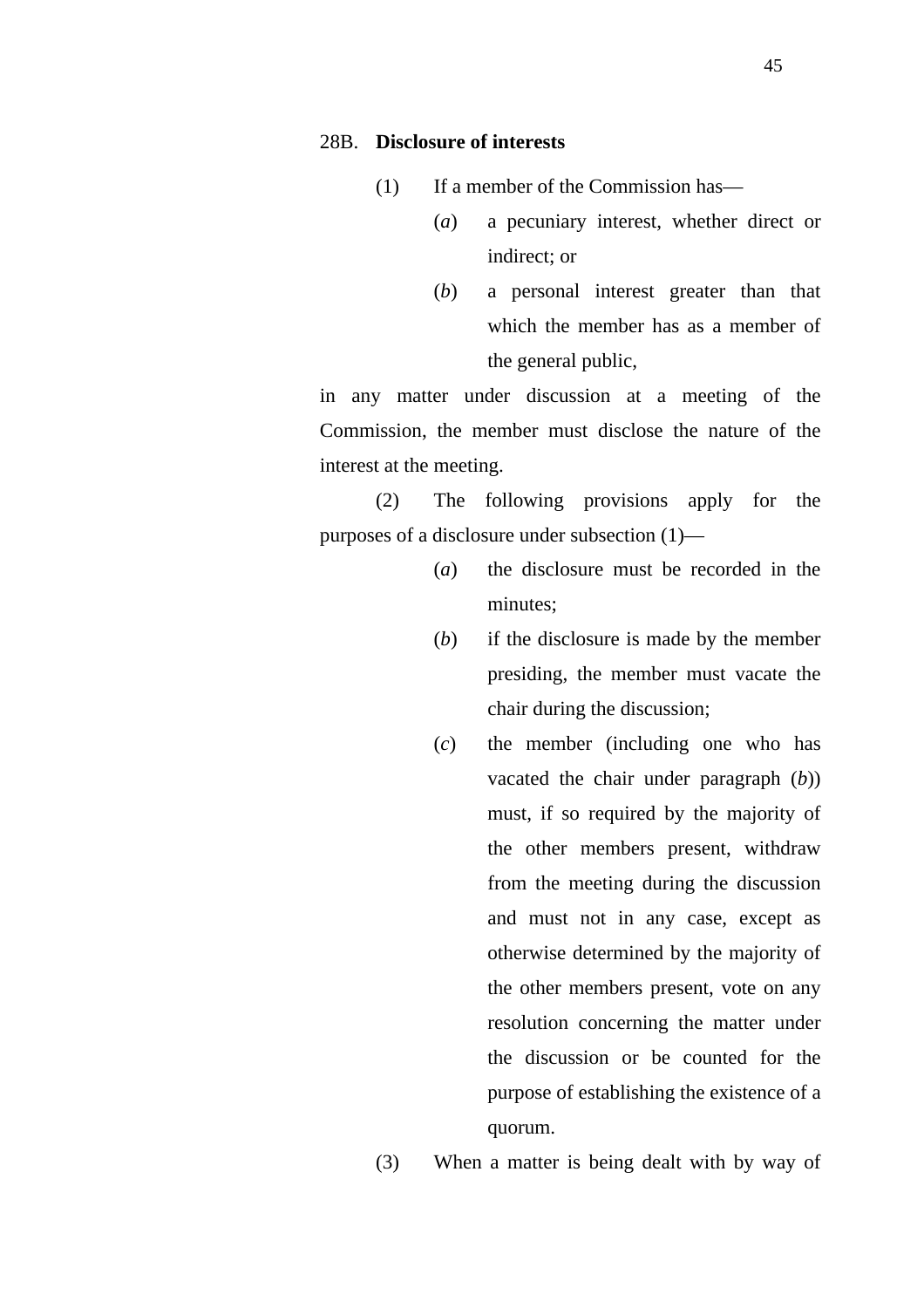46

the circulation of written resolutions under section 17 of this Schedule, and a member of the Commission has—

- (*a*) a pecuniary interest in the matter, whether direct or indirect; or
- (*b*) a personal interest in the matter greater than that which the member has as a member of the general public,

the member must disclose the nature of the interest by attaching to the resolutions being circulated a note recording the disclosure.

(4) If a member has made a disclosure under subsection (3), the member's signature (if any) is not to be counted for the purpose of section 17(1) of this Schedule unless the Chairperson directs otherwise.

(5) If the member making a disclosure in respect of a matter under subsection (3) is the Chairperson, section 17 of this Schedule ceases to apply to the matter.

(6) The validity of any proceeding of the Commission is not affected by the failure by a member of the Commission to comply with this section.

(7) Subsections (1), (2) and (6) apply to a member of a committee established by the Commission, as if any reference to the Commission in subsections (1) and (6) were a reference to the committee.".

Schedule 5, By adding—

section 29(2)

- "(*ba*) the power to vary or revoke a block exemption order under section 20;
	- (*bb*) the power to issue an infringement notice under section 66;".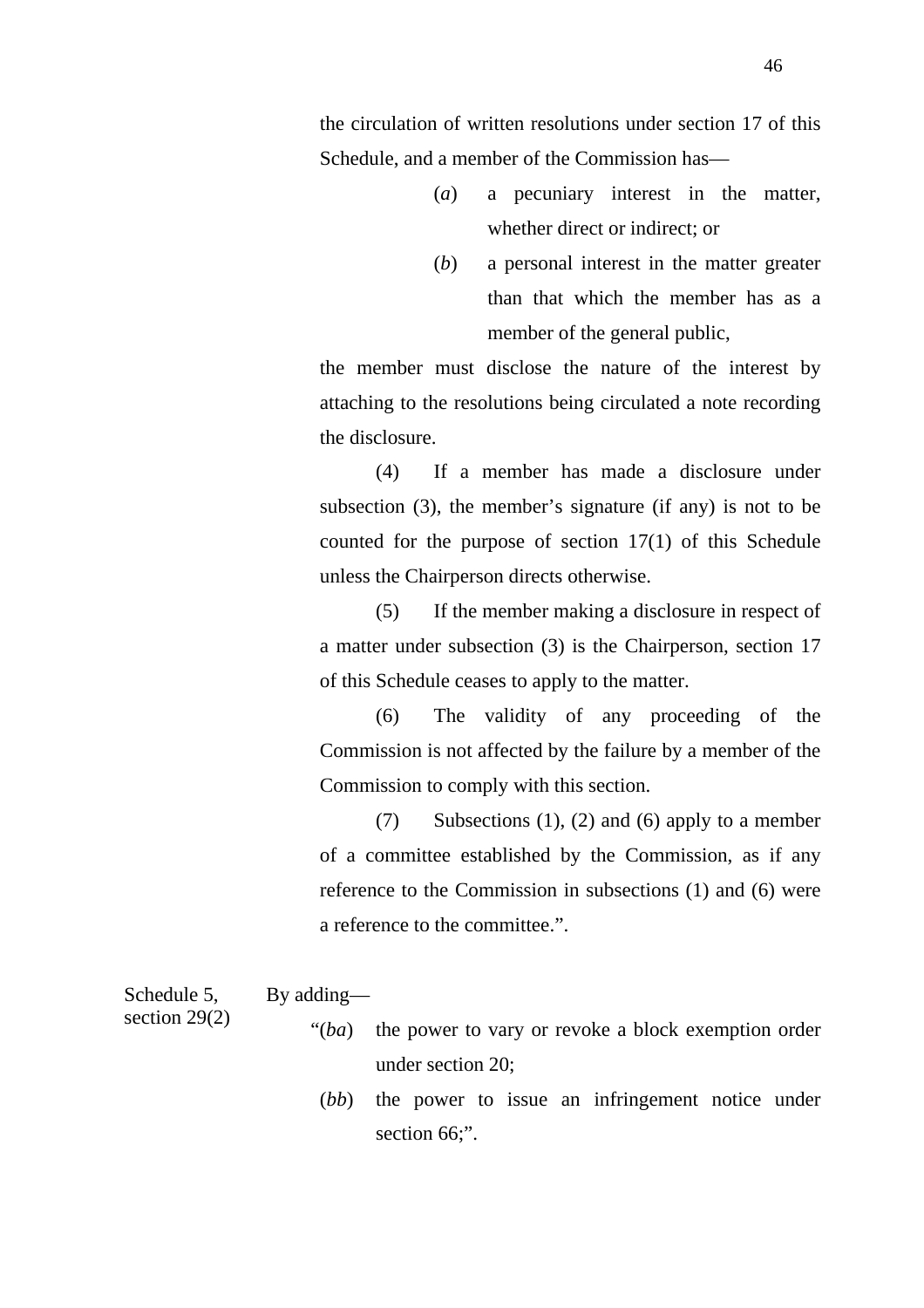| Schedule 5,<br>section $29(2)$     | By adding—<br>the duty to give a copy of its annual report, its<br>" $(ca)$<br>statement of accounts, and the auditor's report on the<br>statement of accounts, to the Chief Executive under<br>section 26 of this Schedule;". |
|------------------------------------|--------------------------------------------------------------------------------------------------------------------------------------------------------------------------------------------------------------------------------|
| Schedule 5,<br>section $29(2)$     | By adding—<br>the power to appeal to the courts;".<br>"(la)                                                                                                                                                                    |
| Schedule 6                         | In the heading, by deleting "MAY" and substituting "MUST".                                                                                                                                                                     |
| Schedule 6,<br>section 4           | In the Chinese text, by deleting "某些特定事宜或某類" and<br>substituting "特定事宜或特定類別".                                                                                                                                                  |
| Schedule 6,<br>section 6           | By deleting "other parties" and substituting "the other party".                                                                                                                                                                |
| Schedule 7,<br>section $3(4)$      | In the Chinese text, by deleting " $\equiv$ $\equiv$ $\equiv$ $\cdots$ and substituting " $\equiv$ $\pm$ ".                                                                                                                    |
| Schedule 7,<br>section 6           | In the heading, by deleting "to" and substituting "that may".                                                                                                                                                                  |
| Schedule 7,<br>section $10(3)$     | In the Chinese text, by deleting "屆會期" and substituting "會期".                                                                                                                                                                  |
| Schedule 7,<br>section $10(5)$     | In the Chinese text, by deleting "屆會期" and substituting "會期".                                                                                                                                                                  |
| Schedule 7,<br>section<br>11(1)(a) | In the English text, by deleting "carries" and substituting "has<br>carried".                                                                                                                                                  |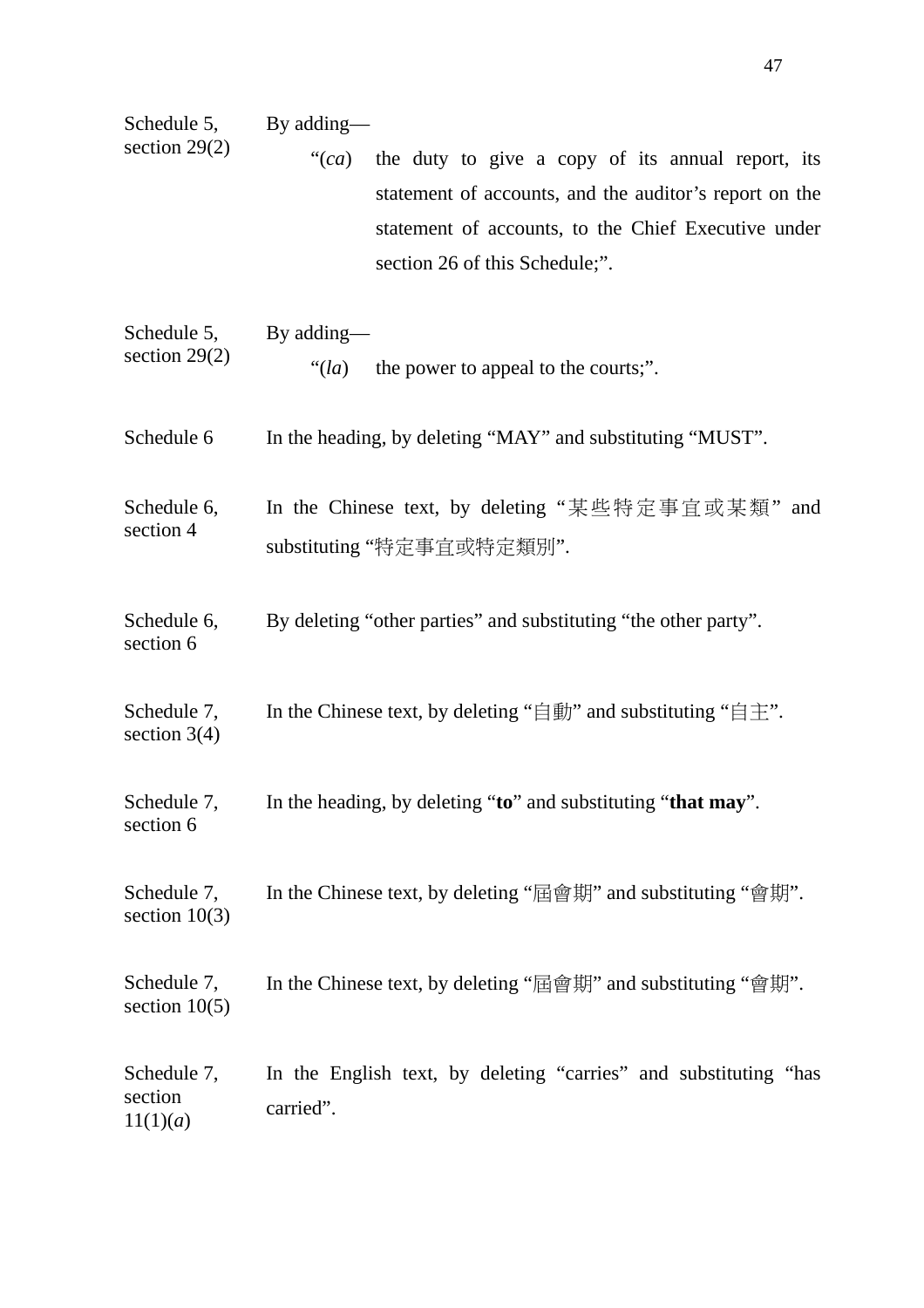Schedule 7, By deleting subsection (1) and substituting—

section 15(2)

section 12  $(1)$  Before making a decision on an application made under section 11 of this Schedule, the Commission must—

- (*a*) in order to bring the application to the attention of those the Commission considers likely to be affected by the decision, publish notice of the application—
	- (i) through the Internet or a similar electronic network; and
	- (ii) in any other manner the Commission considers appropriate; and
- (*b*) consider any representations about the application that are made to the Commission.".

Schedule 7, section 14 In the Chinese text, by deleting "採取任何行動" and substituting "提出任何訴訟".

Schedule 7, By deleting everything before paragraph  $(a)(i)$  and substituting—

> "(2) Before rescinding a decision under this section, the Commission must—

> > (*a*) in order to bring the proposed rescission to the attention of those persons the Commission considers likely to be affected by it, publish notice of the proposed rescission—".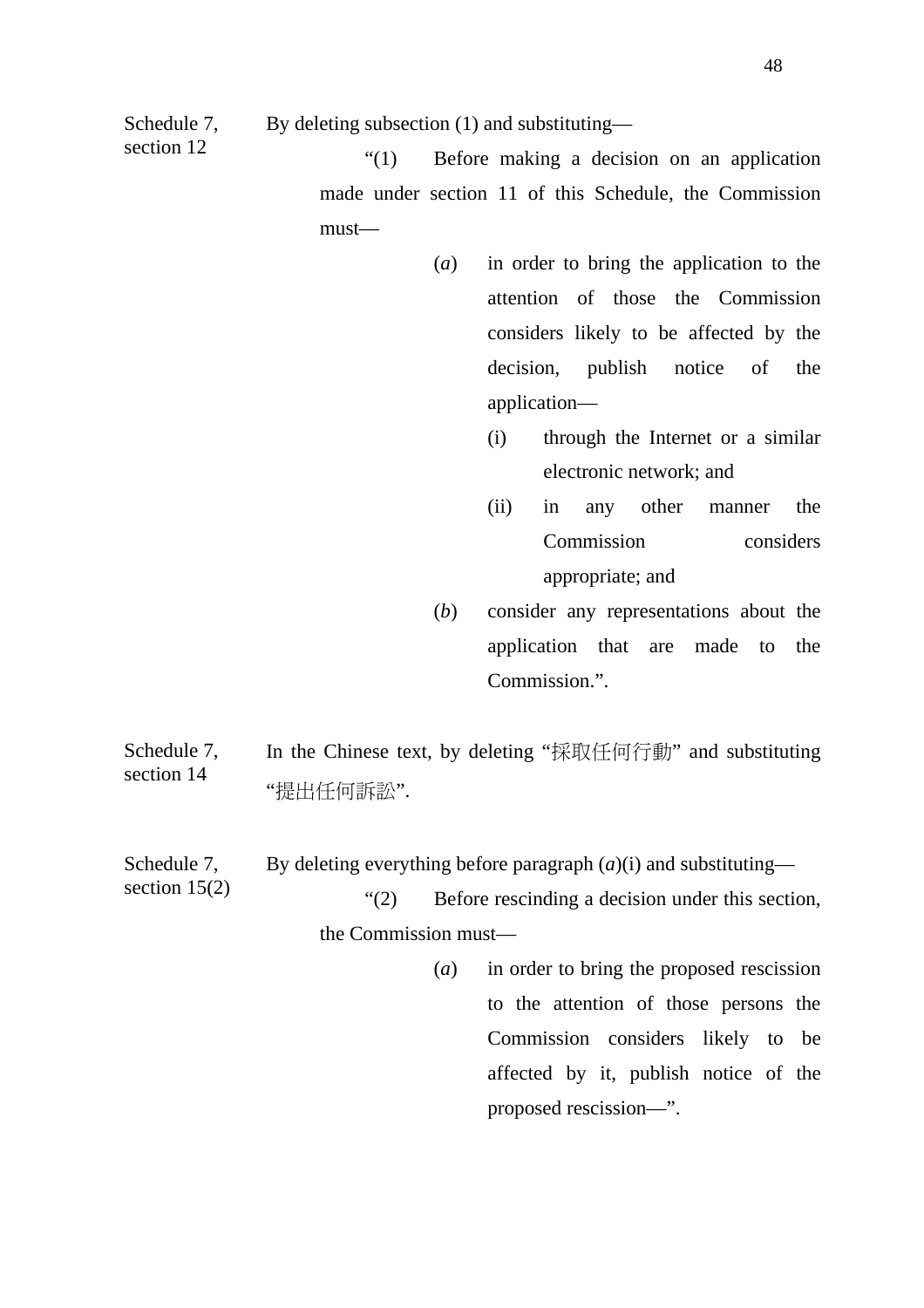| Schedule 7,<br>section 15      | By adding—                                   |              |                                                                                     |  |
|--------------------------------|----------------------------------------------|--------------|-------------------------------------------------------------------------------------|--|
|                                | (2A)                                         |              | The notice referred to in subsection $(2)$ must be                                  |  |
|                                | published—                                   |              |                                                                                     |  |
|                                |                                              | (a)          | through the Internet or a similar                                                   |  |
|                                |                                              |              | electronic network; and                                                             |  |
|                                |                                              | ( <i>b</i> ) | in any other manner the Commission                                                  |  |
|                                |                                              |              | considers appropriate.".                                                            |  |
| Schedule 7,<br>section $15(6)$ |                                              |              | In the Chinese text, by deleting " $\sqrt{\mu}$ " and substituting " $\pm$ $\pi$ ". |  |
| Schedule 7,                    | By deleting subsection (3) and substituting— |              |                                                                                     |  |
| section 16                     | " $(3)$                                      |              | The Commission must make the register                                               |  |
|                                |                                              |              | available for inspection by any person—                                             |  |
|                                |                                              | (a)          | at the offices of the Commission during                                             |  |
|                                |                                              |              | ordinary business hours;                                                            |  |
|                                |                                              | (b)          | through the Internet or a similar                                                   |  |
|                                |                                              |              | electronic network; and                                                             |  |
|                                |                                              | (c)          | in any other manner the Commission                                                  |  |
|                                |                                              |              | considers appropriate.".                                                            |  |
| Schedule 7,<br>section $17(4)$ |                                              |              | By adding "the Legislative Council and" after "consult".                            |  |
| Schedule 7,<br>section 17      | By deleting subsection (5) and substituting— |              |                                                                                     |  |
|                                | $\cdot (5)$                                  |              | The Commission must make available copies                                           |  |
|                                |                                              |              | of all guidelines issued under this section and of all                              |  |
|                                | amendments made to them—                     |              |                                                                                     |  |
|                                |                                              | (a)          | at the offices of the Commission during                                             |  |
|                                |                                              |              | ordinary business hours;                                                            |  |
|                                |                                              | ( <i>b</i> ) | similar<br>through the<br>Internet or a                                             |  |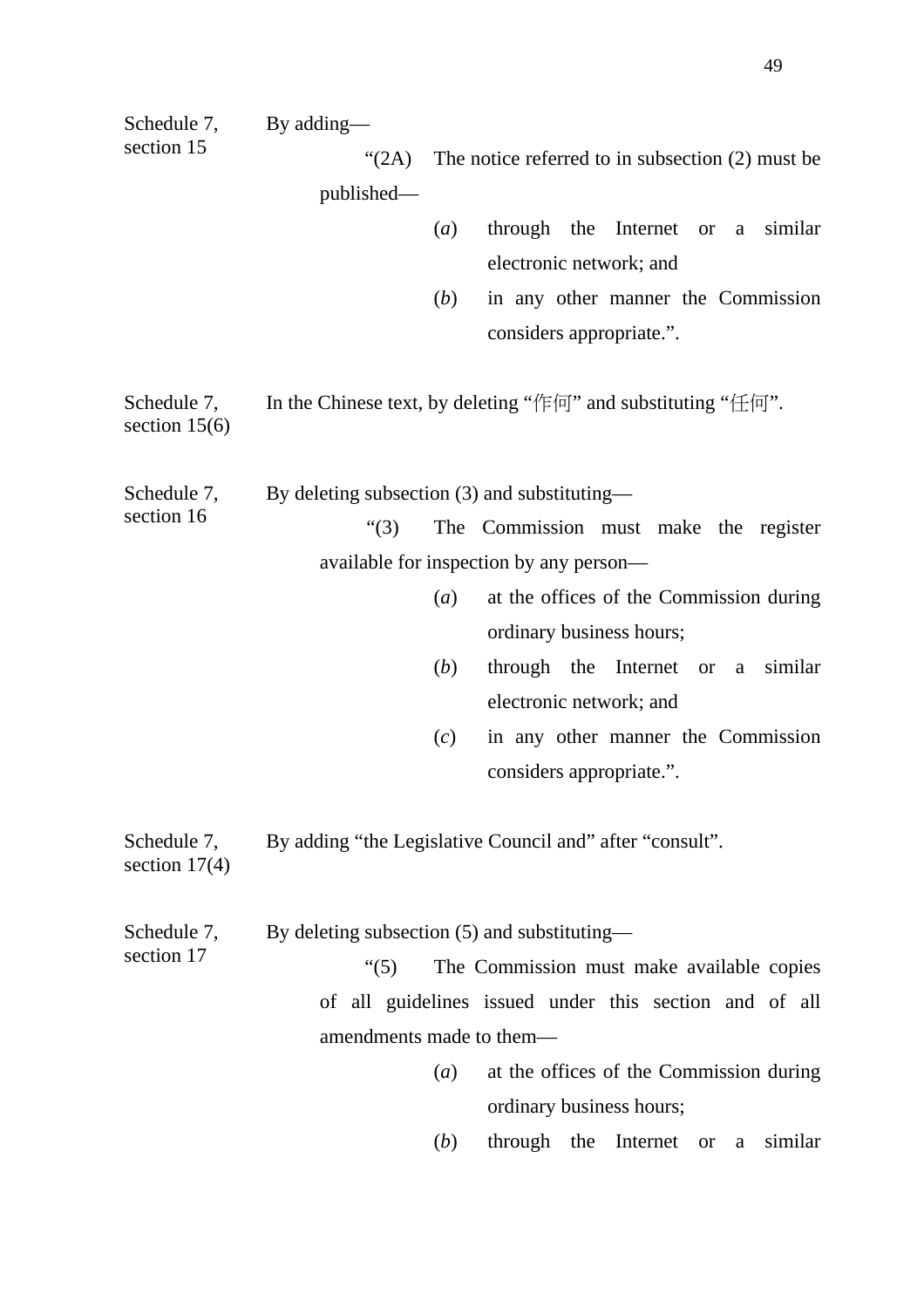electronic network; and

(*c*) in any other manner the Commission considers appropriate.

(6) A person does not incur any civil or criminal liability only because the person has contravened any guidelines issued under this section or any amendments made to them.

(7) If, in any legal proceedings, the Tribunal or any other court is satisfied that a guideline is relevant to determining a matter that is in issue—

- (*a*) the guideline is admissible in evidence in the proceedings; and
- (*b*) proof that a person contravened or did not contravene the guideline may be relied on by any party to the proceedings as tending to establish or negate the matter.

(8) Guidelines issued under this section and all amendments made to them are not subsidiary legislation.".

Schedule 8 In the Chinese text, in the heading, by deleting " $#$  and substituting "有關".

Schedule 8, section 5 By renumbering the section as section 5(1).

| Schedule 8,<br>section 5 | By adding— |                                               |
|--------------------------|------------|-----------------------------------------------|
|                          | (2)        | Schedule 1 is amended by adding—              |
|                          |            | "Registrar of the Competition Tribunal"       |
|                          |            | Senior Deputy Registrar, Competition Tribunal |
|                          |            | Deputy Registrar, Competition Tribunal"       |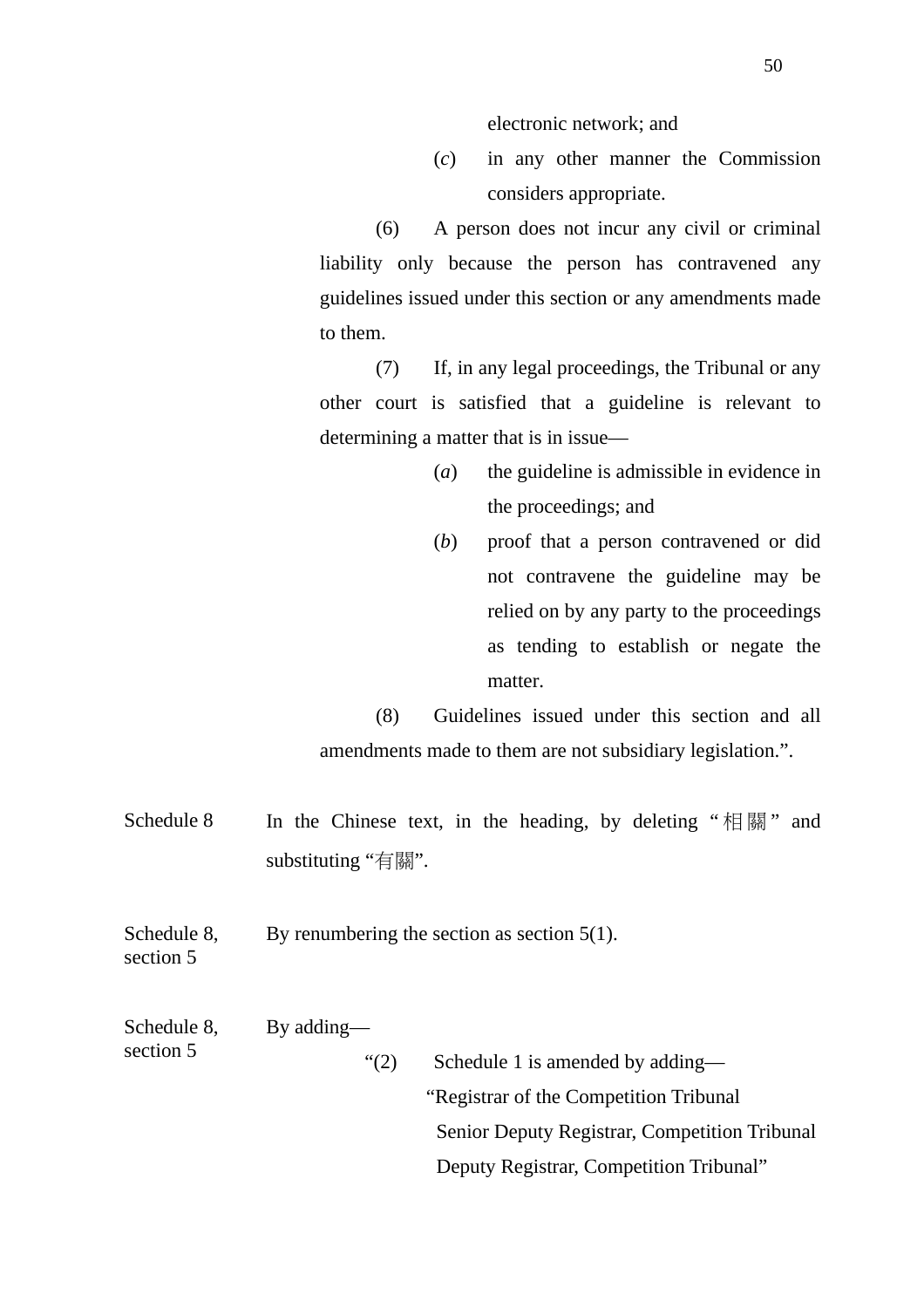after—

"Assistant Registrar, High Court".".

| Schedule 8                     | By deleting section 7.                                                                    |
|--------------------------------|-------------------------------------------------------------------------------------------|
| Schedule 8                     | By deleting Part 5.                                                                       |
| Schedule 8,<br>section 23      | By deleting "115" and substituting "123".                                                 |
| Schedule 8,<br>Part 7          | In the heading, by deleting "AUTHORITY" and substituting<br>"(MISCELLANEOUS PROVISIONS)". |
| Schedule 8                     | By deleting section 24 and substituting—                                                  |
|                                | <b>Interpretation</b><br>"24.                                                             |
|                                | Section 2 of the Broadcasting (Miscellaneous<br>(1)                                       |
|                                | Provisions) Ordinance (Cap. 391) is amended, in the Chinese                               |
|                                | text, in the definition of "廣播投訴委員會", by deleting                                         |
|                                | "會。" and substituting "會; ".                                                              |
|                                | Section 2 is amended by adding—<br>(2)                                                    |
|                                | ""Commission" (競委會) means the Competition                                                 |
|                                | Commission established by section 128 of the                                              |
|                                | <b>Competition Ordinance</b> (<br>of $2010$ ;".".                                         |
| Schedule 8,<br>section $34(2)$ | By deleting "Broadcasting".                                                               |
| Schedule 8                     | By adding—                                                                                |

## "PART 10

## AMENDMENTS TO COMMUNICATIONS AUTHORITY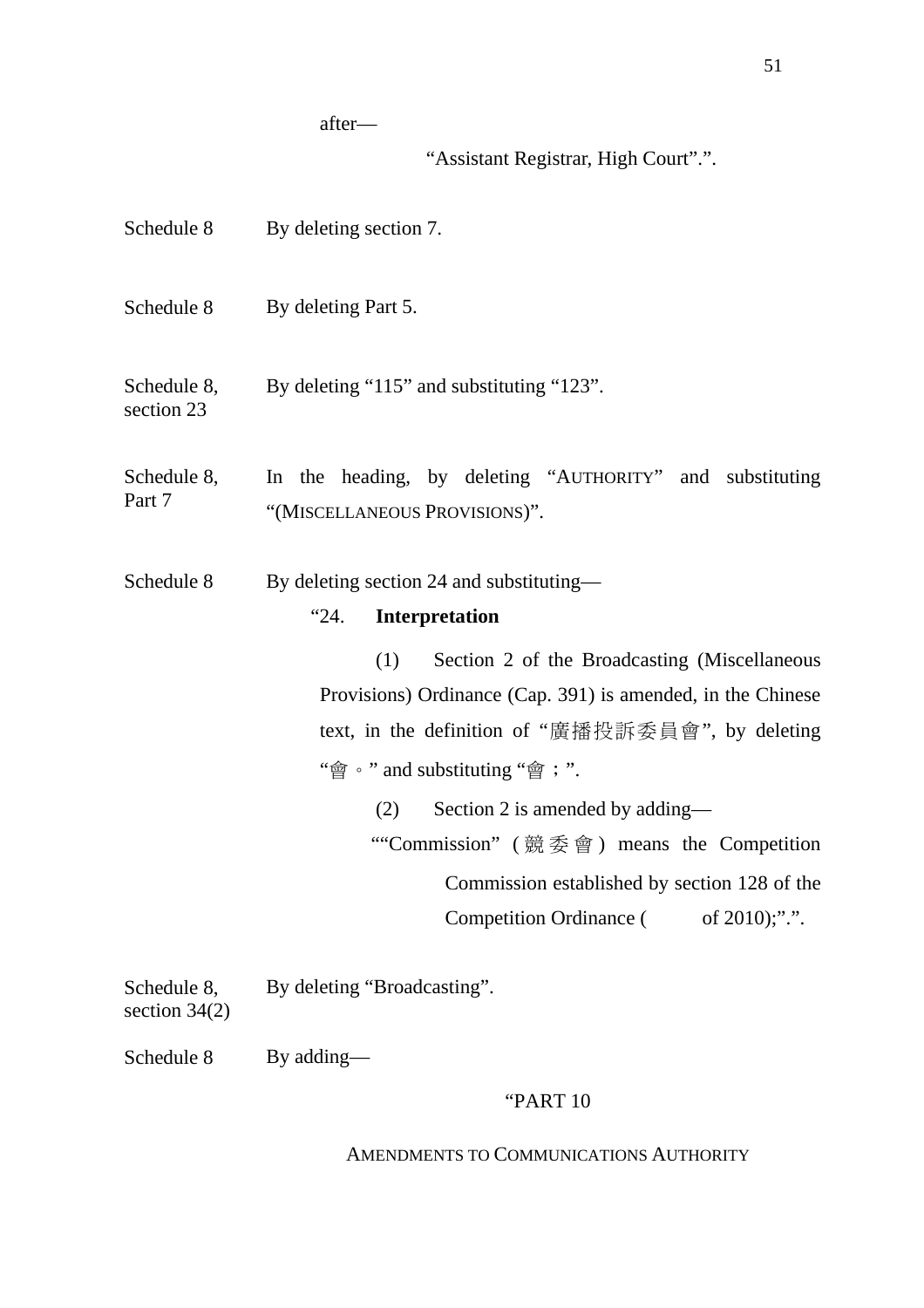#### **ORDINANCE**

#### 39. **Functions of Authority**

Section 4 of the Communications Authority Ordinance (Cap. 616) is amended by adding—

> "(1A) The Authority has all the functions conferred on it by or under Part 11 of the Competition Ordinance ( of 2010).".".

- Schedule 9, section 1 In the Chinese text, in the definition of "原有《廣播條例》", by deleting "章) • " and substituting "章); ".
- Schedule 9, section 1 By deleting the definition of "pre-amended Broadcasting Authority Ordinance".
- Schedule 9, By adding—
- section 1 ""pre-amended Broadcasting (Miscellaneous Provisions) Ordinance" (原有《廣播(雜項條文)條例》) means the Broadcasting (Miscellaneous Provisions) Ordinance (Cap. 391) in force immediately before the commencement date;".
- Schedule 9, section 2 By deleting "Authority" and substituting "(Miscellaneous Provisions)".
- Schedule 9, section  $3(2)(a)$ In the Chinese text, by deleting "發生" (wherever appearing) and substituting "作出".
- Schedule 9, section 3(8) By deleting "Telecommunications Authority" (wherever appearing) and substituting "Communications Authority".